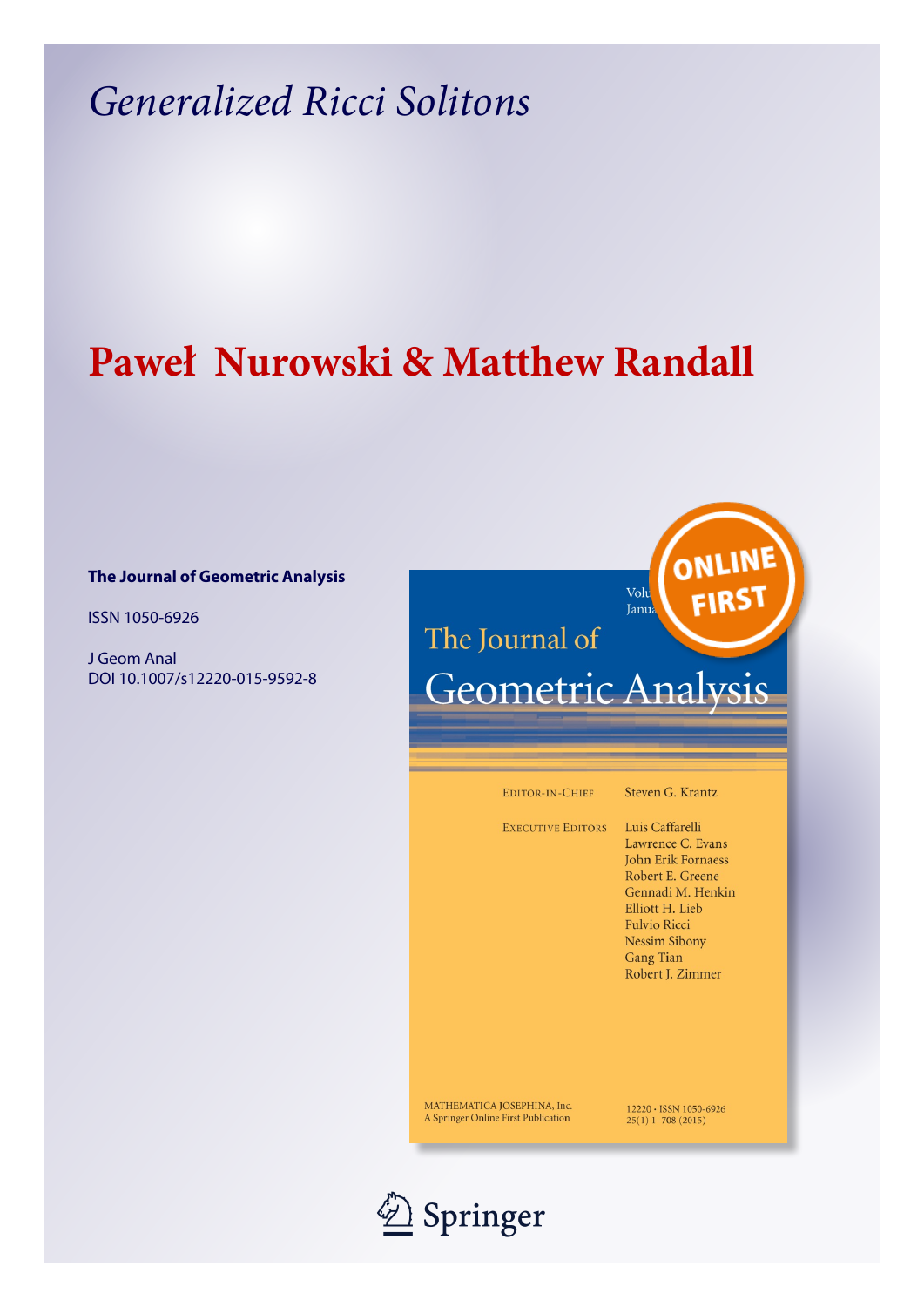**Your article is protected by copyright and all rights are held exclusively by Mathematica Josephina, Inc.. This e-offprint is for personal use only and shall not be self-archived in electronic repositories. If you wish to self-archive your article, please use the accepted manuscript version for posting on your own website. You may further deposit the accepted manuscript version in any repository, provided it is only made publicly available 12 months after official publication or later and provided acknowledgement is given to the original source of publication and a link is inserted to the published article on Springer's website. The link must be accompanied by the following text: "The final publication is available at link.springer.com".**

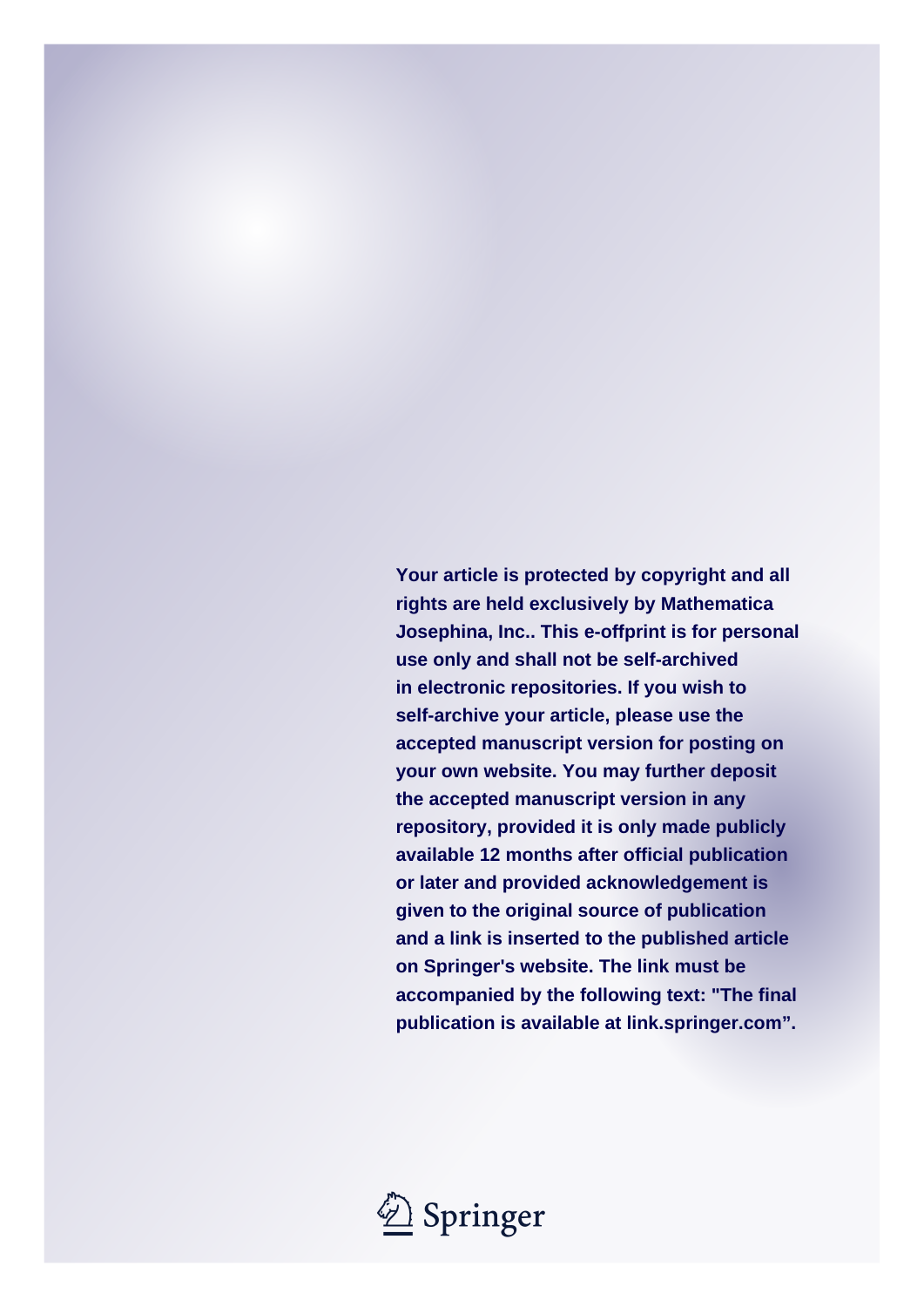## **Generalized Ricci Solitons**

**Paweł Nurowski · Matthew Randall**

Received: 8 October 2014 © Mathematica Josephina, Inc. 2015

**Abstract** We introduce a class of overdetermined systems of partial differential equations of finite type on (pseudo-) Riemannian manifolds that we call the generalized Ricci soliton equations. These equations depend on three real parameters. For special values of the parameters they specialize to various important classes of equations in differential geometry. Among them there are: the Ricci soliton equations, the vacuum near-horizon geometry equations in general relativity, special cases of Einstein–Weyl equations and their projective counterparts, equations for homotheties and Killing's equation. We also prolong the generalized Ricci soliton equations and, by computing differential constraints, we find a number of necessary conditions for a (pseudo-) Riemannian manifold (*M*, *g*) to locally admit non-trivial solutions to the generalized Ricci soliton equations in dimensions 2 and 3. The paper provides also a collection of explicit examples of generalized Ricci solitons in dimensions 2 and 3 (in some cases).

**Keywords** Riemannian and pseudo-Riemannian geometry · Overdetermined systems of PDEs · Ricci solitons · Near-horizon geometry · Einstein–Weyl equations

**Mathematics Subject Classification** 53B20 · 53B30

P. Nurowski

M. Randall  $(\boxtimes)$ 

Institut für Differentialgeometrie, Leibniz Universität Hannover, Welfengarten 1, 30167 Hannover, Germany e-mail: matthew.randall@math.uni-hannover.de

Centrum Fizyki Teoretycznej, Polska Akademia Nauk, Al. Lotników 32/46, 02-668 Warsaw, Poland e-mail: nurowski@cft.edu.pl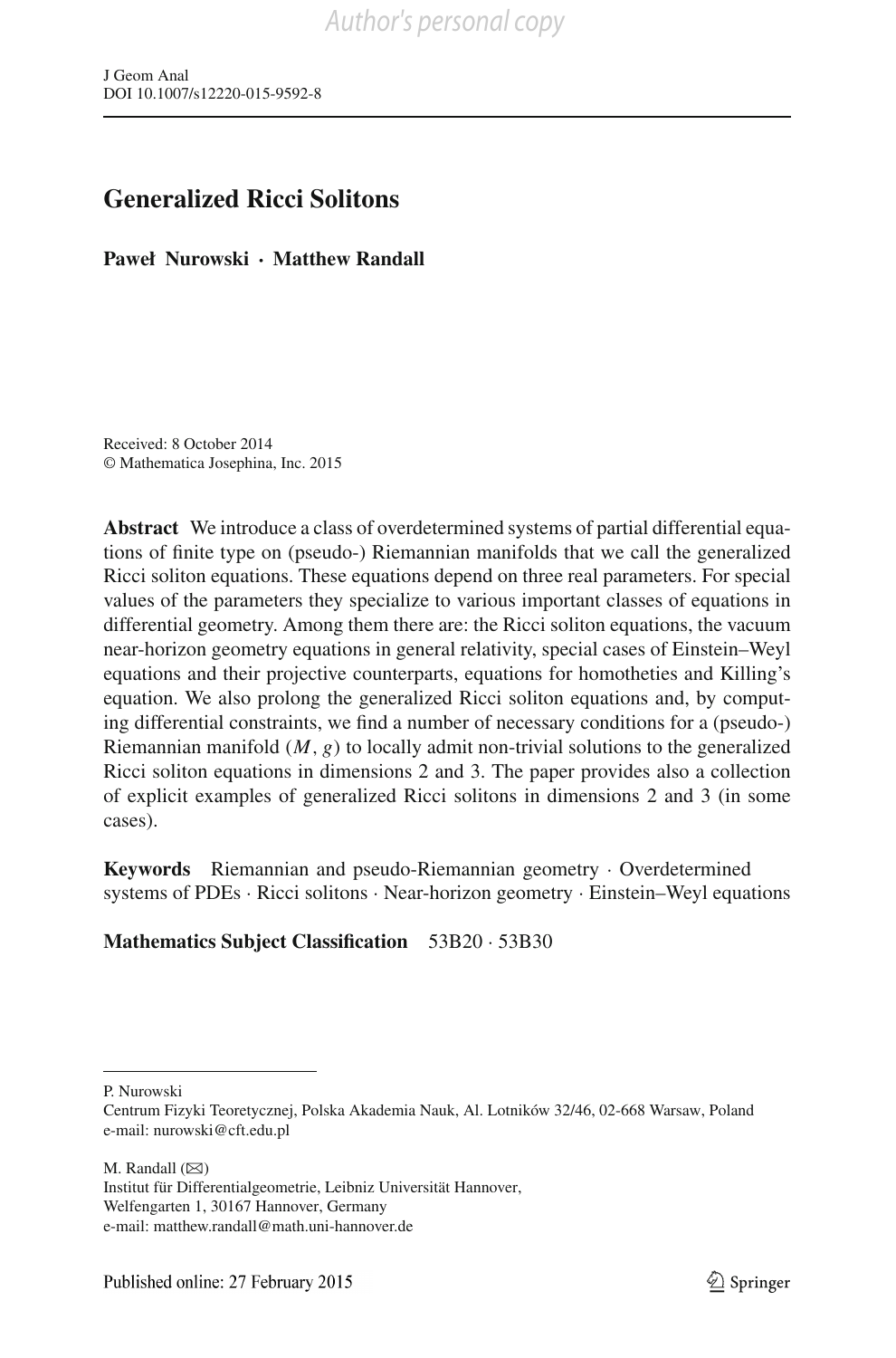#### **1 Introduction**

Let  $(M^n, g)$  be an oriented smooth manifold of dimension *n* with (pseudo-) Riemannian metric *g*. Let us consider the system of equations

$$
\mathcal{L}_X g = -2c_1 X^{\flat} \odot X^{\flat} + 2c_2 Ric + 2\lambda g \tag{1}
$$

<span id="page-3-0"></span>on a vector field *X*. Here  $\mathcal{L}_X g$  is the Lie derivative of the metric *g* with respect to *X*,  $X^{\flat}$ is a 1-form such that  $\langle X, X^{\flat} \rangle = g(X, X)$ , *Ric* is the Ricci tensor of *g* and *c*<sub>1</sub>, *c*<sub>2</sub> and  $\lambda$ are arbitrary real constants. In abstract index notation equation [\(1\)](#page-3-0) can be rewritten as

<span id="page-3-1"></span>
$$
\nabla_{(a}X_{b)} + c_1 X_a X_b - c_2 R_{ab} = \lambda g_{ab} \tag{2}
$$

where the 1-form  $X_a$ , which is not necessarily closed, is given by  $X_a = g_{ab}X^b$ . Here ∇ is the Levi-Civita connection for the metric *g*. Let us call [\(2\)](#page-3-1) the generalized Ricci soliton equations. We note that there is not a unique way of assigning a name to this class of equations, and our choice is a matter of convenience (some other names were proposed such as GRicci solitons and grolitons). A more general form for [\(1\)](#page-3-0) has been introduced in [\[3](#page-67-0)], where the authors considered the gradient case. A pair  $(g, X)$  is called a generalized Ricci soliton if  $(2)$  is satisfied for some non-zero  $X_a$  and metric *gab*.

If  $c_1 \neq 0$ , we can redefine  $\tilde{X}_a = c_1 X_a$ , so that [\(2\)](#page-3-1) is satisfied iff

$$
\nabla_{(a}\tilde{X}_{b)} + \tilde{X}_{a}\tilde{X}_{b} - \tilde{c}_{2}R_{ab} = \tilde{\lambda}g_{ab} \tag{3}
$$

holds, where  $\tilde{c}_2 = c_1 c_2$  and  $\tilde{\lambda} = c_1 \lambda$ . Hence we can redefine constants and study the equations

$$
\nabla_{(a}X_{b)} + X_a X_b - c_2 R_{ab} = \lambda g_{ab} \tag{4}
$$

if  $c_1 \neq 0$ , and

<span id="page-3-2"></span>
$$
\nabla_{(a}X_{b)} - c_2 R_{ab} = \lambda g_{ab} \tag{5}
$$

if  $c_1 = 0$ .

In the case where  $c_1 = 0$ , if  $c_2 \neq 0$  we can further rescale  $X_a$  by  $\tilde{X}_a = -\frac{1}{c_2} X_a$ , to set  $c_2 = -1$ . In this case [\(5\)](#page-3-2) is satisfied iff

$$
\nabla_{(a}\tilde{X}_{b)} + R_{ab} = \tilde{\lambda}g_{ab} \tag{6}
$$

holds, where  $\tilde{\lambda} = -\frac{\lambda}{c_2}$ . This is the classical Ricci soliton equation. If  $c_1 = 0$  and  $c_2 = 0$ , Eq. [\(5\)](#page-3-2) reduces to the equation for homotheties.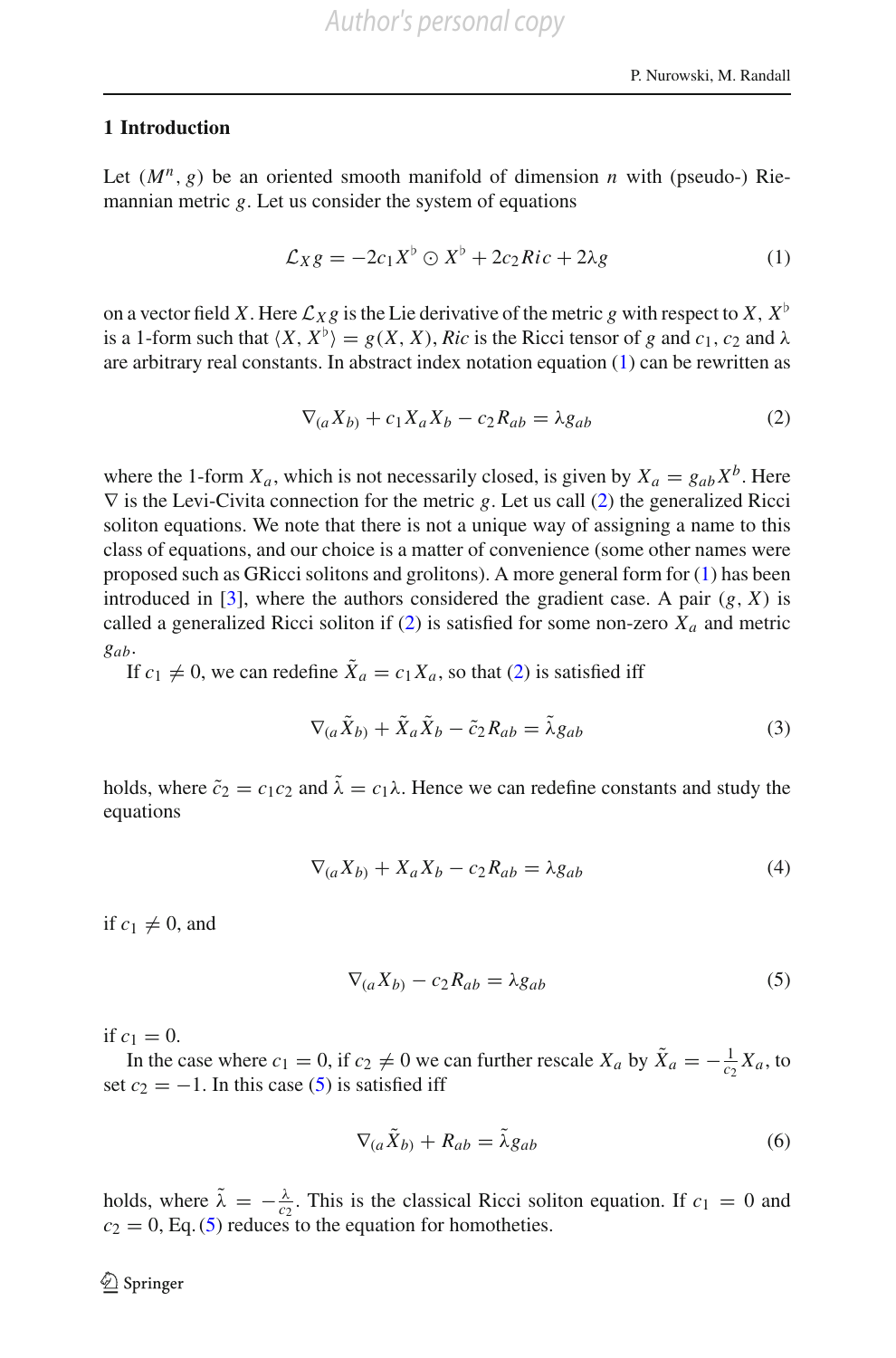#### Generalized Ricci Solitons

<span id="page-4-0"></span>**Table 1** Examples of **EXAMPLES 1 EXAMPLES OF Equation c**<sub>1</sub> *c*<sub>2</sub>  $\lambda$ Killing's equation  $0 \t 0 \t 0$ Equation for homotheties 0 0 ∗ Ricci solitons  $0 -1$  \* Cases of Einstein–Weyl 1 1  $\frac{1}{n-2}$  \* Metric projective structures with skew-symmetric Ricci tensor in projective class 1  $-\frac{1}{n-1}$  $\frac{1}{n-1}$  0 Vacuum near-horizon geometry equation  $1 \frac{1}{2}$  $\frac{1}{2}$  \*

#### 1.1 Motivation

The generalized Ricci soliton equations [\(2\)](#page-3-1) contain in many cases equations of importance and interest in differential geometry.

The  $c_1 = 0$ ,  $c_2 = -1$  case is the Ricci solitons with constant  $\lambda$ , which is called steady if  $\lambda = 0$ , expanding if  $\lambda < 0$ , and shrinking if  $\lambda > 0$ ; see [\[2,](#page-67-1)[4\]](#page-67-2) for a survey. We note that some definitions of Ricci solitons, such as in [\[2\]](#page-67-1), assume completeness of the metric.

The  $c_1 = 0$ ,  $c_2 = 0$  case is the equation for homotheties of the metric, i.e., the solutions give rise to homothetic vector fields *X<sup>a</sup>* (conformal Killing with constant divergence  $λ$ ).

The situation with  $c_1 = c_2 = \lambda = 0$  is Killing's equation, the equation determining infinitesimal isometries of the metric.

The  $c_1 = 1$ ,  $c_2 = -\frac{1}{n-2}$  cases are special cases of the Einstein–Weyl equation in conformal geometry for  $n > 2$ ; see [\[1\]](#page-67-3) for definitions.

The  $c_1 = 1, c_2 = -\frac{1}{n-1}, \lambda = 0$  cases are the equations determining whether a metric projective structure admits a skew-symmetric Ricci tensor representative in its projective class. See [\[20,](#page-67-4)[21\]](#page-67-5) for further details. We remark that coefficient  $\frac{1}{n-1}$  appears in the equation because the projective Schouten tensor P is related to the Ricci tensor of a metric connection by  $P_{ab} = \frac{1}{n-1} R_{ab}$ .

The  $c_1 = 1, c_2 = \frac{1}{2}$  case is the vacuum near-horizon geometry equation. This equation is recently studied in general relativity in the context of existence of extremal black holes. In this equation  $\lambda$  is the cosmological constant of the spacetime. See [\[5](#page-67-6)[,10](#page-67-7),[17](#page-67-8)] for further discussions and refer to Table [1.](#page-4-0)

The generalized Ricci soliton equations constitute an overdetermined system of PDEs of finite type. They are linear in  $X_a$  in the case where  $c_1 = c_2 = 0$  (homotheties), non-homogeneous linear in  $X_a$  when  $c_1 = 0$  (Ricci solitons), and quadratic in  $X_a$  in the case  $c_1 = 1$ . The leading term in all these equations have the same symbol as the differential operator  $X_a \mapsto \nabla_{(a} X_{b)}$ .

The first part of the paper (Sects.  $2-5$  $2-5$ ) is devoted to prolongation of [\(2\)](#page-3-1) to derive algebraic constraints and obstructions in dimensions 2 and 3 (in some cases), while the second part (Sects. [6–](#page-32-0)[8\)](#page-56-0) is devoted to constructing explicit examples mainly in dimension 2. In particular, in the second part of the paper we put in a broader context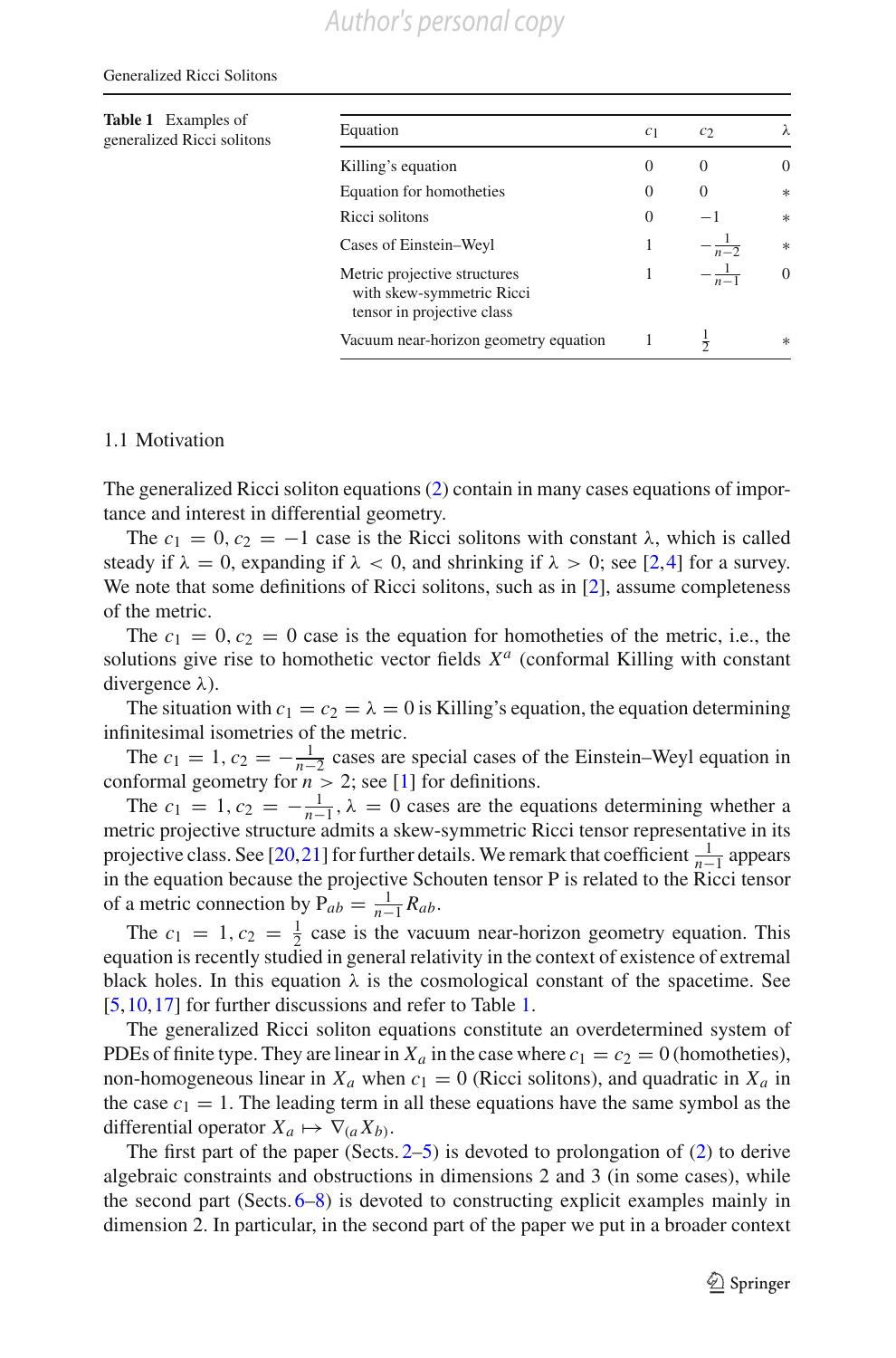such important examples as the celebrated Hamilton's cigar Ricci soliton (see Proposition [7.5\)](#page-38-0), extremal Kerr black hole horizon (see Corollary [7.20\)](#page-54-0), and reduction of dKP equation to 2 dimensions in Lorentzian signature (see Proposition [8.5\)](#page-63-0). We also give some 3 dimensional examples in Example [4.5](#page-26-0) and in Remark [7.16.](#page-49-0)

We raise and lower indices of tensor fields with respect to the metric *g*, and we will not distinguish between 1-forms and vector fields when convenient.

#### <span id="page-5-0"></span>**2 Generalized Ricci Solitons: Prolongation and Closed System**

We now prolong Eq.  $(2)$  to get a closed system. If we denote  $F_{ab} = \nabla_{[a} X_{b]}$ , then we get

$$
\nabla_a X_b + c_1 X_a X_b - c_2 R_{ab} = F_{ab} + \lambda g_{ab}.
$$
 (7)

<span id="page-5-1"></span>We shall prolong [\(7\)](#page-5-1) and get differential constraints for *g* to admit a solution *X* to [\(7\)](#page-5-1). We will concentrate on dimensions 2 and 3 (with  $c_1 = 0$  in the 3 dimensional case), although some parts of the prolongation will be valid in any higher dimensions.

In any dimension, the prolongation gives

$$
\nabla_a X_b = -c_1 X_a X_b + c_2 R_{ab} + F_{ab} + \lambda g_{ab}
$$
\n
$$
\nabla_a F_{bc} = c_2 (\nabla_b R_{ca} - \nabla_c R_{ba}) + R_{bc}{}^d{}_a X_d + 2c_1 F_{cb} X_a + c_1 X_b F_{ca} - c_1 X_c F_{ba}
$$
\n
$$
+ \lambda c_1 X_b g_{ca} - \lambda c_1 X_c g_{ba} + c_1 c_2 X_b R_{ca} - c_1 c_2 X_c R_{ba}.
$$
\n(8)

<span id="page-5-2"></span>Note that  $X_a$  appears quadratically in the closed system. Note also, that both equations of the closed system have inhomogeneous terms; these, such as for example  $c_2 \nabla_a R_{bc}$ , depend on the parameters  $c_1$ ,  $c_2$ ,  $\lambda$  and geometric quantities associated with the metric, but do not depend on the unknowns  $X_a$  and  $F_{ab}$ .

With redefined constants, for  $c_1 = 1$ , we get

$$
\nabla_a X_b = -X_a X_b + \tilde{c}_2 R_{ab} + F_{ab} + \tilde{\lambda} g_{ab}
$$
  
\n
$$
\nabla_a F_{bc} = \tilde{c}_2 (\nabla_b R_{ca} - \nabla_c R_{ba}) + R_{bc}{}^d{}_a X_d + 2F_{cb} X_a + X_b F_{ca} - X_c F_{ba}
$$
  
\n
$$
+ \tilde{\lambda} X_b g_{ca} - \tilde{\lambda} X_c g_{ba} + \tilde{c}_2 X_b R_{ca} - \tilde{c}_2 X_c R_{ba},
$$

while for  $c_1 = 0$ , we obtain

$$
\nabla_a X_b = c_2 R_{ab} + F_{ab} + \lambda g_{ab}
$$
  

$$
\nabla_a F_{bc} = c_2 (\nabla_b R_{ca} - \nabla_c R_{ba}) + R_{bc}{}^d{}_a X_d.
$$

 $\circled{2}$  Springer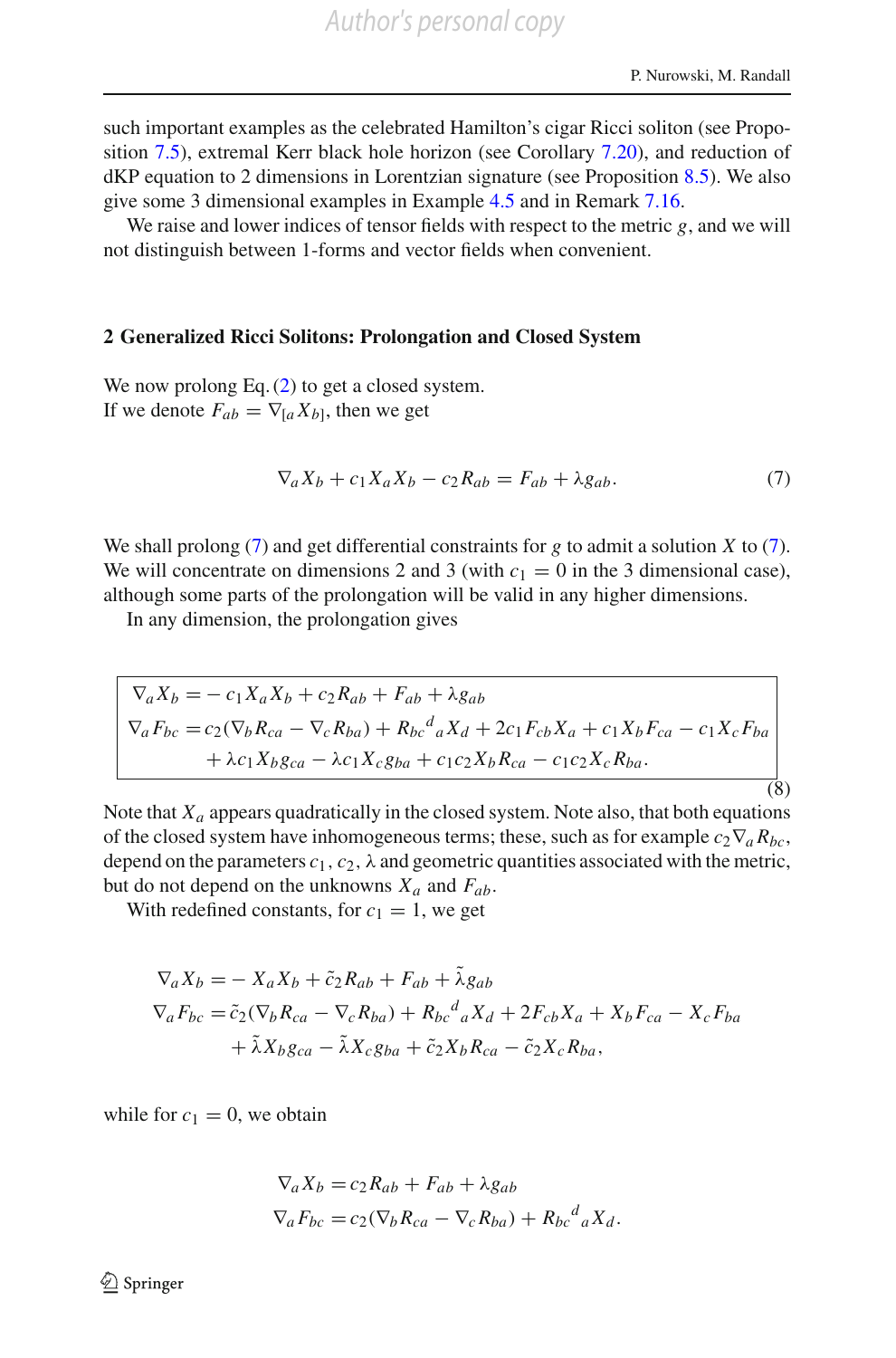#### <span id="page-6-2"></span>**3 2D Generalized Ricci Solitons: Theory**

3.1 Prolongation and Constraints of 2D Generalized Ricci Soliton Equations

In 2 dimensions, we have  $R_{abcd} = K(g_{ac}g_{bd} - g_{ad}g_{bc})$ ,  $R_{ab} = \frac{R}{2}g_{ab} = Kg_{ab}$ , where *R* is the scalar curvature and  $K = \frac{R}{2}$  is the Gauss curvature. We can also use the volume form  $\epsilon_{ab}$  to dualize all 2-forms. In the Riemannian signature case we have  $\epsilon^{ab}\epsilon_{ac} = \delta^b{}_c$ ,  $\epsilon^{ab}\epsilon_{ab} = 2$  while in the Lorentzian signature case we have  $\epsilon^{ab}\epsilon_{ac} =$  $-\delta^b{}_c$  and  $\epsilon^{ab}\epsilon_{ab} = -2$ , so we take  $\epsilon^{ab}\epsilon_{ac} = \epsilon \delta^b{}_c$ ,  $\epsilon^{ab}\epsilon_{ab} = 2e$  where  $e = \{\pm 1\}$ depending on the signature of the metric. We therefore can write  $F_{ab} = \frac{e}{2} \epsilon_{ab} F$  where  $F = \epsilon^{ab} F_{ab}$ . Also note that we have  $\epsilon_{ab} \epsilon_{cd} = e(g_{ac} g_{bd} - g_{ad} g_{bc})$ .

The second equation of [\(8\)](#page-5-2) in 2 dimensions reduces to:

$$
\frac{e}{2}\epsilon_{bc}\nabla_a F = c_2(g_{ca}\nabla_b K - g_{ab}\nabla_c K) + K X_b g_{ca} - K X_c g_{ba} - \frac{3e}{2}c_1\epsilon_{bc} F X_a
$$
  
+  $\lambda c_1 X_b g_{ca} - \lambda c_1 X_c g_{ba} + c_1 c_2 K X_b g_{ca} - c_1 c_2 K X_c g_{ba},$ 

so that contracting throughout with  $\epsilon^{bc}$  gives

$$
\nabla_a F = 2c_2 \epsilon^b{}_a \nabla_b K + 2(\lambda c_1 + K(1 + c_1 c_2)) X_b \epsilon^b{}_a - 3c_1 F X_a.
$$

<span id="page-6-1"></span>The prolonged system of the generalized soliton equation [\(2\)](#page-3-1) therefore reduces to

$$
\nabla_a X_b = -c_1 X_a X_b + c_2 K g_{ab} + \frac{e}{2} F \epsilon_{ab} + \lambda g_{ab}
$$
  
\n
$$
\nabla_a F = -3c_1 X_a F + 2\epsilon^b{}_a (c_2 \nabla_b K + (1 + c_1 c_2) X_b K + \lambda c_1 X_b)
$$
\n(9)

in 2 dimensions.

Let us call

$$
L_b = c_2 \nabla_b K + (1 + c_1 c_2) X_b K + \lambda c_1 X_b = c_2 \nabla_b K + ((1 + c_1 c_2) K + \lambda c_1) X_b.
$$

Then from differentiating

$$
\nabla_a F = -3c_1 X_a F + 2\epsilon^b{}_a L_b
$$

we obtain

$$
\nabla_b \nabla_a F = -3c_1(\nabla_b X_a)F - 3c_1 X_a(\nabla_b F) + 2\epsilon^c{}_a(\nabla_b L_c),
$$

and upon skewing with the volume form  $\epsilon^{ba}$  (recall that  $\epsilon^{ba}\nabla_bX_a = \epsilon^{ba}F_{ba} = F$ ) we get

$$
0 = -3c_1F^2 + 6ec_1X_bL^b + 2e\nabla_bL^b.
$$
 (10)

<span id="page-6-0"></span> $\mathcal{D}$  Springer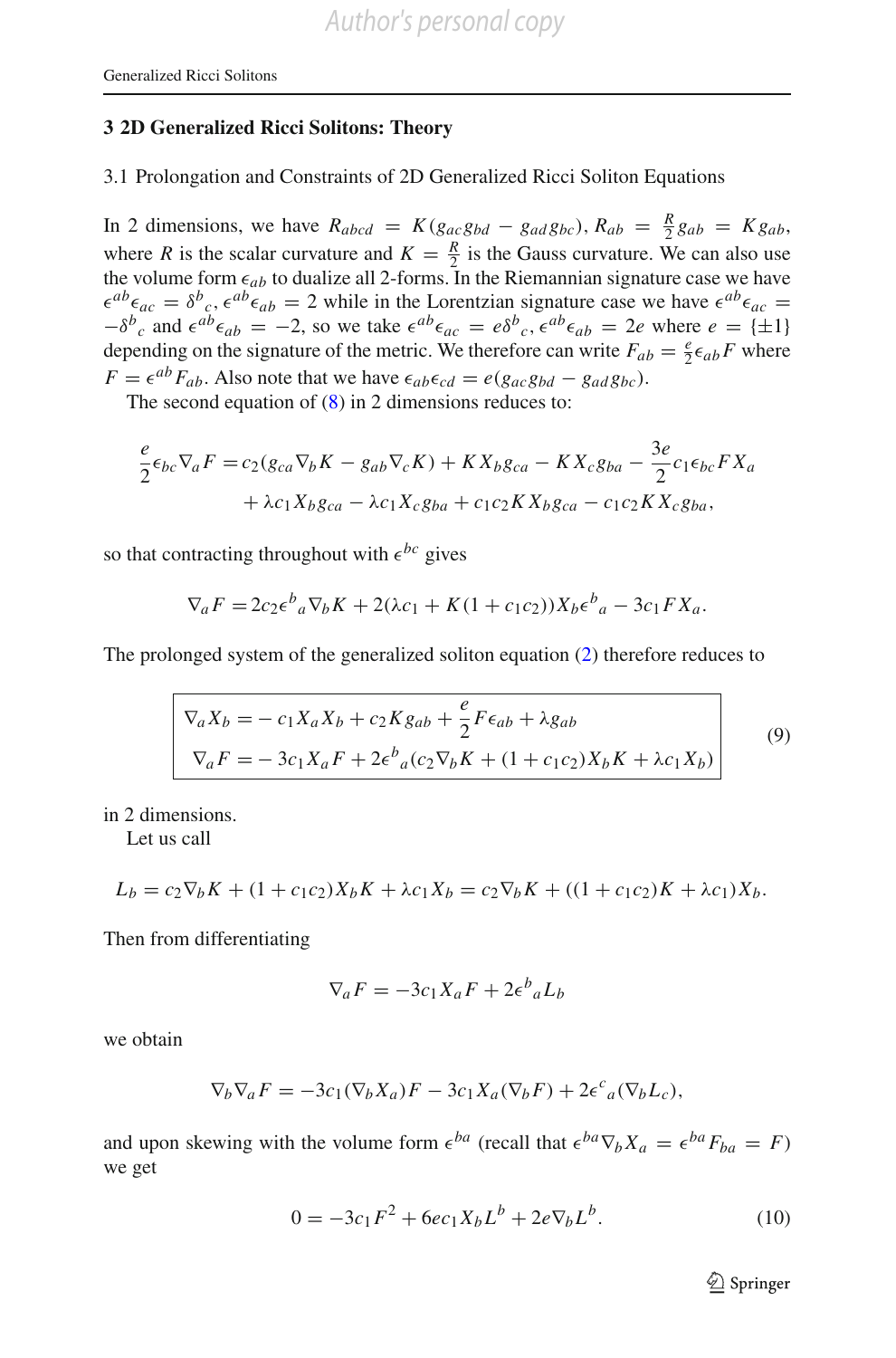Now a further computation yields that

$$
\nabla_e L_a = c_2 \nabla_e \nabla_a K + (1 + c_1 c_2) (\nabla_e X_a) K + \lambda c_1 (\nabla_e X_a) + (1 + c_1 c_2) X_a \nabla_e K,
$$

from which we obtain by tracing indices

$$
\nabla_a L^a = c_2 \Delta K + (1 + c_1 c_2) (\nabla_a X^a) K + \lambda c_1 (\nabla_a X^a) + (1 + c_1 c_2) X^a \nabla_a K.
$$

Since

$$
\nabla_a X^a = -c_1 X_a X^a + 2c_2 K + 2\lambda,
$$

this gives

$$
\nabla_a L^a = c_2 \Delta K + (1 + c_1 c_2)(-c_1 X_a X^a + 2c_2 K + 2\lambda)K + \lambda c_1 (-c_1 X_a X^a + 2c_2 K + 2\lambda) + (1 + c_1 c_2) X^a \nabla_a K,
$$

and so  $(10)$  is given by

$$
0 = -3c_1F^2 + 6ec_1(c_2X^b\nabla_b K + (1 + c_1c_2)X^b X_b K + \lambda c_1X^b X_b)
$$
  
+ 
$$
2e\left(c_2\Delta K + (1 + c_1c_2)(-c_1X_aX^a + 2c_2K + 2\lambda)K\right)
$$
  
+ 
$$
\lambda c_1(-c_1X_aX^a + 2c_2K + 2\lambda) + (1 + c_1c_2)X^a\nabla_a K\right).
$$

Collecting like terms together we obtain the first differential constraint as

$$
-3c_1F^2 + 4ec_1((1 + c_1c_2)K + \lambda c_1)X^bX_b + 2e(1 + 4c_1c_2)X^a\nabla_a K
$$
  
+ 
$$
2e\left(c_2\Delta K + ((1 + c_1c_2)K + \lambda c_1)(2c_2K + 2\lambda)\right) = 0.
$$
 (11)

<span id="page-7-0"></span>We can differentiate [\(11\)](#page-7-0) further and use the closed system to obtain a second constraint, from which we try to solve for  $X_a$ . It turns out that to derive this second constraint is tough and technically demanding, and so it might be more worthwhile to look at certain special cases instead.

*Remark 3.1* From the first constraint we see that in order for the quadratic term  $X^a X_a$ to vanish, we need either  $c_1 = 0$  or *K* is of constant curvature with  $K = -\frac{\lambda c_1}{1+c_1c_2}$ . In the second situation, this implies  $\nabla_a K = 0$  (and hence  $\Delta K = 0$ ), and the differential constraint reduces to

$$
0=-3c_1F^2,
$$

so that  $F = 0$  if  $c_1 \neq 0$ . We also see that the linear term involving  $X_a \nabla^a K$  vanishes at the critical value of  $1 + 4c_1c_2 = 0$ .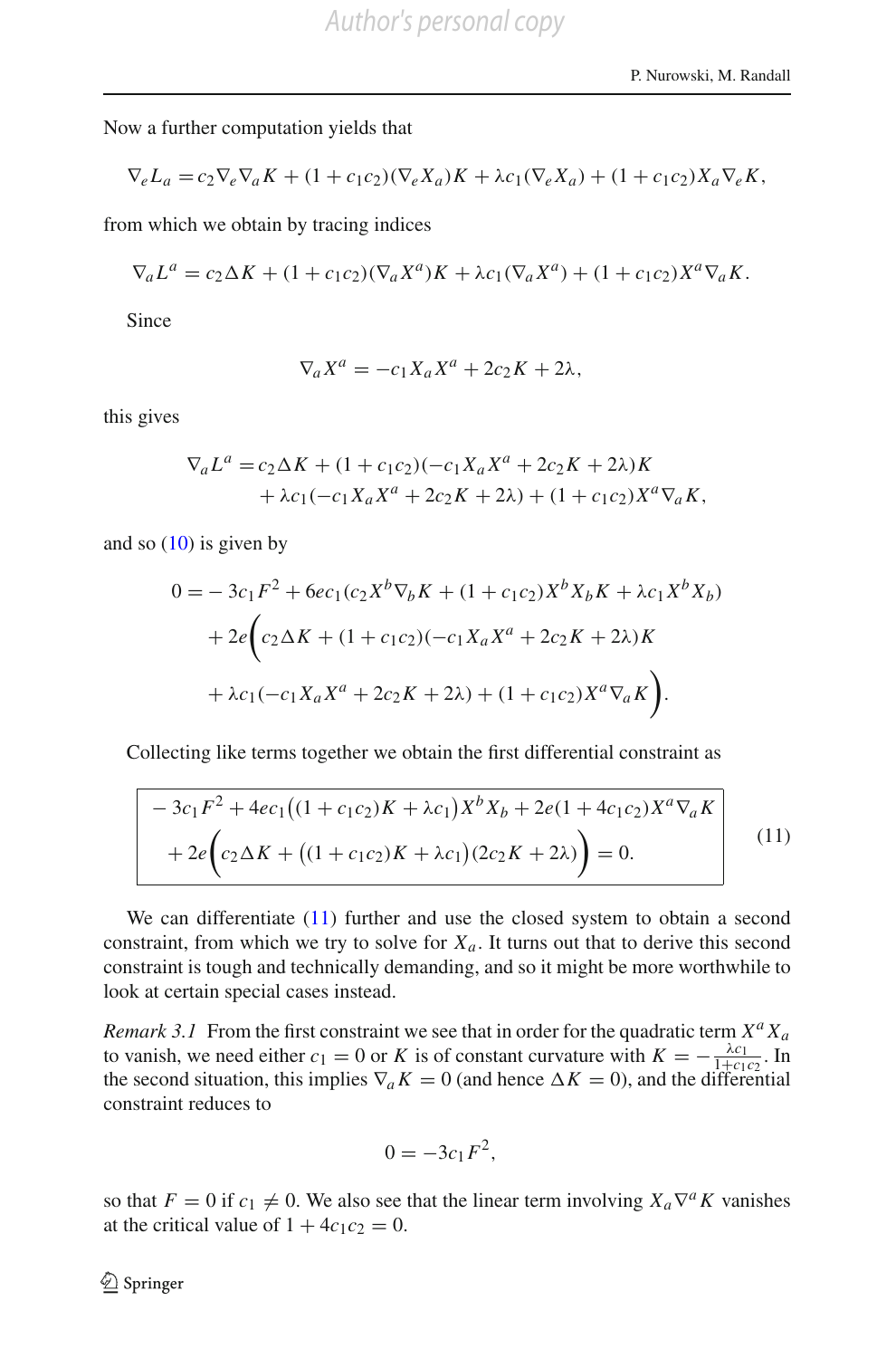*Remark 3.2* When  $1 + 4c_1c_2 = 0$ , the term involving  $X^a \nabla_a K$  in [\(11\)](#page-7-0) vanishes and the equation reduces to

$$
2e\left(c_2\Delta K + ((1 + c_1c_2)K + \lambda c_1)(2c_2K + 2\lambda)\right) - 3c_1F^2 + 4ec_1((1 + c_1c_2)K + \lambda c_1)X^bX_b = 0.
$$

Setting  $c_1 = 1$  and  $c_2 = -\frac{1}{4}$ , we obtain

$$
-\frac{e}{2}\Delta K + \frac{e}{4}(3K + 4\lambda)(4\lambda - K) - 3F^2 + e(3K + 4\lambda)X^bX_b = 0.
$$

Further setting  $\lambda = 0$ , and taking  $e = 1$  in the Riemannian setting gives the differential constraint

$$
\Delta K + \frac{3}{2}K^2 + 6F^2 - 6KX^bX_b = 0.
$$
 (12)

For an explicit example in Lorentzian signature see the end of Sect. [8.2.](#page-59-0)

#### <span id="page-8-2"></span>3.2 2D Gradient Generalized Ricci Soliton

We call a solution  $(g, X)$  to  $(2)$  a gradient generalized soliton if  $F_{ab} = \nabla_{[a} X_{b]} = 0$ . In such case  $X_a = \nabla_a f$  for some function f locally.

In 2 dimensions, in the case when  $F = 0$ , the second equation in the prolonged system  $(9)$  forces  $L_a$  to vanish, i.e.,

$$
c_2 \nabla_b K + ((1 + c_1 c_2) K + \lambda c_1) X_b = 0.
$$

In this case  $X_a$  is necessarily given by

<span id="page-8-0"></span>
$$
X_a = -\frac{c_2 \nabla_a K}{(1 + c_1 c_2) K + \lambda c_1}.
$$
\n(13)

<span id="page-8-1"></span>We therefore have

**Proposition 3.3** *Let* (*M*, *g*) *be a (pseudo-) Riemannian 2-manifold, with the Gauss curvature K of g not equal to*  $-\frac{\lambda c_1}{1+c_1c_2}$ . Then in order for M to admit a solution to the *gradient generalized Ricci soliton equations, we must necessarily have [\(2\)](#page-3-1) satisfied for Xa given by [\(13\)](#page-8-0). Conversely, suppose that Eq.[\(2\)](#page-3-1) is satisfied for some Xa given by [\(13\)](#page-8-0), then M admits a solution to the gradient generalized Ricci soliton equations.*

As a Corollary to Proposition [3.3,](#page-8-1) we have:

**Corollary 3.4** *The local obstruction for a 2-dimensional (pseudo-) Riemannian metric g with*  $K \neq -\frac{\lambda c_1}{1+c_1c_2}$  *to admit a gradient generalized Ricci soliton*  $(g, X)$  *is the obstruction tensor*  $\Theta_{ab}$  *given by*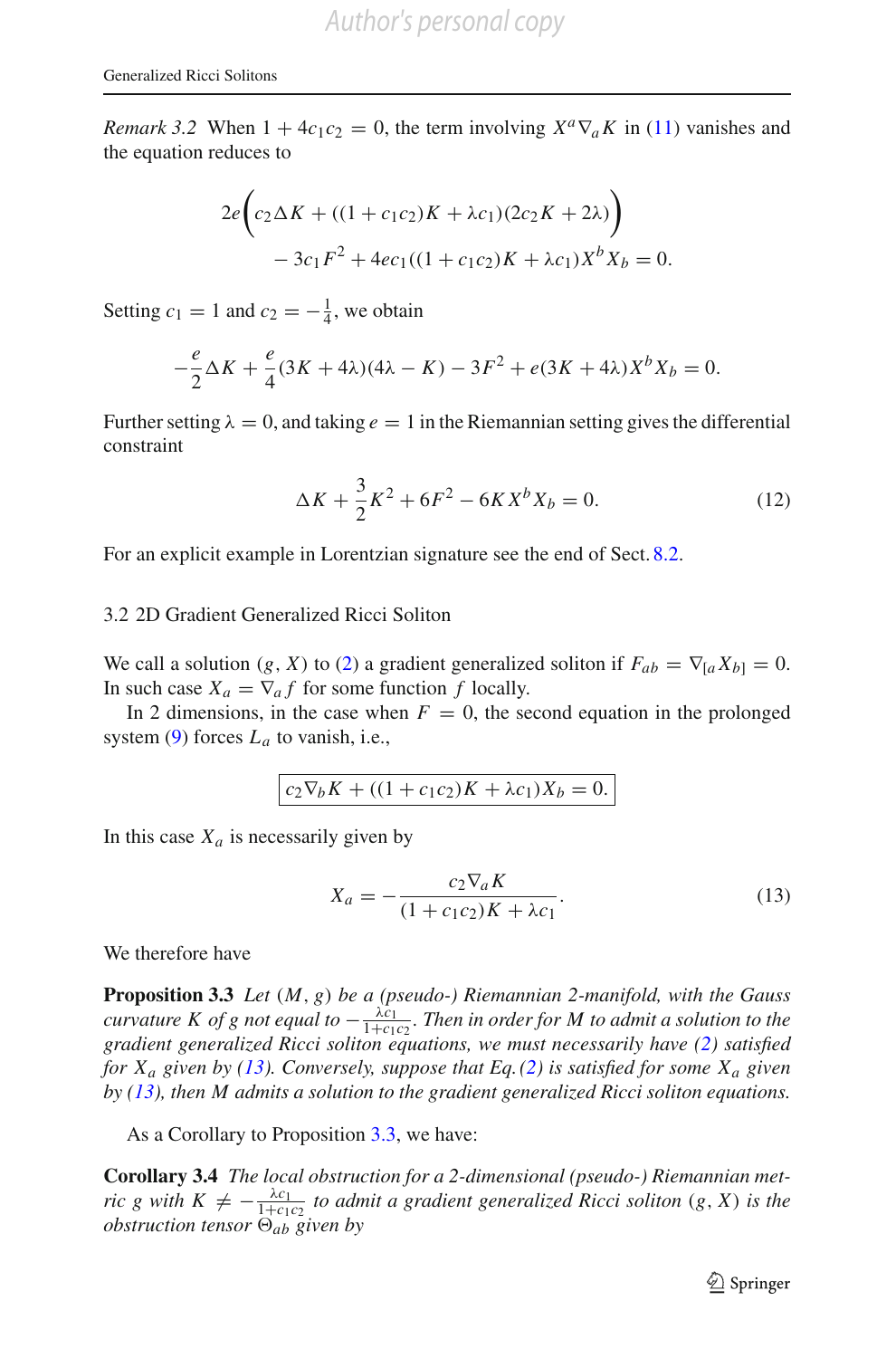$$
\Theta_{ab} = -\frac{c_2 \nabla_a \nabla_b K}{(1 + c_1 c_2) K + \lambda c_1} + \frac{c_2 (1 + 2 c_1 c_2) \nabla_a K \nabla_b K}{((1 + c_1 c_2) K + \lambda c_1)^2} - (c_2 K + \lambda) g_{ab}.
$$

This vanishes if and only if the pair

$$
(g, X) = \left( g, -\frac{c_2 \nabla_a K}{(1 + c_1 c_2) K + \lambda c_1} \right)
$$

is a gradient generalized Ricci soliton.

*Example 3.5* The metric on  $\mathbb{R}^2$  given by

$$
g = \frac{y^4 + 6}{6} dx^2 + \frac{6}{y^4 + 6} dy^2
$$

cannot lead to a gradient generalized Ricci soliton (*g*, *X*) for generic chosen values of  $c_1 = 1$ ,  $c_2 = 1$ ,  $\lambda = 1$ . For this example,  $K = -y^2$ , and our formula for *X* yields

$$
X = -\frac{2y}{2y^2 - 1} dy,
$$

so that  $dX = 0$  and plugging this formula for X back into the generalized Ricci soliton equation gives

$$
\Theta_{ab} dx^a dx^b = \frac{4y^8 - 9y^6 + 27y^4 - 54y^2 + 18}{18(2y^2 - 1)} dx^2 + \frac{6(4y^6 - 7y^4 + 13y^2 + 1)}{(y^4 + 6)(2y^2 - 1)^2} dy^2
$$

which is non-zero.

#### 3.3 2D Ricci Solitons

*The case where c*<sub>1</sub> = 0,  $c_2$  = −1. Note that if *g* is a metric of constant curvature, the generalized Ricci soliton equation with  $c_1 = 0$ ,  $c_2 = -1$  is just an equation for homotheties. We therefore exclude the pairs  $(g, X)$  such that  $g$  is a metric of constant curvature from the analysis in this section. Since these solutions belong to the category of homotheties, we will discuss them in Sect. [3.4.](#page-16-0)

<span id="page-9-0"></span>For the convenience of the reader we present the closed system [\(9\)](#page-6-1) for the general-ized Ricci solitons and its integrability conditions [\(11\)](#page-7-0) specialized to the case  $c_1 = 0$ and  $c_2 = -1$ . This gives the equations describing the proper Ricci solitons:

$$
\begin{vmatrix}\n\nabla_a X_b = -K g_{ab} + \frac{e}{2} F \epsilon_{ab} + \lambda g_{ab} \\
\nabla_a F = 2 \epsilon^b{}_a (-\nabla_b K + X_b K)\n\end{vmatrix}
$$
\n(14)

$$
X^{a}\nabla_{a}K - \Delta K + 2K\lambda - 2K^{2} = 0.
$$
 (15)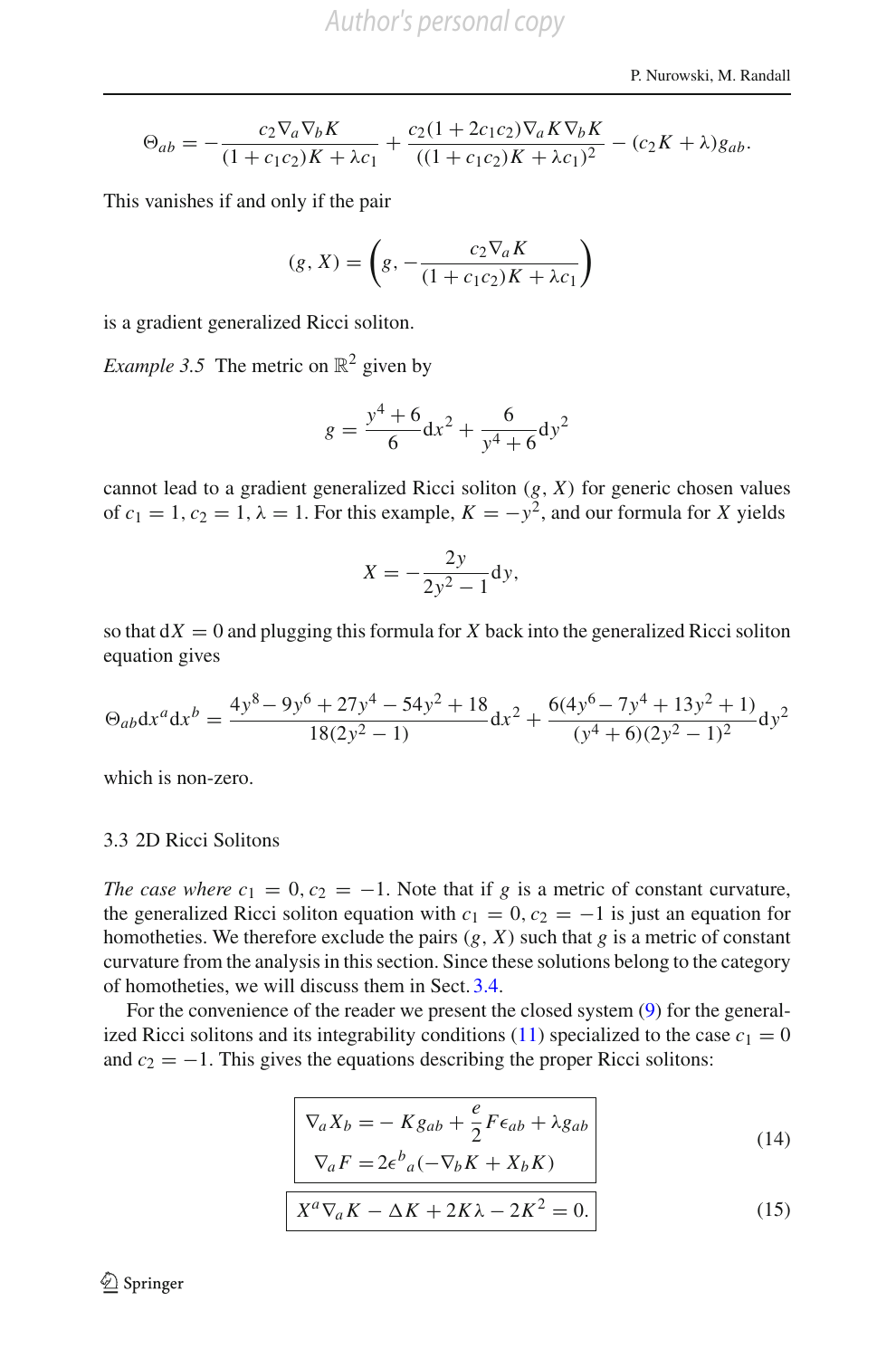<span id="page-10-2"></span>Excluding the constant curvature case, the proper Ricci solitons can be characterized by the following theorem.

**Theorem 3.6** *A 1-form X defining a 2-dimensional Ricci soliton* (*g*, *X*) *is of the form*

$$
X_a = \frac{1}{\rho} \left( -2(\nabla^c K) \nabla_c \Delta K + 2(3\lambda - 5K)M \right) \epsilon_{ab} \nabla^b K
$$

$$
+ \frac{1}{\rho} \left( \Delta K + 2K^2 - 2K\lambda \right) \epsilon_{ab} \nabla^b M,
$$

*where K is the Gauss curvature of g,*

$$
M = g^{ab} \nabla_a K \nabla_b K \quad and \quad \rho = \epsilon^{ab} \nabla_a K \nabla_b M,
$$

*provided that*  $\rho \neq 0$ *.* 

*If*  $\rho = 0$ *, then X is of the form* 

$$
X_c = -\frac{1}{\nu} \left( \epsilon^{ab} \nabla_a \Delta K \nabla_b K - \frac{1}{2} M F \right) \epsilon_{cd} \nabla^d K + \frac{1}{\nu} (\Delta K + 2K^2 - 2K\lambda) \epsilon_{cd} N^d,
$$

*where*

$$
N_c = (\nabla_a \nabla_c K) \epsilon^{ab} \nabla_b K \quad and \quad v = \epsilon^{ab} \nabla_a K N_b,
$$

*provided that*  $\nu \neq 0$ *.* 

*If*  $v = 0$ *, in the Riemannian case, e* = 1*, the vector X is locally a gradient and this situation is a specialization of the results of Proposition*  $3.3$  *with*  $c_1 = 0$  *and*  $c_2 = -1$ *.* 

*Proof* For the  $c_1 = 0$  equations, we have

$$
0 = c_2(\Delta K + 2K^2) + 2K\lambda + X^a \nabla_a K,
$$

and we can set  $c_2 = -1$  to get

<span id="page-10-0"></span>
$$
X^{a}\nabla_{a}K = (\Delta K + 2K^{2}) - 2K\lambda.
$$
 (16)

Differentiating this gives

$$
0 = -\nabla_a \Delta K - 4K \nabla_a K + 2(\nabla_a K)\lambda + (\nabla_a X^b)\nabla_b K + X^b \nabla_a \nabla_b K
$$
  
=  $-\nabla_a \Delta K - 4K \nabla_a K + 2(\nabla_a K)\lambda + \left(\frac{e}{2}\epsilon_a{}^b F + \delta_a{}^b (\lambda - K)\right) \nabla_b K + X^b \nabla_a \nabla_b K,$  (17)

upon which contracting by ∇*aK* gives

<span id="page-10-1"></span><sup>2</sup> Springer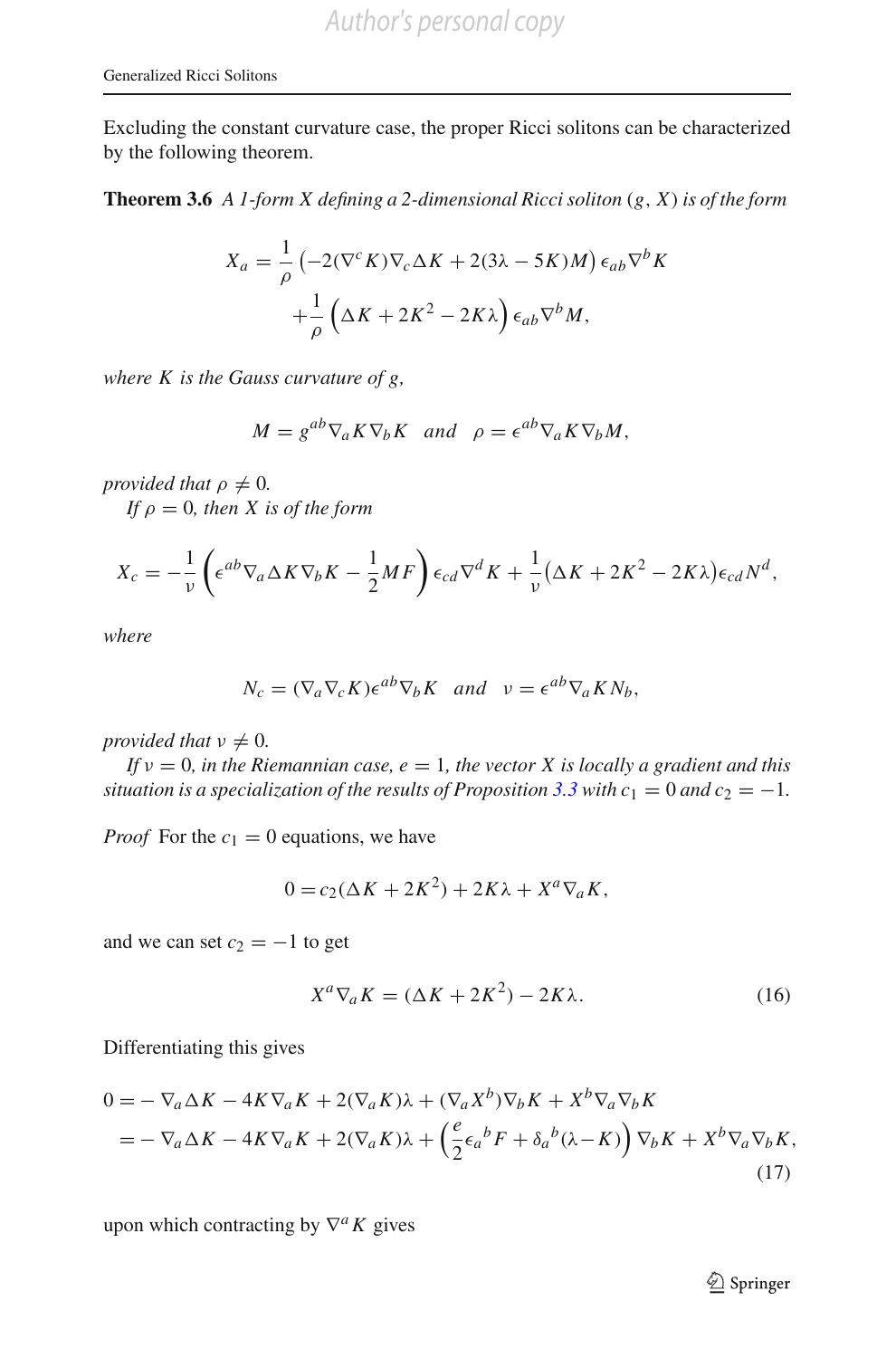$$
0 = -(\nabla^a K)\nabla_a \Delta K - 4K\nabla^a K \nabla_a K + 2\nabla^a K (\nabla_a K)\lambda
$$
  
+ ((\lambda - K))\nabla^b K \nabla\_b K + X^b \nabla^a K \nabla\_a \nabla\_b K  
= -(\nabla^a K)\nabla\_a \Delta K + (3\lambda - 5K)\nabla^b K \nabla\_b K + X^b \nabla^a K \nabla\_a \nabla\_b K.

Let us call  $(\nabla_a K)(\nabla^a K) = M$ , so that  $\nabla_a M = 2(\nabla_b K)(\nabla_a \nabla^b K)$ . Then we have the second constraint given by

<span id="page-11-0"></span>
$$
X_a \nabla^a M = 2(\nabla^a K) \nabla_a \Delta K - 2(3\lambda - 5K)M. \tag{18}
$$

Now assuming  $\rho := \epsilon^{ab} \nabla_a K \nabla_b M \neq 0$ , the vectors  $\epsilon^a{}_b \nabla^b K$  and  $\epsilon^a{}_b \nabla^b M$  form a basis and the Eqs. [\(16\)](#page-10-0) and [\(18\)](#page-11-0) give the components of  $X_a$  in this basis. We get:

$$
X_a = \frac{1}{\rho} \left( -2(\nabla^c K) \nabla_c \Delta K + 2(3\lambda - 5K)M \right) \epsilon_{ab} \nabla^b K
$$

$$
+ \frac{1}{\rho} \left( \Delta K + 2K^2 - 2K\lambda \right) \epsilon_{ab} \nabla^b M,
$$

so that  $X_a$  is completely determined by invariants of the metric. Then, plugging  $X_a$ from this formula back into Eq. [\(2\)](#page-3-1) with  $c_1 = 0$ ,  $c_2 = -1$  gives us local if-and-only-if obstructions for the metric to admit any Ricci soliton (*g*, *X*).

There is an alternative formula for *X*, again determined by invariants of the metric, which is convenient for us to use when  $\rho = 0$ . To get it we first need a formula

$$
0 = -\epsilon^{ab}\nabla_a \Delta K \nabla_b K + \frac{1}{2}M F + X^c \epsilon^{ab} (\nabla_a \nabla_c K) \nabla_b K, \qquad (19)
$$

which is obtained by contracting the differential constraint [\(17\)](#page-10-1) with  $\epsilon^{ab}\nabla_b K$ . Then we define

<span id="page-11-2"></span><span id="page-11-1"></span>
$$
N_c = (\nabla_a \nabla_c K) \epsilon^{ab} \nabla_b K,
$$

and obtain its projection

$$
X^{c}N_{c} = \epsilon^{ab}\nabla_{a}\Delta K\nabla_{b}K - \frac{1}{2}MF
$$
 (20)

onto  $X$ , by  $(19)$ . We also have

$$
X^c \nabla_c K = \Delta K + 2K^2 - 2K\lambda
$$

by  $(16)$ .

Using these projections and assuming

$$
\nu := \epsilon^{ab} \nabla_a K N_b \neq 0,
$$

 $\bigcircled{2}$  Springer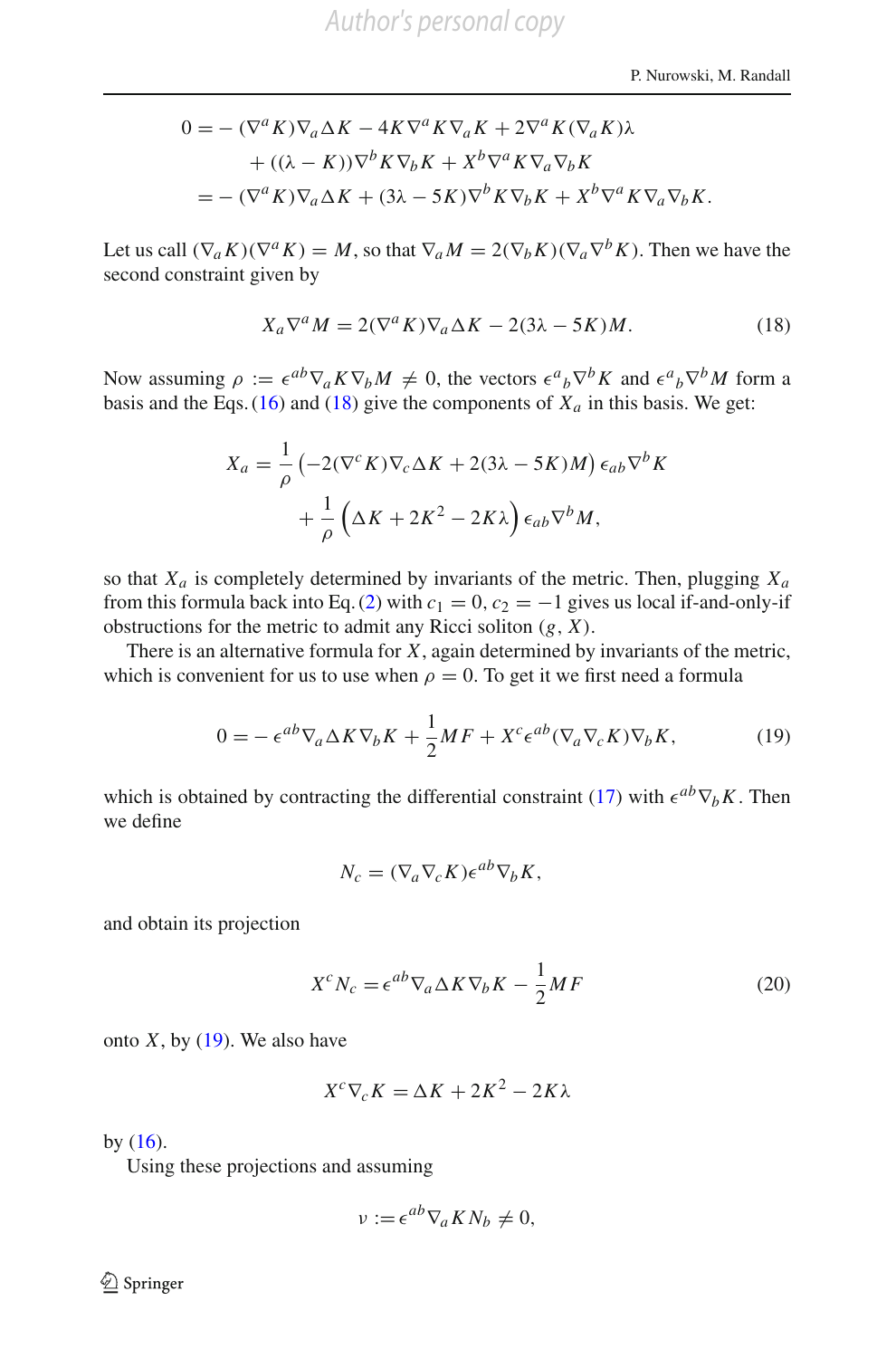we express  $X_c$  in the basis given by  $\epsilon_{cd} N^d$  and  $\epsilon_{cd} \nabla^d K$  obtaining:

$$
X_c = -\frac{1}{\nu} \left( \epsilon^{ab} \nabla_a \Delta K \nabla_b K - \frac{1}{2} M F \right) \epsilon_{cd} \nabla^d K + \frac{1}{\nu} (\Delta K + 2K^2 - 2K\lambda) \epsilon_{cd} N^d.
$$

In the situation where  $\rho = 0$ , we can use the above formula to compute *X* provided  $\nu \neq 0$ .

In the case where  $\rho = 0$  and  $\nu = 0$  we can write

$$
\nabla_a M = \ell \nabla_a K
$$

for some function  $\ell$ . Also note that in such case  $\nu$  can be expressed in terms of  $\ell$ ,  $\Delta K$ and *M* as follows:

$$
\nu = \epsilon^{ab} \nabla_a K(\nabla_b \nabla_e K)(\epsilon^{ed} \nabla_d K)
$$
  
=  $e(g^{ae} g^{bd} - g^{ad} g^{be}) \nabla_a K \nabla_d K(\nabla_b \nabla_e K)$   
=  $e((\nabla^a K)(\nabla^b K) \nabla_a \nabla_b K - M \Delta K)$   
=  $e\left(\frac{1}{2} \nabla^a K \nabla_a M - M \Delta K\right)$   
=  $e\left(\frac{\ell}{2} - \Delta K\right) M.$ 

To complete the proof we have to prove that in the Riemannian  $e = 1$  case, with  $\rho = 0$  and  $\nu = 0$ , we have  $F = 0$ .

For this we will use formula [\(20\)](#page-11-2), and first show that

<span id="page-12-1"></span>
$$
\epsilon^{ab} \nabla_a K \nabla_b \Delta K = 0,\tag{21}
$$

and then show that  $X^c N_c = 0$ .

Indeed, since  $\rho = 0$  we have  $\nabla_a M = \ell \nabla_a K$ , so by differentiating and antisymmetrizing, we get that

<span id="page-12-0"></span>
$$
\epsilon^{ab} \nabla_a K \nabla_b \ell = 0. \tag{22}
$$

On the other hand, the assumption about the Riemannian signature  $(e = 1)$ , implies

$$
M=\nabla_a K\nabla^a K>0,
$$

because we excluded the constant curvature case. Hence the condition  $v = 0$  gives  $\ell = 2\Delta K$ . This, when compared with [\(22\)](#page-12-0), gives [\(21\)](#page-12-1), as claimed.

Moreover  $v = 0$  gives:

$$
N_c = j \nabla_c K
$$

for some function  $j$ , which implies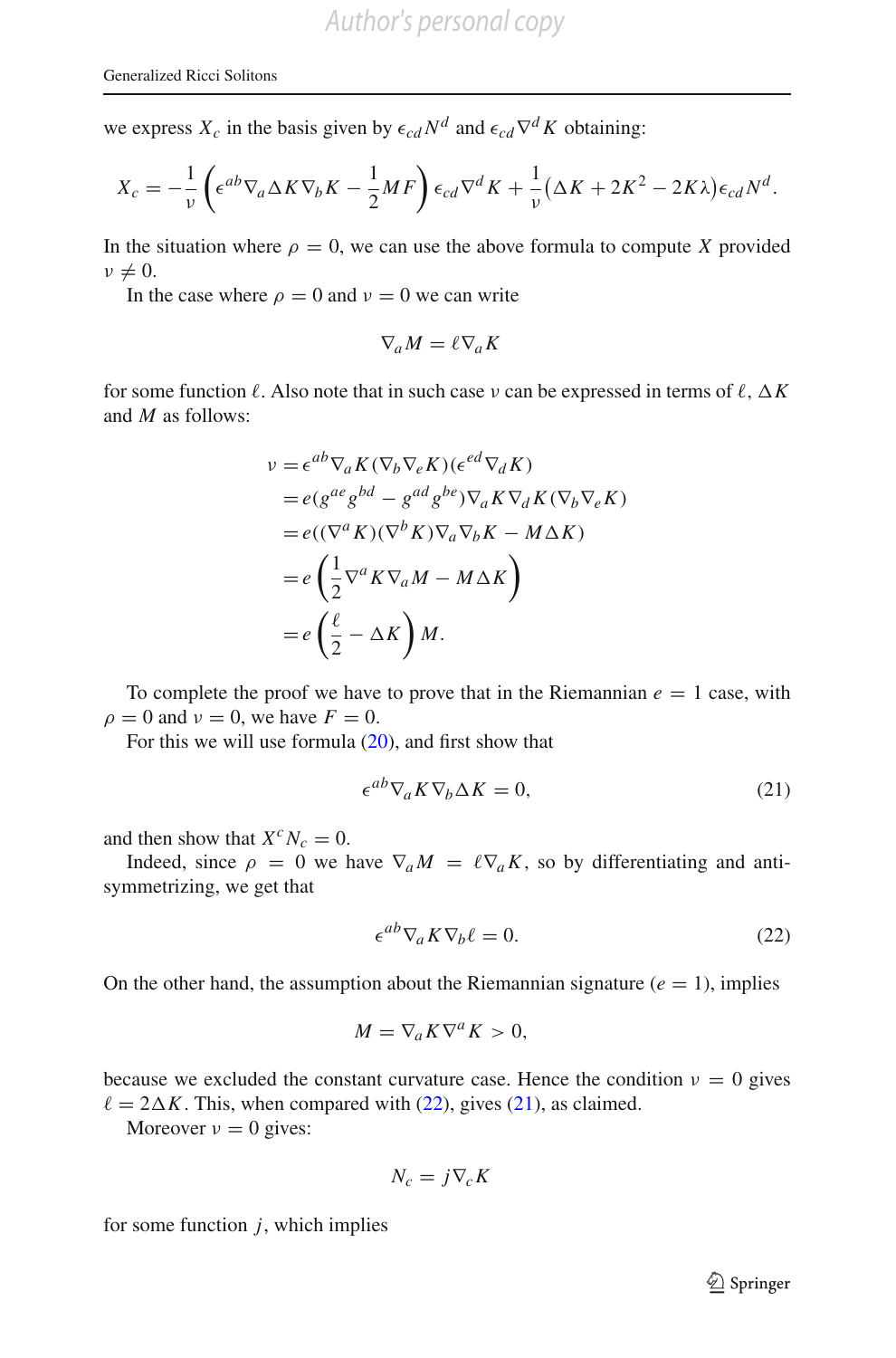$$
0 = \frac{1}{2} \epsilon^{ab} \nabla_a M \nabla_b K = \nabla^c K (\nabla_a \nabla_c K) \epsilon^{ab} \nabla_b K = j \nabla_c K \nabla^c K = j M.
$$

Therefore, the fact that  $M > 0$  is non-zero, implies  $j = 0$ , so  $N_a = 0$ . Now, [\(20\)](#page-11-2) gives  $F = 0$ , again by the Riemannian condition  $M > 0$ . Hence  $X_a$  is a gradient.  $\Box$ 

**Corollary 3.7** *The local obstruction for a 2-dimensional (pseudo-) Riemannian metric g with*  $\rho \neq 0$  *to admit a Ricci soliton* (*g, X*) *is the obstruction tensor*  $\Theta_{ab}^{(1)}$  *given by*

$$
\Theta_{ab}^{(1)} = \nabla_{(a} X_{b)}^{(1)} + K g_{ab} - \lambda g_{ab}
$$

*where*

$$
X_a^{(1)} = \frac{1}{\rho} \left( -2(\nabla^c K) \nabla_c \Delta K + 2(3\lambda - 5K)M \right) \epsilon_{ab} \nabla^b K
$$

$$
+ \frac{1}{\rho} \left( \Delta K + 2K^2 - 2K\lambda \right) \epsilon_{ab} \nabla^b M.
$$

The obstruction tensor  $\Theta_{ab}^{(1)}$  vanishes if and only if

<span id="page-13-0"></span>
$$
(g, X) = (g, X^{(1)})
$$

<span id="page-13-1"></span>*is a Ricci soliton.*

*Remark 3.8* When  $\rho = 0$  and  $\nu \neq 0$ , the formula for  $X_a$  obtained in the proof of Theorem [3.6](#page-10-2) given by

$$
X_c = -\frac{1}{\nu} \left( \epsilon^{ab} \nabla_a \Delta K \nabla_b K - \frac{1}{2} M F \right) \epsilon_{cd} \nabla^d K + \frac{1}{\nu} (\Delta K + 2K^2 - 2K\lambda) \epsilon_{cd} N^d
$$
\n(23)

still involves the unknown quantity  $F$ . To solve for  $F$ , we can substitute  $X_c$  given by [\(23\)](#page-13-0) back into the first three Ricci soliton equations [\(14\)](#page-9-0) and use the last two equations  $(14)$  to eliminate derivatives of F that appear. The first three equations will then only involve differential invariants of the metric and *F*. The function *F* can thus be algebraically determined in terms of the metric invariants, by solving one of these equations. Now the substitution of this  $F$  back into  $(23)$  determines  $X_c$  completely. To obtain obstructions in this case one inserts  $X_c$  back into the two Ricci soliton equations (out of the first three equations [\(14\)](#page-9-0)) which were not used in determining *F*. We therefore will have at most 2 scalar local obstructions for *g* with  $\rho = 0$ ,  $\nu \neq 0$  to admit a Ricci soliton. We also remark that another procedure for finding obstructions may be more convenient to use. This consists in inserting  $X$ , as in  $(23)$ , into the last two equations [\(14\)](#page-9-0), and then in using the integrability conditions  $(\nabla_a \nabla_b - \nabla_b \nabla_a)F = 0$ by applying the covariant derivatives on  $\nabla_a F$ . Since the derivatives  $\nabla_a F$ , after an insertion of *X* in them, are only expressible in terms of the metric invariants and *F*,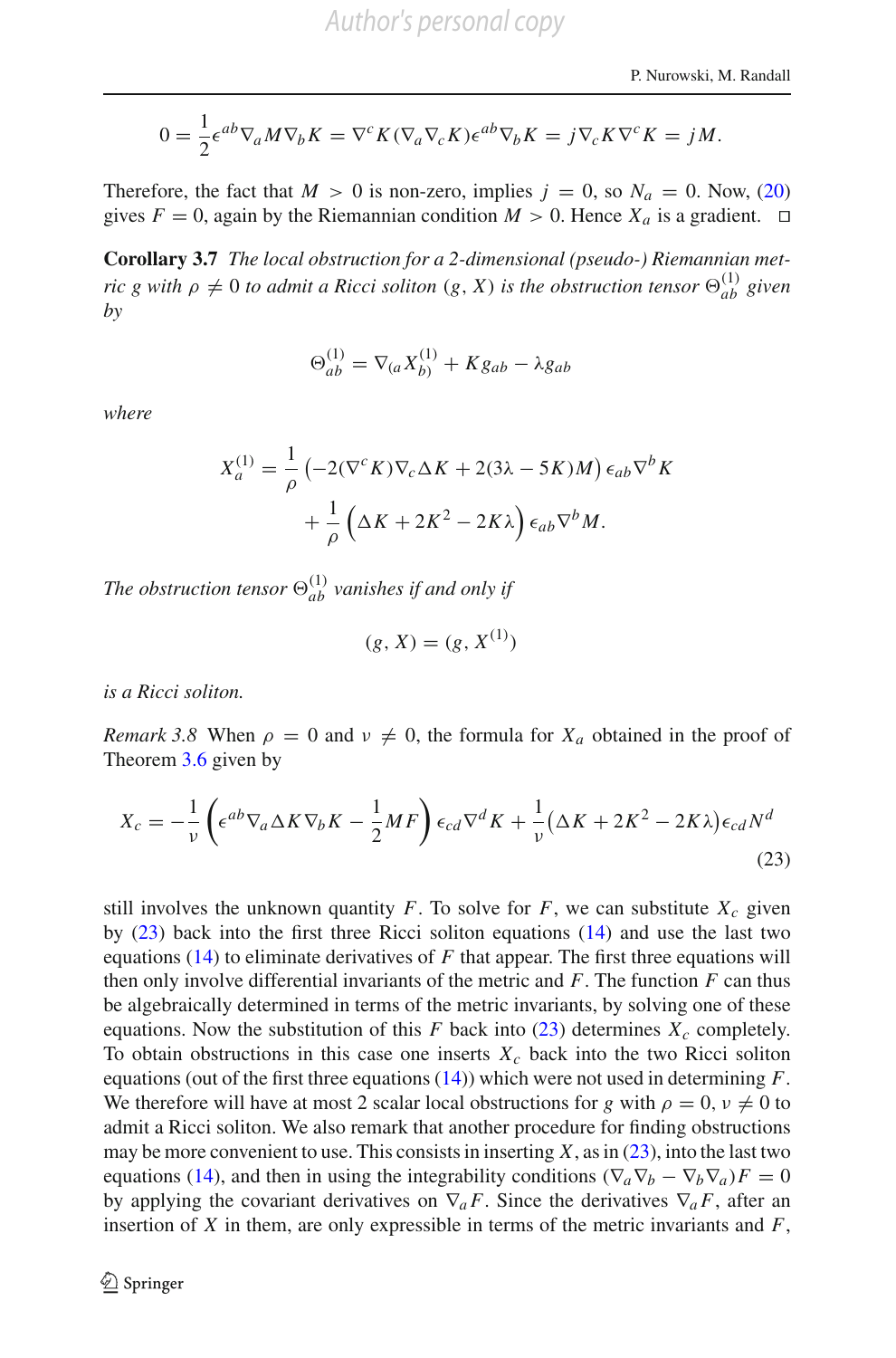this leads either to a formula for  $F$ , or to an obstruction independent of  $F$ , expressed in terms of the metric invariants only.

Explicitly, if we write  $X_c = A_c + B_c F$ , where

$$
A_c = -\frac{1}{\nu} \left( \epsilon^{ab} \nabla_a \Delta K \nabla_b K \right) \epsilon_{cd} \nabla^d K + \frac{1}{\nu} (\Delta K + 2K^2 - 2K\lambda) \epsilon_{cd} N^d,
$$
  
\n
$$
B_c = \frac{1}{2\nu} M \epsilon_{cd} \nabla^d K,
$$

then the last 2 equations of  $(14)$  give

$$
\nabla_a F = C_a + F E_a,
$$

where

$$
C_a = 2\epsilon_{ab}\nabla^b K - 2\epsilon_{ab}A^b K,
$$
  

$$
E_a = -2\epsilon_{ab}B^b K.
$$

<span id="page-14-0"></span>The integrability condition  $(\nabla_a \nabla_b - \nabla_b \nabla_a)F = 0$  then implies that

$$
0 = \epsilon^{ab} \nabla_a C_b + \epsilon^{ab} C_a E_b + (\epsilon^{ab} \nabla_a E_b) F.
$$
 (24)

If  $\epsilon^{ab}\nabla_a E_b = 0$ , then  $\epsilon^{ab}\nabla_a C_b + \epsilon^{ab}C_a E_b$  is an obstruction. Otherwise, we can solve for *F* in [\(24\)](#page-14-0) and plug this formula back into [\(23\)](#page-13-0) to determine *X* completely in terms of metric invariants. We explicitly show this alternative procedure in the following example, where we have  $\epsilon^{a\bar{b}}\nabla_a E_b = 0$ . The obstruction  $\epsilon^{a\bar{b}}\nabla_a C_b + \epsilon^{a\bar{b}}C_a E_b$  is then a 5<sup>th</sup> order ODE on a single function  $f(x)$ .

<span id="page-14-2"></span>*Example 3.9* Consider the metric

$$
g = e^{2f} (dx^2 + dy^2),
$$

with a real function *f* of variable *x* only,  $f = f(x)$ . Our aim in this example is to find obstructions for *g* to admit a Ricci soliton.

We easily calculate that:

$$
\rho \equiv 0, \quad \nu = -e^{-10f} f'(2f'f'' - f^{(3)})^3.
$$

Thus, assuming that  $f'(2f'f'' - f^{(3)}) \neq 0$ , because  $\rho \equiv 0$ , we have to calculate  $X_c$ using formula  $(23)$ . This, according to Theorem [3.6,](#page-10-2) is the necessary form of  $X_c$ , for it to be a Ricci soliton  $(g, X)$ . Explicitly,  $(23)$  gives:

<span id="page-14-1"></span>
$$
X = \frac{f^{(4)} - 4f'f^{(3)} - 4f''^2 + 4f'^2f'' - 2e^{2f}\lambda f''}{f^{(3)} - 2f'f''} e^{-2f} \partial_x + \frac{F}{2f'} \partial_y. \tag{25}
$$

 $\mathcal{D}$  Springer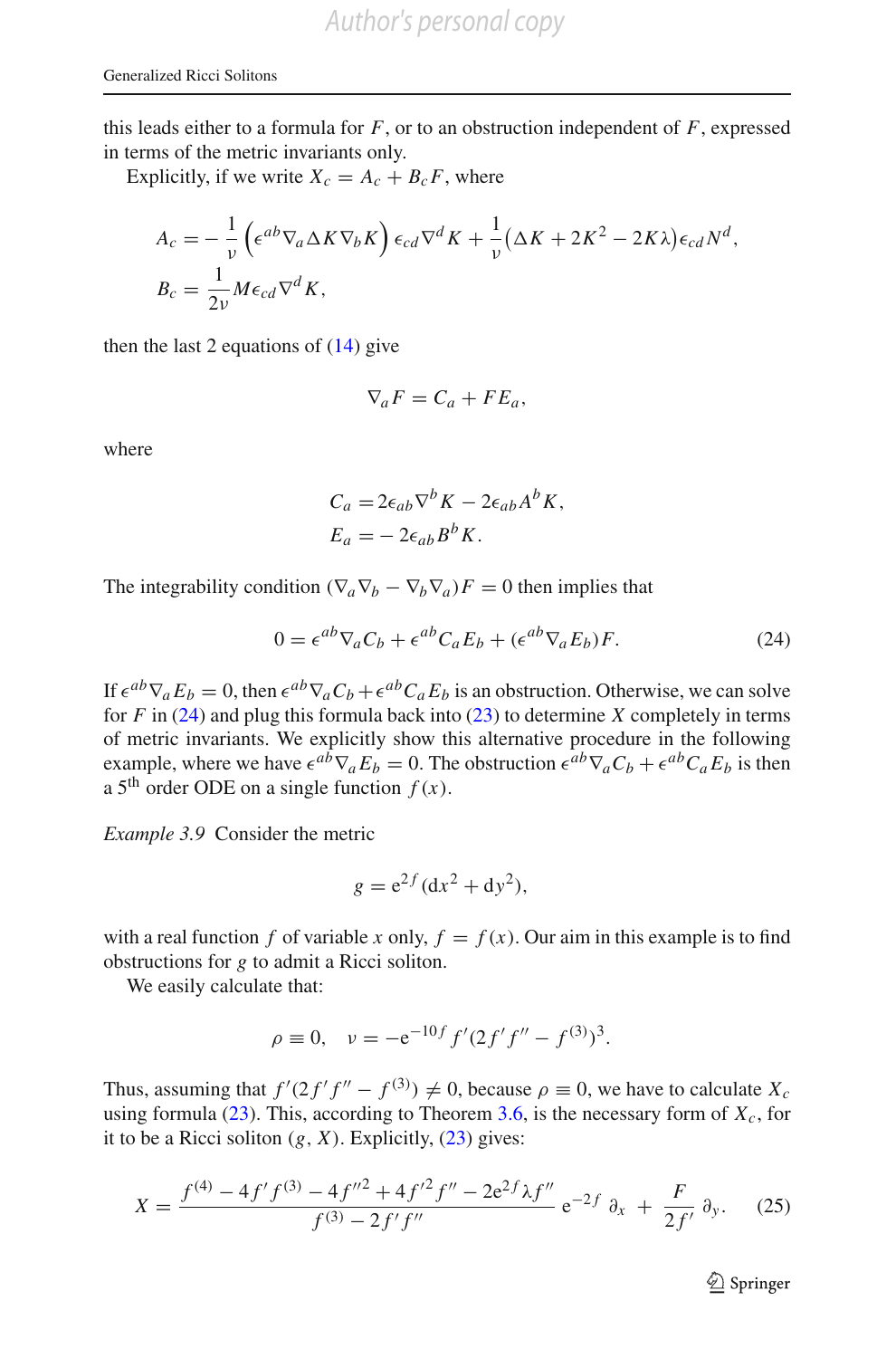Here *F* is the unknown function  $F = F(x, y)$  responsible for the skew symmetric part of  $\nabla_a X_b$ . We now insert this *X* to the last two of the closed system equations [\(14\)](#page-9-0) and solve for the derivatives  $F_x$  and  $F_y$ . We get:

$$
F_x = \frac{f''}{f'}F, \quad F_y = \frac{2e^{-2f}(2e^{2f}\lambda f''^2 + 4f''^3 + f^{(3)^2} - f''f^{(4)})}{f^{(3)} - 2f'f''}.
$$

We now have to assure that  $F_{xy} = F_{yx}$ , which requires that  $f = f(x)$  satisfies a certain 5th order ODE. This is precisely the obstruction obtained in [\(24\)](#page-14-0). From this we have the 5<sup>th</sup> derivative  $f^{(5)}$ . Now, we insert [\(25\)](#page-14-1) in the first four closed system equations [\(14\)](#page-9-0). By using the computed  $F_x$ ,  $F_y$ , and their integrability condition, which gives us the  $5<sup>th</sup>$  derivative of  $f$ , we see that these four equations reduce to a single one, which is

$$
f^{(4)}(f'' - f'^2) - 4f'^4 f'' - 2e^{2f} \lambda f''^2 + 2f'^2 f''^2 - 4f''^3
$$
  
+ 
$$
(e^{2f} \lambda f' + 4f'^3 + f'f'')f^{(3)} - f^{(3)^2} = 0.
$$
 (26)

<span id="page-15-0"></span>This gives a lower order obstruction for *g* to admit any Ricci soliton.

We now solve for  $f^{(4)}$  from this equation, and recalculate our *X*,  $F_x$  and  $F_y$ , obtaining:

$$
X = \frac{f^{(3)} - 3f'f'' - e^{2f}\lambda f'}{f'' - f'^2} e^{-2f} \partial_x + \frac{F}{2f'} \partial_y
$$

and

$$
F_x = \frac{f''}{f'}F, \quad F_y = \frac{2e^{-2f}f'(e^{2f}\lambda f'' + 2f'^2f'' + f''^2 - f'f^{(3)})}{f'' - f'^2}.
$$

Having this we observe, that now  $F_{xy} = F_{yx}$  is equivalent to the Eq. [\(26\)](#page-15-0). Hence we can forget about the  $5<sup>th</sup>$  order ODE for *f*, we have used previously. We have just proved that this is implied by [\(26\)](#page-15-0).

So the conclusion, up to now, is that [\(26\)](#page-15-0) is the only condition needed for *g* to admit any Ricci soliton.

With this equation satisfied, we can solve for  $F$ . Integration of  $F_x$  gives:

$$
F=hf',
$$

with the function *h* depending on variable *y* only,  $h = h(y)$ . Now, insertion of this into the formula for  $F_y$  gives the following equation:

$$
h' = \frac{2e^{-2f}(e^{2f}\lambda f'' + 2f'^2f'' + f''^2 - f'f^{(3)})}{f'' - f'^2}.
$$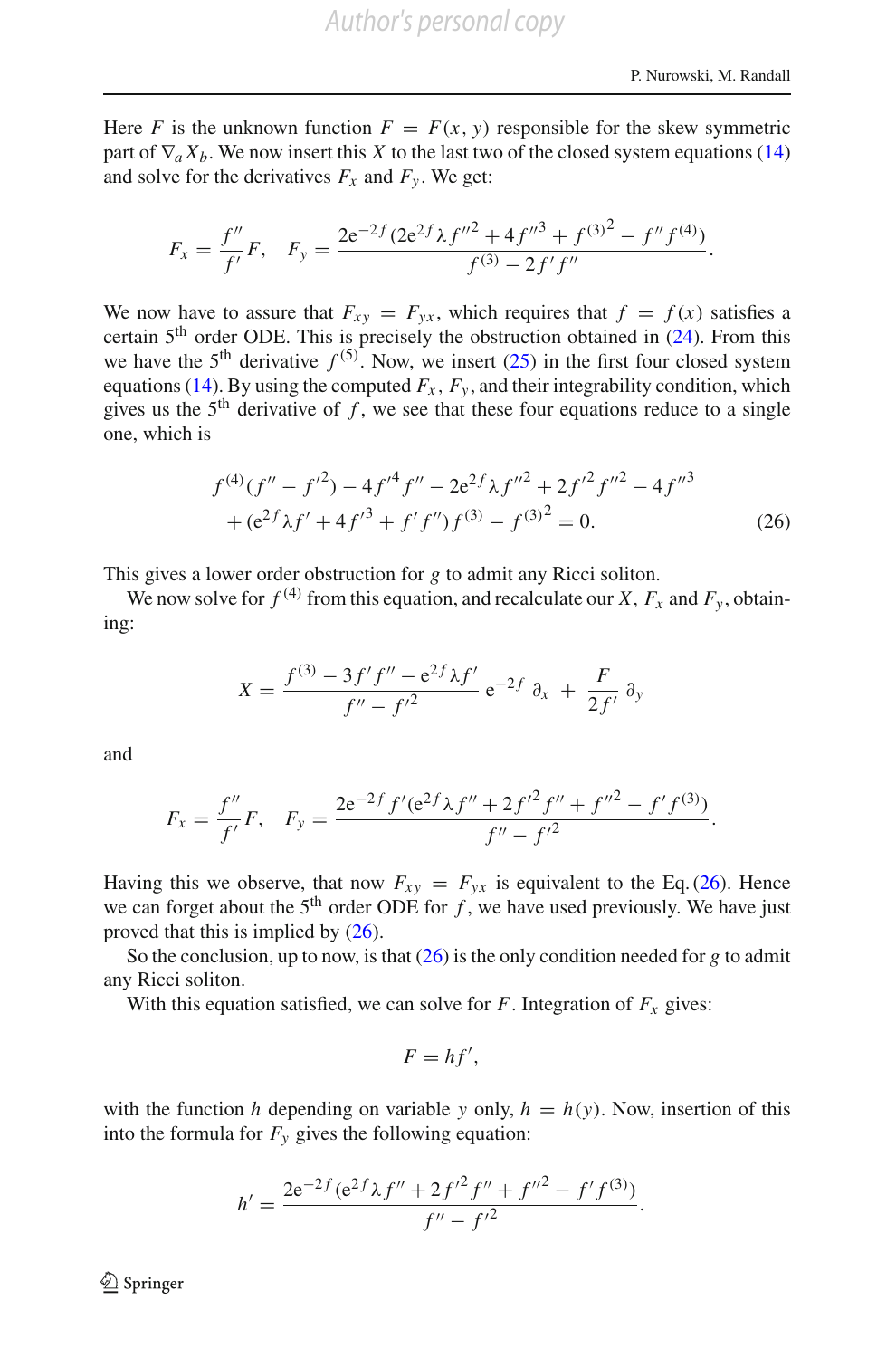Since the left-hand side of this equation depends only on *y*, and the right-hand side only on x, then both sides must be equal to a real constant, say  $2a$ . Then we have  $h = 2ay + 2b$ , with a real constant *b*; the function *f* must satisfy the third order ODE:

$$
f^{(3)}f' - f''^{2} + (ae^{2f} - 2f'^{2} - e^{2f}\lambda)f'' - ae^{2f}f'^{2} = 0.
$$
 (27)

<span id="page-16-1"></span>It follows that, if  $f$  satisfies this equation, then it automatically satisfies Eq.  $(26)$ . In other words, this equation is the first integral for [\(26\)](#page-15-0).

In such a way, we solved for  $X$ ,  $F$ , and the only equation to be satisfied for  $g$  to have a Ricci soliton, is just the third order ODE [\(27\)](#page-16-1). We summarize the consideration in this example in the following proposition.

**Proposition 3.10** *The metric*

$$
g = e^{2f} (dx^2 + dy^2),
$$

*admits a Ricci soliton if and only if the function*  $f = f(x)$  *satisfies a third order ODE:* 

$$
f^{(3)}f' - f''^{2} + (ae^{2f} - 2f'^{2} - e^{2f}\lambda)f'' - ae^{2f}f'^{2} = 0.
$$

*If this equation is satisfied the soliton is given by a vector field*

$$
X = \frac{e^{-2f} f'' + \lambda - a}{f'} \partial_x + (ay + b) \partial_y.
$$

*Here a and b are real constants. The soliton is a gradient Ricci soliton if and only if*  $a = b = 0.$ 

#### <span id="page-16-0"></span>3.4 2D Homotheties

*The case where*  $c_1 = 0, c_2 = 0$ .

<span id="page-16-3"></span>Again for the convenience of the reader we present the closed system [\(9\)](#page-6-1) for the homothety equations and its integrability conditions [\(11\)](#page-7-0) by setting  $c_1 = c_2 = 0$ :

$$
\begin{bmatrix}\n\nabla_a X_b = \frac{e}{2} F \epsilon_{ab} + \lambda g_{ab} \\
\nabla_a F = 2 \epsilon^b{}_a X_b K\n\end{bmatrix}
$$
\n(28)

$$
X^a \nabla_a K + 2\lambda K = 0.
$$
 (29)

<span id="page-16-2"></span>Our characterization of homotheties in 2 dimensions is given by the following theorem: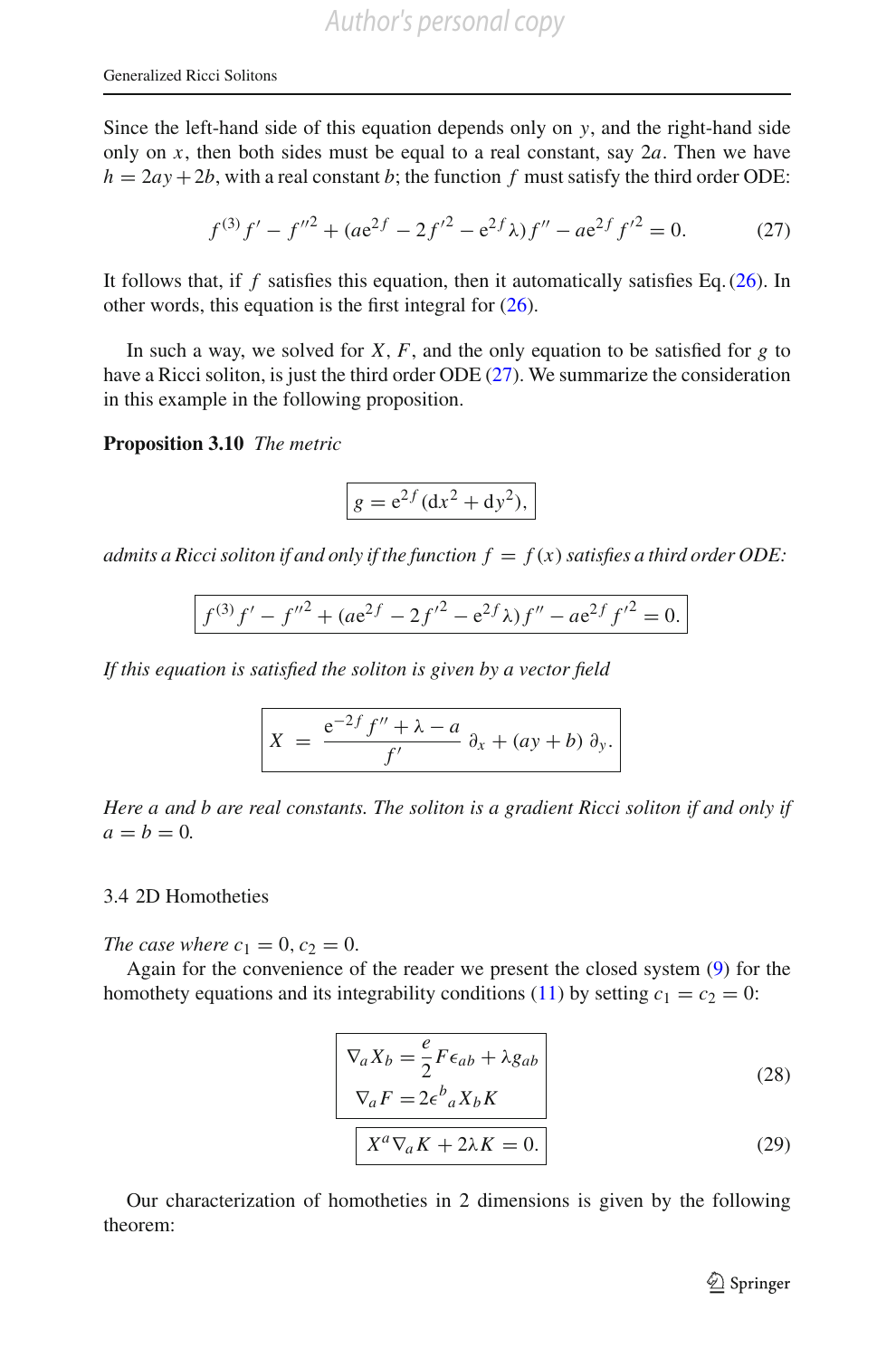**Theorem 3.11** *A 1-form X defining a 2-dimensional homothety pair* (*g*, *X*) *is of the form*

$$
X_a = \frac{1}{\rho} \left( 6M\lambda \epsilon_{ab} \nabla^b K - 2K\lambda \epsilon_{ab} \nabla^b M \right),
$$

*provided that*  $\rho \neq 0$ *. If*  $\rho = 0$ *, then X is of the form* 

$$
X_c = \frac{MF}{2\nu} \epsilon_{cd} \nabla^d K - \frac{2K\lambda}{\nu} \epsilon_{cd} N^d,
$$

*(where again*  $N_c = (\nabla_a \nabla_c K) \epsilon^{ab} \nabla_b K$  *and*  $v = \epsilon^{ab} \nabla_a K N_b$ *), provided that*  $v \neq 0$ *.* 

*If*  $v = 0$ *, in the Riemannian case, e = 1, the vector X is locally a gradient and we return to the situation of Proposition [3.3](#page-8-1) as before.*

*Proof* In the case where  $c_1 = c_2 = 0$  we obtain from [\(11\)](#page-7-0) that

<span id="page-17-2"></span><span id="page-17-0"></span>
$$
X^a \nabla_a K = -2K\lambda. \tag{30}
$$

Differentiating this equation gives

$$
0 = 2(\nabla_a K)\lambda + (\nabla_a X^b)\nabla_b K + X^b \nabla_a \nabla_b K
$$
  
= 2(\nabla\_a K)\lambda + (\frac{e}{2}\epsilon\_a{}^b F + \delta\_a{}^b \lambda) \nabla\_b K + X^b \nabla\_a \nabla\_b K, (31)

and contracting by  $\nabla^a K$  results in

$$
0 = 3\lambda M + X^{b} \nabla^{a} K \nabla_{a} \nabla_{b} K
$$

$$
= 3\lambda M + \frac{X^{a} \nabla_{a} M}{2}.
$$

Thus, the second constraint is given by

<span id="page-17-1"></span>
$$
X_a \nabla^a M = -6M\lambda. \tag{32}
$$

Now assuming  $\rho := \epsilon^{ab} \nabla_a K \nabla_b M \neq 0$ , the vectors  $\epsilon^a{}_b \nabla^b K$  and  $\epsilon^a{}_b \nabla^b M$  form a basis. The Eqs.  $(30)$  and  $(32)$  give the components of  $X_a$  in this basis. Therefore we get

$$
X_a = \frac{1}{\rho} \left( 6M\lambda \epsilon_{ab} \nabla^b K - 2K\lambda \epsilon_{ab} \nabla^b M \right).
$$

Thus  $X_a$  is again completely determined by invariants of the metric. And now, again as in the Ricci soliton case, plugging this formula for  $X_a$  back into the equations for homotheties ([\(2\)](#page-3-1) with  $c_1 = 0$ ,  $c_2 = 0$ ), gives us local obstructions for the metric to admit a solution to the homothety equation.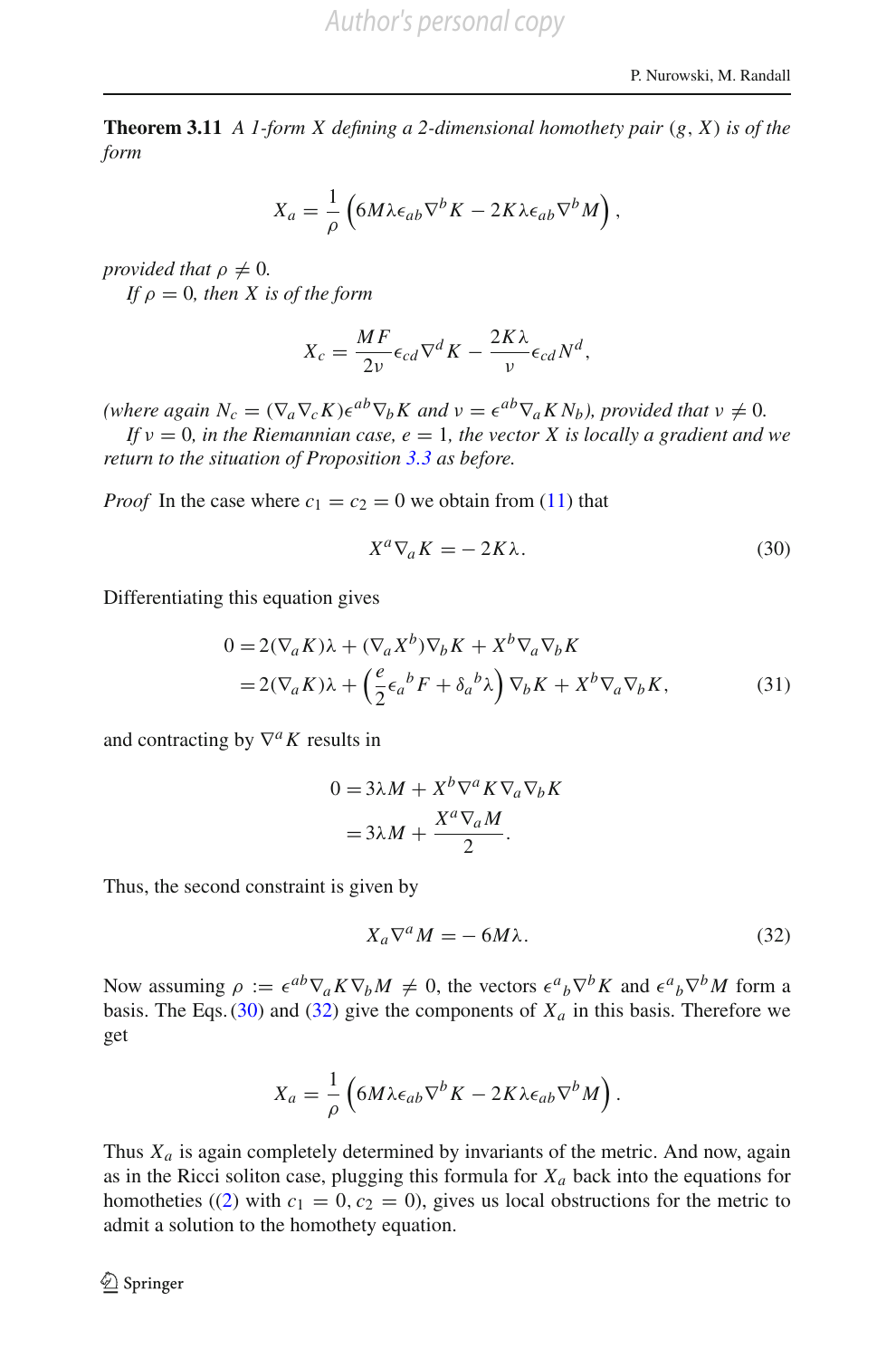Alternatively, we can contract [\(31\)](#page-17-2) by  $\epsilon^{ab} \nabla_b K$  like before and get

$$
X^b N_b = -\frac{1}{2} M F.
$$

Hence if  $\rho = 0$  and v is non-zero we can still solve for

$$
X_c = -\frac{1}{\nu} \left( -\frac{1}{2} M F \right) \epsilon_{cd} \nabla^d K - \frac{2K\lambda}{\nu} \epsilon_{cd} N^d.
$$

In the Riemannian setting, if  $v = 0$ , then  $N_a = 0$  as before in the proof of Theorem [3.6,](#page-10-2) so that  $F = 0$  and *X* is again a gradient.  $\Box$ 

**Corollary 3.12** *The local obstruction for a 2-dimensional (pseudo-) Riemannian metric g with*  $\rho \neq 0$  *to admit a homothety*  $(g, X)$  *is the obstruction tensor*  $\Theta_{ab}^{(2)}$  *given by*

$$
\Theta_{ab}^{(2)} = \nabla_{(a} X_{b)}^{(2)} - \lambda g_{ab},
$$

*where*

$$
X_a^{(2)} = \frac{1}{\rho} \left( 6M\lambda \epsilon_{ab} \nabla^b K - 2K\lambda \epsilon_{ab} \nabla^b M \right).
$$

The obstruction tensor  $\Theta_{ab}^{(2)}$  vanishes if and only if

$$
(g, X) = (g, X^{(2)})
$$

*with*  $\rho \neq 0$  *is a homothety.* 

*Remark 3.13* Again we observe that in the case  $\rho = 0$  and  $\nu \neq 0$ , the formula for  $X_a$ obtained in the proof of Theorem [3.11](#page-16-2) given by

$$
X_c = \frac{MF}{2\nu} \epsilon_{cd} \nabla^d K - \frac{2K\lambda}{\nu} \epsilon_{cd} N^d,
$$
\n(33)

<span id="page-18-0"></span>still involves the unknown quantity  $F$ . To solve for  $F$ , we can proceed as in the Remark [3.8,](#page-13-1) and in the end obtain local if-and-only-if obstructions for *g* with  $\rho = 0$ ,  $\nu \neq 0$  to admit a homothety. Let us show this with an example.

*Example 3.14* We again consider the metric

$$
g = e^{2f} (dx^2 + dy^2),
$$
 (34)

<span id="page-18-1"></span>with  $f = f(x)$ , as in Example [3.9.](#page-14-2)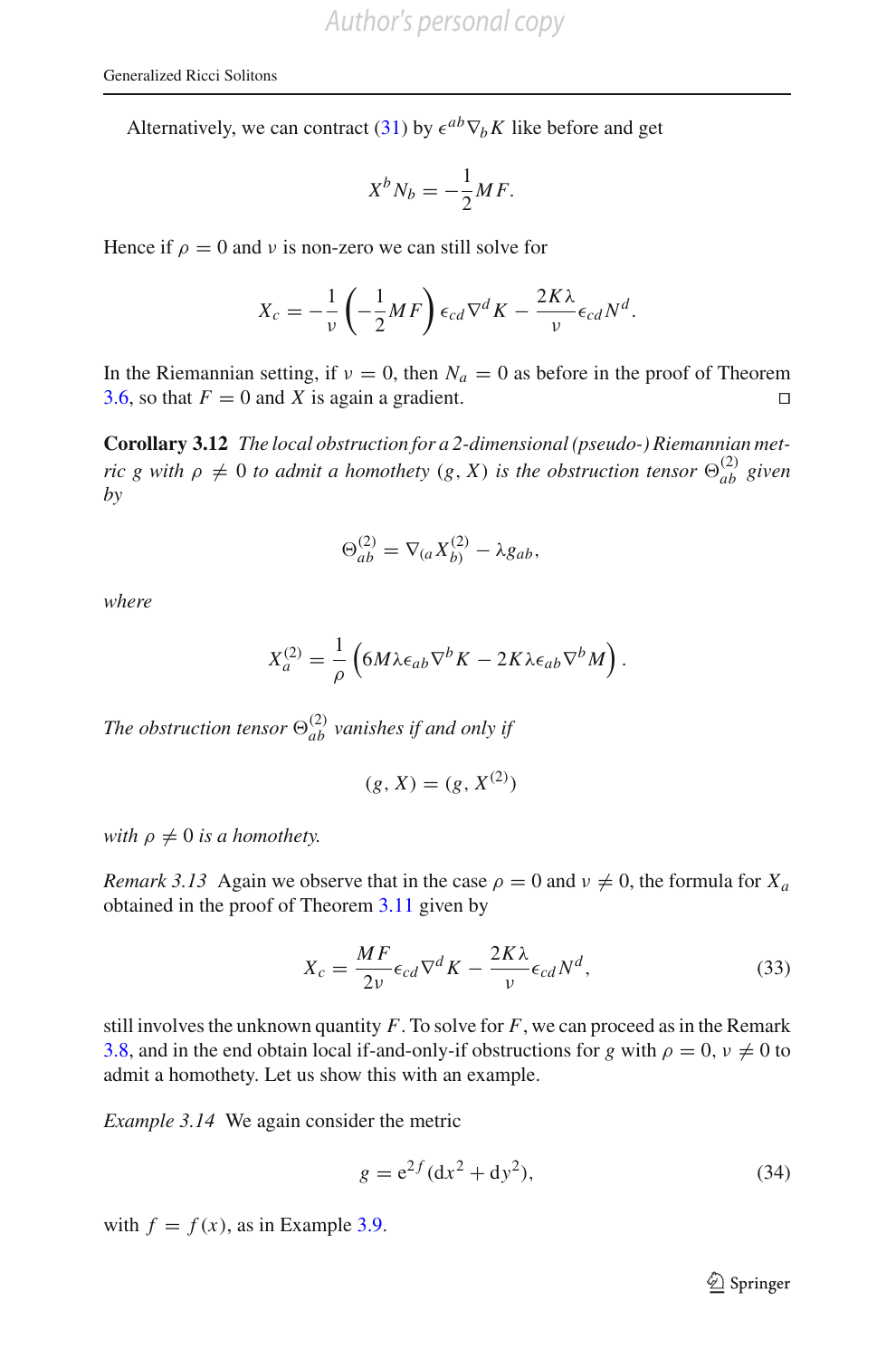We now find *f* s for which *g* has homotheties. As before we have:  $\rho \equiv 0$  and  $v = -e^{-10f} f'(2f'f'' - f^{(3)})^3$ , so if  $f'(2f'f'' - f^{(3)}) \neq 0$  the homothety necessarily has the form  $(33)$ . Explicitly,  $(33)$  gives:

$$
X = \frac{2\lambda f''}{2f'f'' - f^{(3)}} \partial_x + \frac{F}{2f'} \partial_y.
$$
 (35)

<span id="page-19-0"></span>Here *F* is the unknown function  $F = F(x, y)$  responsible for the skew symmetric part of  $\nabla_a X_b$ . We now insert this *X* to the last two of the closed system equations [\(28\)](#page-16-3) and solve for the derivatives  $F_x$  and  $F_y$ . We get:

$$
F_x = \frac{f''}{f'}F, \quad F_y = \frac{4\lambda f''^2}{f^{(3)} - 2f'f''}.
$$

Requiring that  $F_{xy} = F_{yx}$  we get:

$$
4\lambda f'' \left( f' f'' f^{(4)} - 2 f' f^{(3)^2} + (2 f'^2 f'' + f''^2) f^{(3)} - 4 f' f''^3 \right) = 0.
$$

Now there are three cases.

The first one,  $f'' \equiv 0$ , corresponds to flat metrics,  $K \equiv 0$ , and we will not comment on it anymore.

The second case is when

$$
\lambda = 0.
$$

As such, this case corresponds to  $X_a$  which is a Killing vector. In this case we have  $F_y = 0$ , and by integration we get that  $F = 2af'$ , where *a* is a constant. This, when inserted in [\(35\)](#page-19-0) gives  $X = a\partial_y$ , which is obviously a Killing vector for metric [\(34\)](#page-18-1), regardless of what the function  $f = f(x)$  is.

We are left with the analysis of the third case, which requires that

$$
(f'f''f^{(4)} - 2f'f^{(3)^2} + (2f'^2f'' + f''^2)f^{(3)} - 4f'f''^{(3)}) = 0.
$$
 (36)

<span id="page-19-1"></span>In this case we insert  $(35)$  in the first four closed system equations  $(28)$ . By using the computed  $F_x$ ,  $F_y$ , and their integrability condition [\(36\)](#page-19-1), which gives us the 4<sup>th</sup> derivative of  $f$ , we see that these four equations reduce to a single one, which when  $\lambda \neq 0$ , is equivalent to

$$
\left(\frac{f''}{f'^2}\right)' = 0.\tag{37}
$$

This equation can be explicitly solved. It follows that its solutions automatically solve the 4th order ODE  $(36)$  and as such lead to the metrics  $(34)$  admitting homotheties. Solving for *F* we get the most general solution. Modulo a redefinition of coordinates this most general solution is given by the following proposition.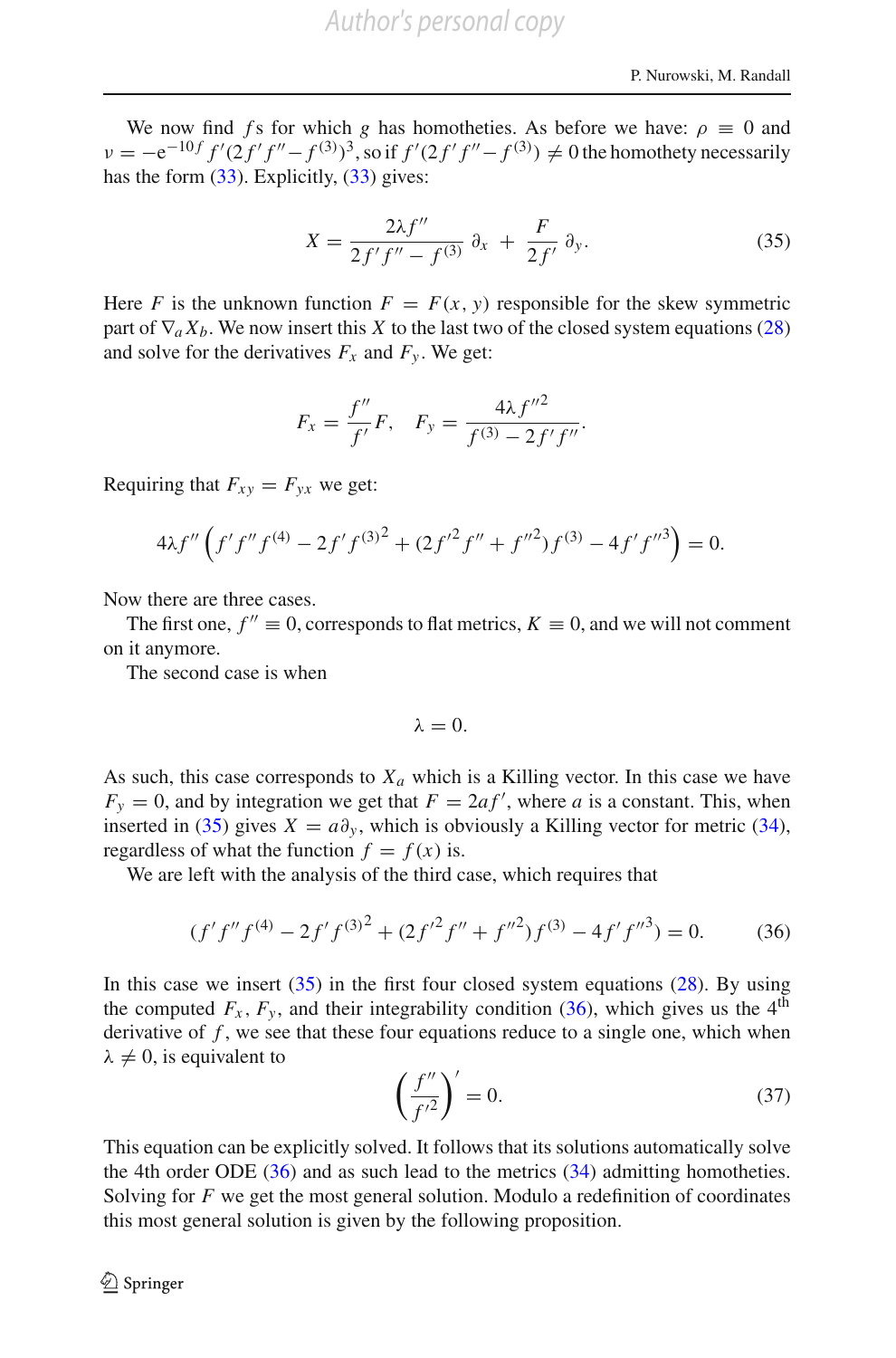**Proposition 3.15** *Modulo a change of coordinates*  $(x, y) \mapsto (\alpha x + \beta, y)$ *, a nonflat metric*

$$
g = e^{2f} (dx^2 + dy^2),
$$

*with*  $f = f(x)$ *, admits a proper homothetic vector*  $X_a$  *if and only if* 

$$
g = x^{2s} \left( \mathrm{d}x^2 + \mathrm{d}y^2 \right),
$$

*with constant s such that s*( $s + 1$ )  $\neq 0$ . In such case homothetic vector fields are given *by a 2-parameter family:*

$$
X = b(x\partial_x + y\partial_y) + a\partial_y,
$$

*parameterized by constants a and b. The parameter b is related to the expansion of X, via*

$$
\nabla_{(a}X_{b)}=(s+1)bg_{ab}.
$$

#### 3.5 2D Killing Equations

*The case where*  $c_1 = 0, c_2 = 0, \lambda = 0$ . The Killing equation has been studied extensively and much is known in the classical literature. The vanishing of  $\rho = \epsilon^{ab} \nabla_a K \nabla_b M$  is necessary for the metric to admit an isometry and is known by geometers such as Liouville and Darboux as  $I_1$ . The quantity  $\rho$  coincides with the projective invariant  $\rho$  in [\[21\]](#page-67-5) up to some non-zero multiple. It is also known as  $v_5$  by Liouville. There is another invariant known as  $I_2$ , which is given by non-zero multiple of  $\epsilon^{ab}\nabla_a K\nabla_b\Delta K$ , whose vanishing together with  $I_1$  characterize metrics that are locally surfaces of revolution. See  $[6, 7, 12, 19]$  $[6, 7, 12, 19]$  $[6, 7, 12, 19]$  for details.

#### 3.6 2D Metric Projective Structures with Skew-Symmetric Ricci Tensor

*The case where c*<sub>1</sub> = 1,  $c_2 = -1$ ,  $\lambda = 0$ . For this section we give just the closed system and integrability conditions for metric projective Einstein–Weyl (pEW) equations. The pEW equation is introduced in [\[20](#page-67-4)[,21](#page-67-5)]. Local obstructions (at least in the Riemannian setting) have already been found in [\[21\]](#page-67-5). The 2 dimensional projective Einstein–Weyl equations obtained from setting  $c_1 = 1, c_2 = -1, \lambda = 0$  in the generalized Ricci soliton equations are

$$
\nabla_a X_b + X_a X_b + K g_{ab} = F_{ab},\tag{38}
$$

with  $F_{ab} = \frac{e}{2} \epsilon_{ab} F = \nabla_{[a} X_{b]}$  where  $F^{ab} \epsilon_{ab} = F$ . (Note that  $\epsilon_{ac} \epsilon^{bc} = \epsilon \delta^b{}_c$ ).

<sup>2</sup> Springer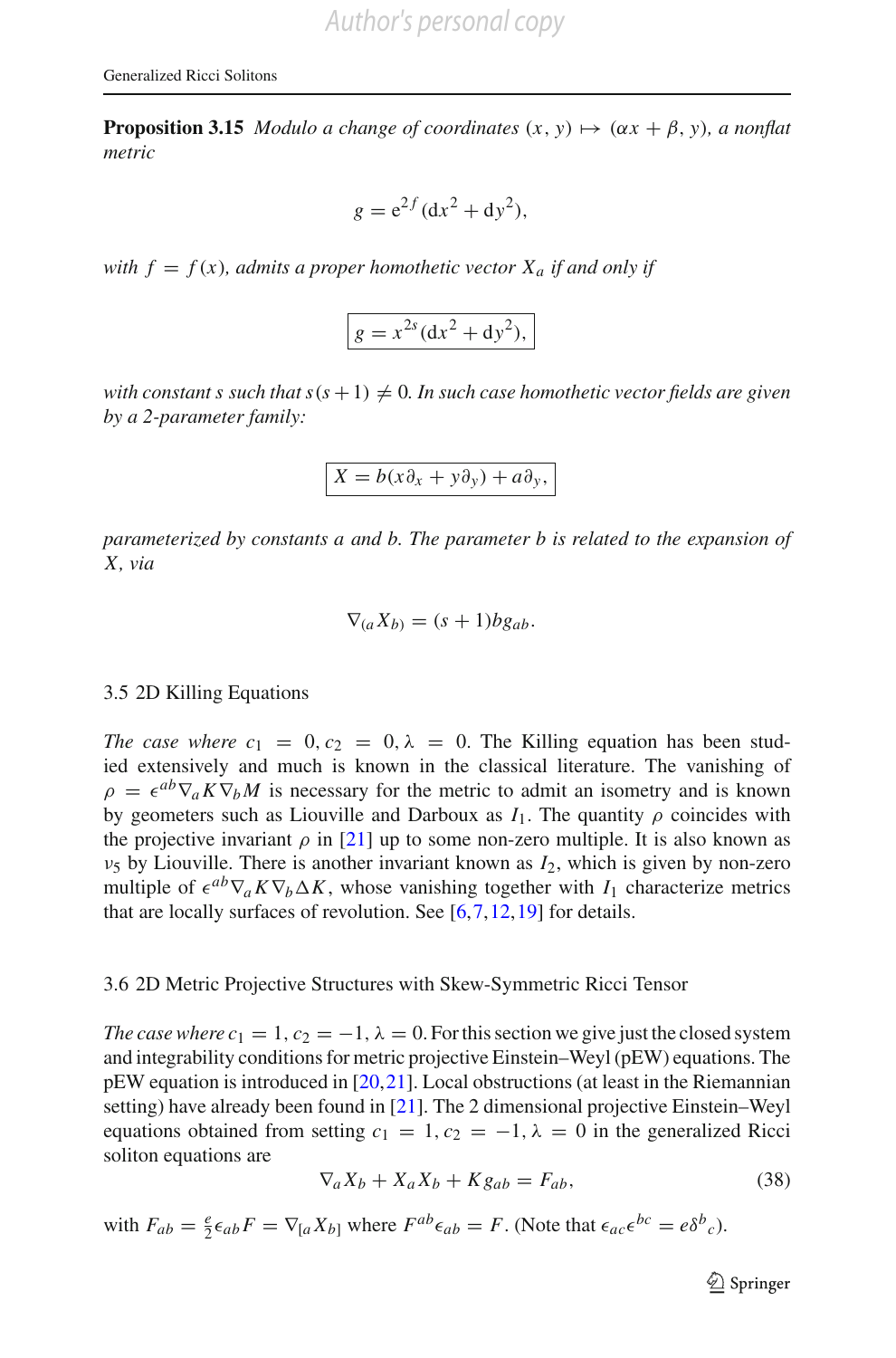We prolong to get the closed system

$$
\nabla_a X_b = -X_a X_b - K g_{ab} + \frac{e}{2} F \epsilon_{ab},
$$
  
\n
$$
\nabla_a F = -3X_a F - 2\epsilon^b{}_a \nabla_b K.
$$
\n(39)

The constraint equation is given by

$$
X^a \nabla_a K = -\frac{e}{2} F^2 - \frac{\Delta K}{3}.
$$
 (40)

#### 3.7 2D Near-Horizon Geometry Equations

*The case where*  $c_1 = 1, c_2 = \frac{1}{2}, \lambda = 0$ . For this section we just show the computations that lead to algebraic constraints for the near-horizon geometry equations in 2 dimensions. The near-horizon geometry equations in 2 dimensions are given by

$$
\nabla_a X_b + X_a X_b - \frac{K}{2} g_{ab} = F_{ab},\tag{41}
$$

where again  $F_{ab} = \frac{e}{2} \epsilon_{ab} F = \nabla_{[a} X_{b]}$  with  $F^{ab} \epsilon_{ab} = F$ . We prolong to get the closed system

$$
\nabla_a X_b = -X_a X_b + \frac{K}{2} g_{ab} + \frac{e}{2} F \epsilon_{ab},
$$
  
\n
$$
\nabla_a F = -3X_a F + \epsilon^b{}_a \nabla_b K + 3\epsilon^b{}_a X_b K.
$$
\n(42)

<span id="page-21-0"></span>The integrability condition is given by

$$
X^a \nabla_a K = \frac{e}{2} F^2 - X_a X^a K - \left(\frac{\Delta K}{6} + \frac{K^2}{2}\right).
$$

We call  $X_a X^a = \sigma$  and  $\mu = \frac{\Delta K}{6} + \frac{K^2}{2}$ , so that the constraint equation is now

$$
X^a \nabla_a K = \frac{e}{2} F^2 - \sigma K - \mu.
$$
 (43)

<span id="page-21-1"></span>Observe that as a consequence of the first equation in  $(42)$ , we have

$$
\nabla_a \sigma = e \epsilon_{ab} X^b F + K X_a - 2 X_a \sigma.
$$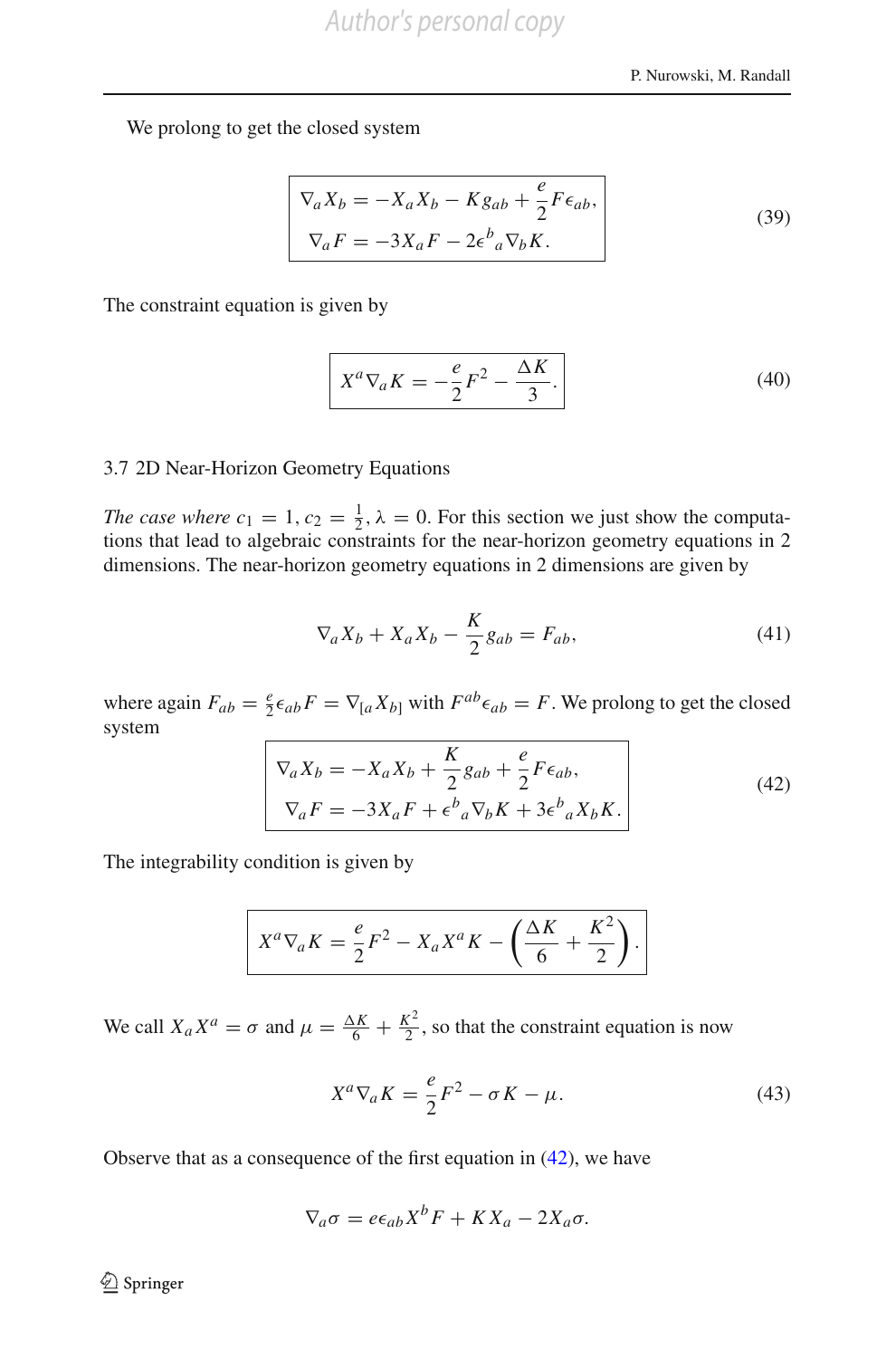Differentiating  $(43)$  one more time, and using  $(42)$ , we obtain

$$
\begin{aligned}\n\left(\frac{eF}{2}\epsilon_a{}^b + \frac{K}{2}\delta_a{}^b - X_a X^b\right)\nabla_b K + X^b (\nabla_a \nabla_b K) \\
&= -3eX_a F^2 + e\epsilon_a{}^b{}_a(\nabla_b K)F + 3e\epsilon_a{}^b{}_a X_b K F \\
&- e\epsilon_{ab}X^b K F - K^2 X_a + 2X_a \sigma K - \sigma(\nabla_a K) - \nabla_a \mu.\n\end{aligned}
$$

Now contract the above equation with  $\nabla^a K$ , and define  $M := \nabla_a K \nabla^a K$ . We get

$$
\frac{KM}{2} - (X^a \nabla_a K)(X^b \nabla_b K) + \frac{1}{2} X^b \nabla_b M
$$
  
=  $-3e(X^a \nabla_a K)F^2 - 4e\epsilon^{ab} \nabla_a K X_b K F - K^2 (X^a \nabla_a K)$   
+  $2(X^a \nabla_a K) \sigma K - \sigma M - \nabla^a K \nabla_a \mu.$  (44)

Let us define

<span id="page-22-0"></span>
$$
A := \frac{e}{2}F^2 - \sigma K - \mu,
$$

so that  $(43)$  is now

$$
X^a \nabla_a K = A.
$$

Note that *A* depends on unknowns  $\sigma$ , *F* and metric invariants *K*,  $\mu$ . Equation [\(44\)](#page-22-0) becomes

$$
X^{b}(\nabla_{b}M + 8e\epsilon^{a}{}_{b}(\nabla_{a}K)KF) = 2A^{2} - KM - 6eAF^{2} - 2AK^{2} + 4AK\sigma - 2\sigma M - 2\nabla^{a}K\nabla_{a}\mu.
$$

Now define

$$
B := 2A^2 - KM - 6eAF^2 - 2AK^2 + 4AK\sigma - 2\sigma M - 2\nabla^a K \nabla_a \mu.
$$

Again *B* depends on unknowns  $\sigma$ , *F* and metric invariants *K*,  $\mu$ , *M*,  $\nabla^a K \nabla_a \mu$ , so that

$$
X^{b}\nabla_{b}M + 8e\epsilon^{ab}\nabla_{a}K X_{b} K F = B.
$$

We can now express  $X_a$  in the basis  $\epsilon_{ab}\nabla^b K$  and  $\epsilon_{ab}\nabla^b M$ , assuming

$$
\rho = \epsilon^{ab} \nabla_a K \nabla_b M \neq 0.
$$

We obtain

$$
X_a = -\frac{1}{\rho} \left( B - 8e\epsilon^{cd} (\nabla_c K) X_d K F \right) \epsilon_{ab} \nabla^b K + \frac{A}{\rho} \epsilon_{ab} \nabla^b M. \tag{45}
$$

<span id="page-22-1"></span><sup>2</sup> Springer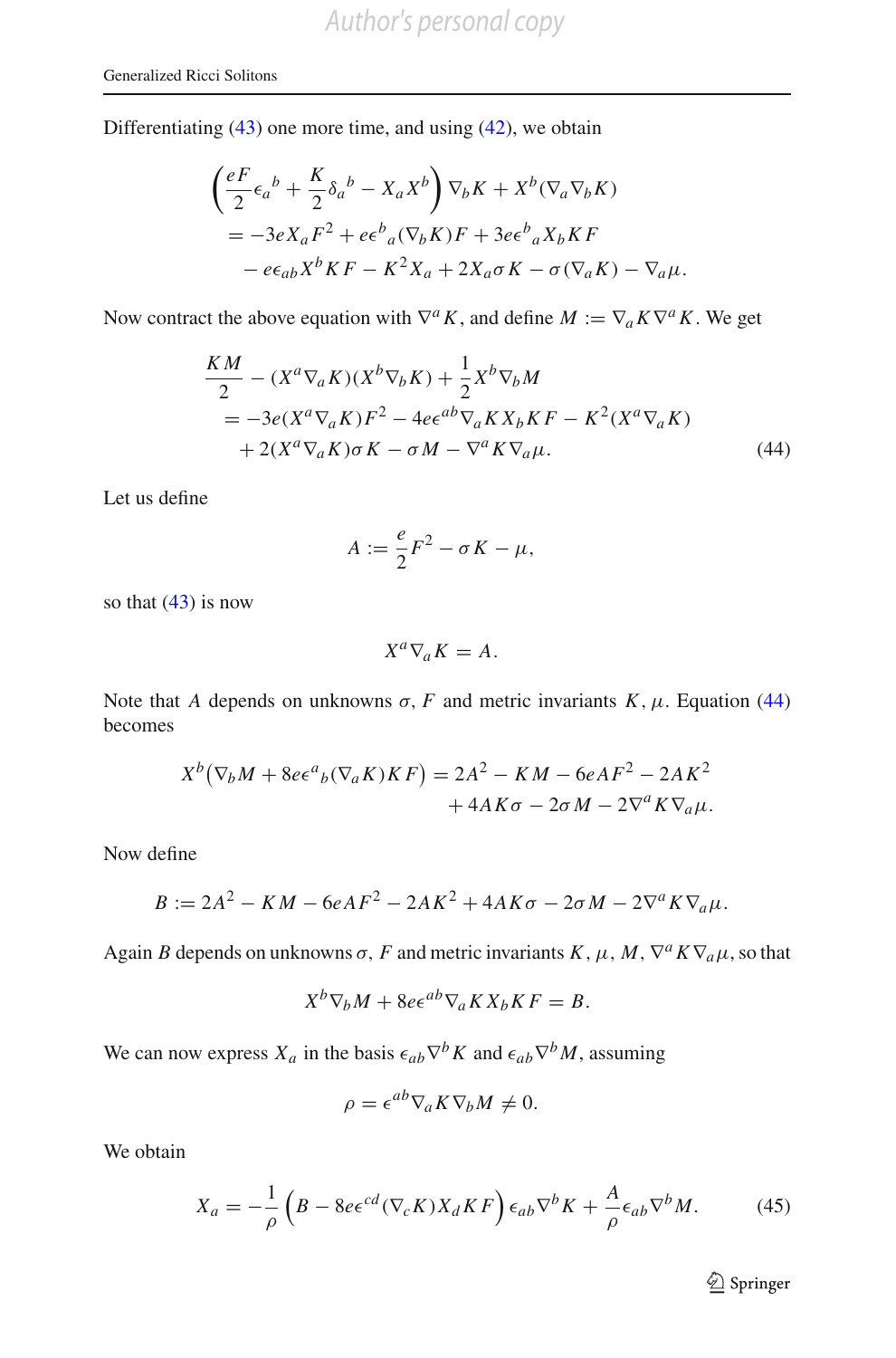Observe that the term  $X_d$  still appears on the right-hand side of the above expression, which we now eliminate. Contracting with  $\epsilon^{ca}\nabla_c K$ , we get

$$
\epsilon^{ca}\nabla_c K X_a = \frac{eM}{\rho}(B - 8e\epsilon^{ab}\nabla_a K X_b K F) - \frac{eA}{\rho}\nabla_b K \nabla^b M.
$$

Define  $N := \nabla_a K \nabla^a M$ . We therefore have

$$
(\rho + 8KFM)\epsilon^{ab}\nabla_a K X_b = e(MB - AN),
$$

from which we get

<span id="page-23-2"></span><span id="page-23-0"></span>
$$
\epsilon^{ab} \nabla_a K X_b = \frac{e(MB - AN)}{\rho + 8KFM}.
$$
\n(46)

Now assuming  $\rho + 8KFM \neq 0$ , we can substitute [\(46\)](#page-23-0) back into the expression for *X<sub>a</sub>* given by [\(45\)](#page-22-1), but also observe that  $\nabla_a K$  and  $\epsilon_{ab} \nabla^b K$  constitute a new basis. Assuming that  $M \neq 0$ , we therefore obtain

$$
X_a = \frac{AN - MB}{M(\rho + 8KFM)} \epsilon_{ab} \nabla^b K + \frac{A}{M} \nabla_a K.
$$
 (47)

We therefore obtained an expression for *X*, provided that the near-horizon geometry equation is satisfied, involving unknowns  $F$ ,  $\sigma$  and metric invariants  $K$ ,  $\mu$ ,  $M$ ,  $\nabla^a K \nabla_a \mu$ , *N*. Next, we try to eliminate  $\sigma$ . We find that

$$
\sigma = X_a X^a = \frac{e(AN - MB)^2}{M(\rho + 8KFM)^2} + \frac{A^2}{M}.
$$

<span id="page-23-1"></span>Let us call  $J = \rho + 8KFM$ . Rearranging the terms, we find that

$$
MJ^{2}\sigma = e(AN - MB)^{2} + A^{2}J^{2},
$$
\n(48)

and since *A* is linear in  $\sigma$ , *B* is quadratic in  $\sigma$ , this means that Eq. [\(48\)](#page-23-1) gives us a quartic polynomial equation that  $\sigma$  has to satisfy, with coefficients of the polynomial given by expressions involving differential invariants of the metric and also the unknown *F*. Since quartic polynomials are solvable, we can solve for  $\sigma$  (in terms of metric invariants and *F*) and plug this expression for  $\sigma$  back into [\(47\)](#page-23-2) to get *X* determined now only in terms of *F* and its metric invariants. We can then substitute *X* back into original equation and derive further algebraic constraints. To summarize, we have:

**Proposition 3.16** *A 1-form X defining a generalized Ricci soliton* (*g*, *X*) *with*  $(c_1, c_2, \lambda) = (1, \frac{1}{2}, 0)$  *is of the form* 

$$
X_a = \frac{AN - MB}{M(\rho + 8KFM)} \epsilon_{ab} \nabla^b K + \frac{A}{M} \nabla_a K,
$$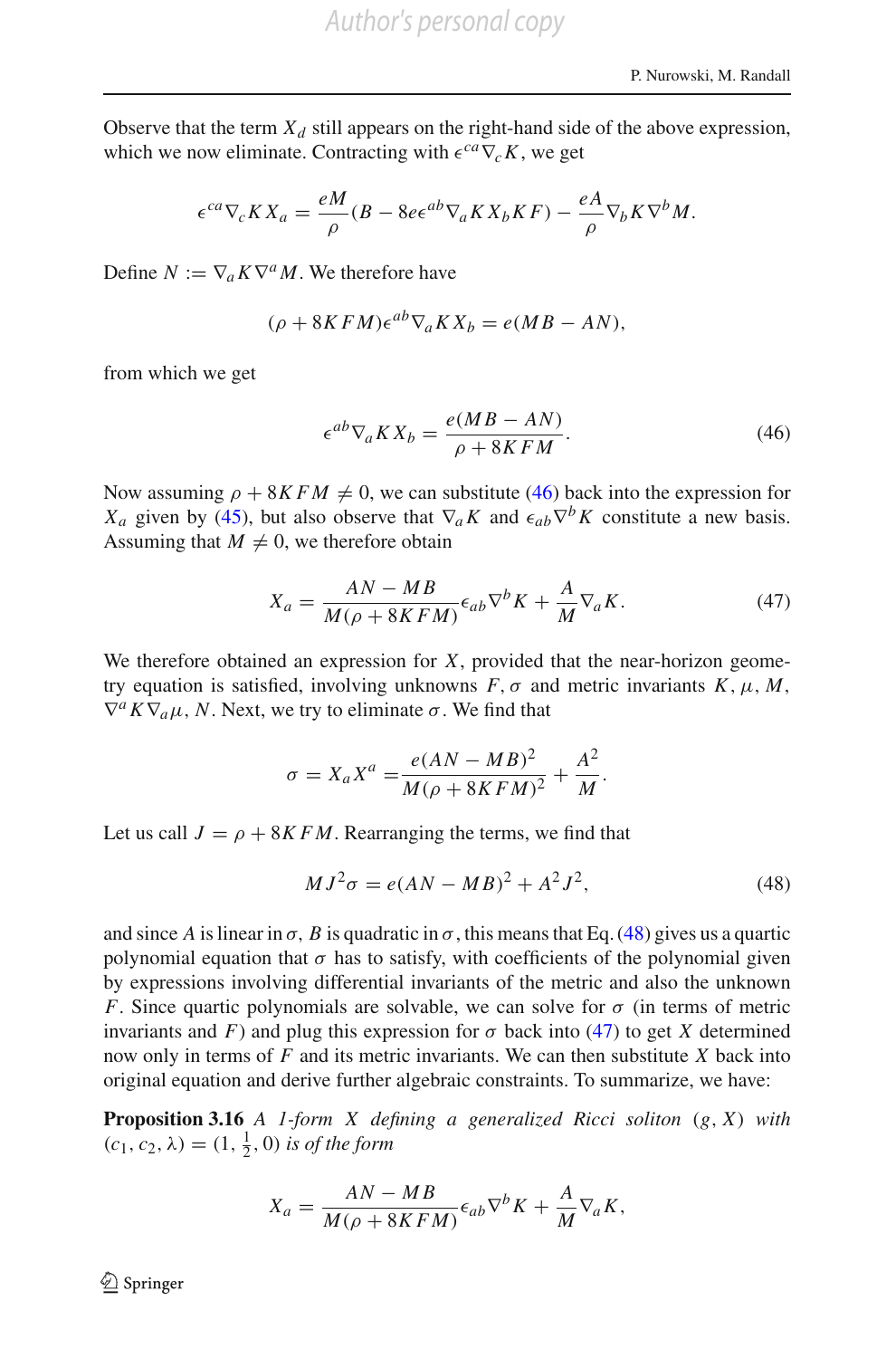*provided*  $J = \rho + 8KFM \neq 0, M \neq 0$ . Here A, B are quantities as defined above  $involving the unknowns \sigma = X_a X^a$ , *F* and metric invariants. Moreover,  $\sigma$  must satisfy *a quartic polynomial equation*

$$
MJ^2\sigma = e(AN - MB)^2 + A^2J^2
$$

*still involving the unknown F and the metric invariants that appear in M*, *J*, *A*, *B*, *N.*

Because of the tedious and difficult nature of the computations we shall not proceed further. Finally, note that in the case where  $J = \rho + 8KFM = 0$ , we have  $F = -\frac{\rho}{8KM}$ and also  $MB = AN$ . Equation [\(48\)](#page-23-1) becomes an identity.

Let us now turn to gradient generalized Ricci solitons in higher dimensions.

#### **4 Gradient Generalized Ricci Solitons**

*The case where*  $F_{ab} = 0$  in *n* dimensions. In this section we generalize the results of Sect. [3.2](#page-8-2) on 2-dimensional gradient generalized Ricci soliton to arbitrary dimensions. Such a soliton has the vector field  $X_a$  that is locally a gradient. Therefore in this section all our considerations are about the case when

$$
F_{ab}\equiv 0
$$

<span id="page-24-0"></span>in the closed system  $(8)$ .

**Proposition 4.1** *Let*  $(M, g)$  *be a (pseudo-) Riemannian n-manifold. Let*  $R_{ab}$  *be the Ricci tensor and R be the Ricci scalar curvature for g. Assume that*

$$
\rho^{a}{}_{b} := (1 - c_1 c_2) R^{a}{}_{b} + ((n - 1)\lambda c_1 + c_1 c_2 R) \delta^{a}{}_{b}
$$

*has non-zero determinant. Then a necessary condition for X to be a gradient generalized Ricci soliton* (*g*, *X*) *is that*

<span id="page-24-1"></span>
$$
X_a = -\frac{c_2}{2} \tilde{\rho}_a{}^b \nabla_b R,\tag{49}
$$

*where the symbol*  $\tilde{\rho}^a{}_b$  *denotes the matrix inverse of*  $\rho^a{}_b$ *. The vector field*  $X_a$  *is a gradient generalized Ricci soliton if and only if it further satisfies*

$$
\nabla_a X_b = -c_1 X_a X_b + c_2 R_{ab} + \lambda g_{ab}.
$$
\n(50)

As a corollary to Proposition [4.1,](#page-24-0) we have:

**Corollary 4.2** *The local obstructions for a n-dimensional (pseudo-) Riemannian metric g with* ρ*<sup>a</sup> <sup>b</sup> invertible to admit a gradient generalized Ricci soliton* (*g*, *X*) *is the obstruction tensor*  $\Theta_{ab}^{(3)}$  given by

$$
\Theta_{ab}^{(3)} = \nabla_a X_b^{(3)} + c_1 X_a^{(3)} X_b^{(3)} - c_2 R_{ab} - \lambda g_{ab}
$$

<span id="page-24-2"></span> $\mathcal{D}$  Springer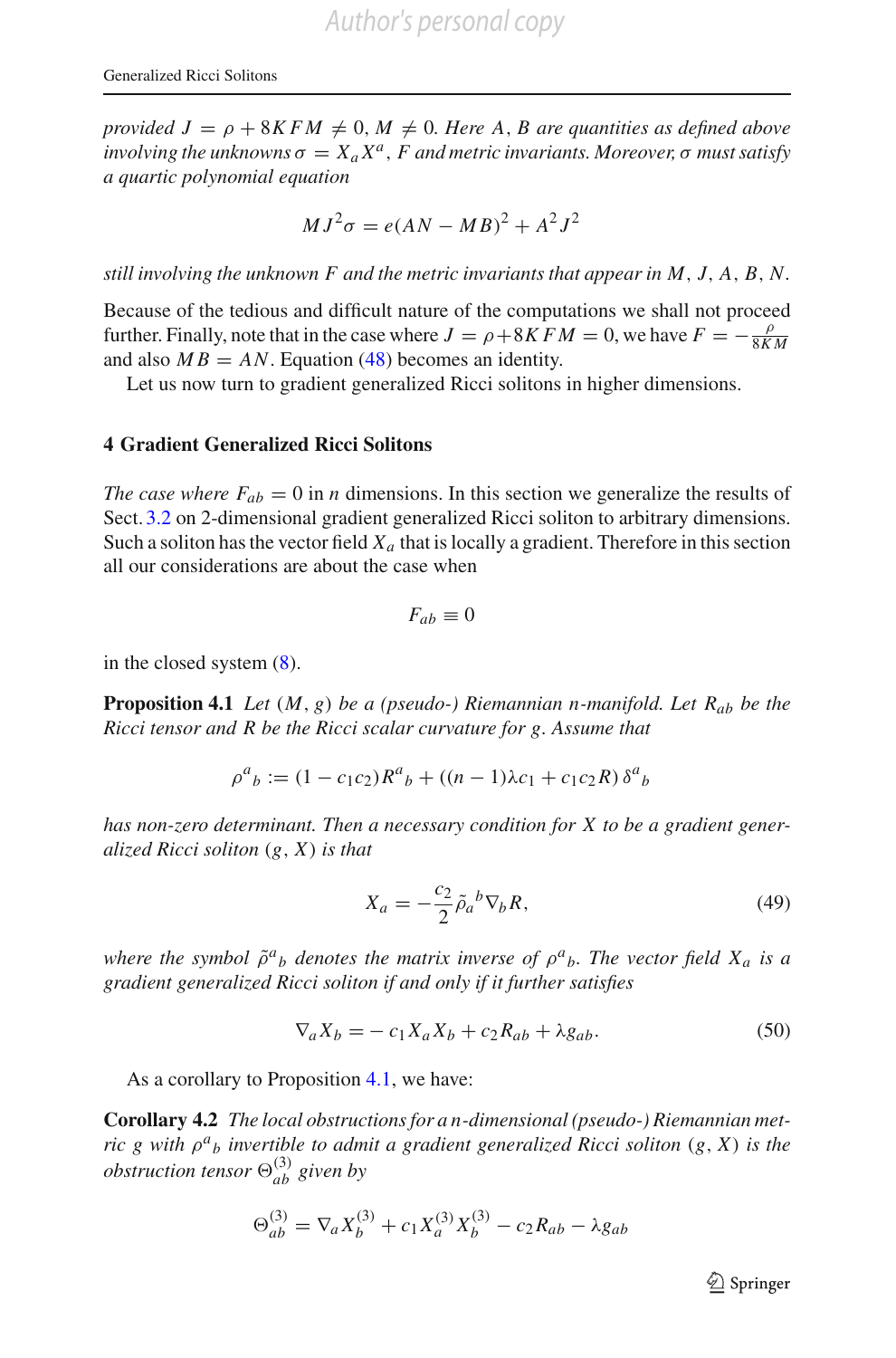*where*

$$
X_a^{(3)} = -\frac{c_2}{2} \tilde{\rho}_a{}^b \nabla_b R.
$$

*The obstruction tensor*  $\Theta_{ab}^{(3)}$  *vanishes if and only if*  $(g, X) = (g, X^{(3)})$  *is a gradient generalized Ricci soliton.*

*Proof of Proposition* [4.1](#page-24-0) If we look at the equations in the closed system  $(8)$  and consider the case  $F_{ab} = 0$ , we get from the second that

$$
0 = c_2(\nabla_b R_{ca} - \nabla_c R_{ba}) + R_{bc}{}^d{}_a X_d
$$
  
+  $\lambda c_1 X_b g_{ca} - \lambda c_1 X_c g_{ba} + c_1 c_2 X_b R_{ca} - c_1 c_2 X_c R_{ba},$ 

from which, tracing *c* and *a* indices, gives

$$
0 = c_2(\nabla_b R - \nabla^c R_{ca}) + R_{bd} X^d + (n-1)\lambda c_1 X_b + c_1 c_2 X_b R - c_1 c_2 R_{bd} X^d.
$$

Rearranging, and using the contracted Bianchi identity that  $\nabla_a R = 2\nabla^b R_{ab}$ , we obtain

$$
0 = \frac{c_2}{2} \nabla_b R + (1 - c_1 c_2) R_{bd} X^d + ((n - 1)\lambda c_1 + c_1 c_2 R) X_b,
$$

or that

$$
-\frac{c_2}{2}\nabla^b R = \left[ (1 - c_1 c_2) R^b{}_d + ((n-1)\lambda c_1 + c_1 c_2 R) \delta^b{}_d \right] X^d.
$$

Hence, supposing that the tensor given by

$$
\rho^{a}{}_{b} := (1 - c_1 c_2) R^{a}{}_{b} + ((n - 1)\lambda c_1 + c_1 c_2 R) \delta^{a}{}_{b}
$$

has non-zero determinant, we have its inverse  $\tilde{\rho}^a{}_b$  such that

$$
\tilde{\rho}^a{}_b \rho^b{}_c = \delta^a{}_c.
$$

In this case, we solve for  $X^a$ , obtaining

$$
X^a = -\frac{c_2}{2} \tilde{\rho}^a{}_b \nabla^b R.
$$

This proves that  $X_a$  is of the form [\(49\)](#page-24-1). To make this necessary condition for  $X_a$ sufficient, vector field  $X^a$  must satisfy the Eq. [\(50\)](#page-24-2). This ends the proof.  $\Box$ 

*Remark 4.3* Although it is not evident at the first glance, it follows from the proof, as a consequence of  $F_{ab} = 0$ , that the vector field  $X^a$  given by formula [\(49\)](#page-24-1) is locally a gradient.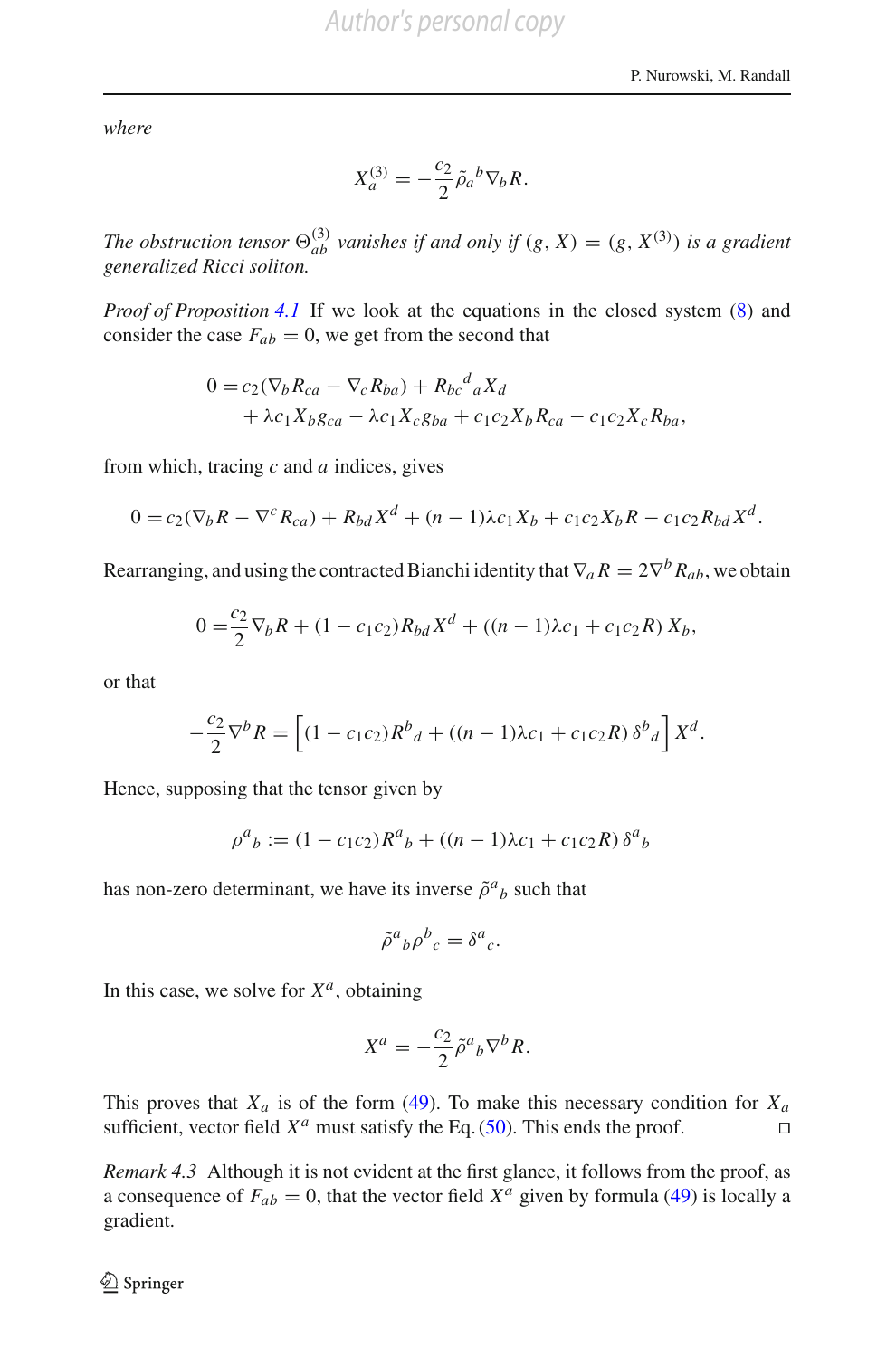*Example 4.4* (Gradient Ricci solitons:  $c_1 = 0$ ,  $c_2 = -1$ ) We see that in this case,  $\rho_{ab} = R_{ab}$ . For example, can the metric in  $\mathbb{R}^3$  given by

$$
g = e^{t^2} dx^2 + e^t dy^2 + dt^2
$$

admit a steady ( $\lambda = 0$ ) gradient Ricci soliton? We find for this metric that the Ricci tensor is given by

$$
R_{ab}dx^{a}dx^{b} = \frac{e^{t^{2}}(2t^{2} + t + 2)}{2}dx^{2} - \frac{e^{t}(1 + 2t)}{4}dy^{2} - \left(t^{2} + \frac{5}{4}\right)dt^{2}
$$

and therefore is invertible on the open set where  $(2t^2 + t + 2)(1 + 2t)$  is non-zero. We compute, and find that  $X_a = \frac{1}{2} \tilde{\rho}_a{}^b \nabla_b R$  gives

$$
X = -\frac{2(4t+1)}{4t^2+5}dt.
$$

Plugging this back into the steady gradient Ricci soliton equation gives

$$
\Theta_{ab}^{(3)} dx^a dx^b = \frac{e^{t^2} (8t^4 + 4t^3 + 2t^2 + t + 10)}{2(4t^2 + 5)} dx^2
$$
  
+ 
$$
\frac{e^{t^2} (8t^3 + 4t^2 - 6t + 1)}{4(4t^2 + 5)} dy^2 + \frac{64t^6 + 240t^4 + 428t^2 + 64t - 35}{4(4t^2 + 5)^2} dt^2,
$$

which is non-zero. We conclude that this metric does not admit a solution to the steady gradient Ricci soliton equations even locally.

<span id="page-26-0"></span>*Example 4.5* (Gradient Ricci solitons:  $c_1 = 0$ ,  $c_2 = -1$ ) For a positive example, consider the metric on  $\mathbb{R}^3$  given by

$$
g = t dx^{2} + t dy^{2} + \frac{2t^{\sqrt{2}-2}}{(at^{\sqrt{2}} - b)^{2}} dt^{2}.
$$

We find for this metric that the Ricci tensor is given by

$$
R_{ab}dx^{a}dx^{b} = -\frac{a^{2}(2+\sqrt{2})t^{2+\sqrt{2}}-4abt^{2}-b^{2}(\sqrt{2}-2)t^{2-\sqrt{2}}}{8t}dx^{2}
$$

$$
-\frac{a^{2}(2+\sqrt{2})t^{2+\sqrt{2}}-4abt^{2}-b^{2}(\sqrt{2}-2)t^{2-\sqrt{2}}}{8t}dy^{2}
$$

$$
-\frac{a(\sqrt{2}+1)t^{\sqrt{2}}+b(\sqrt{2}-1)}{2(at^{\sqrt{2}}-b)t^{2}}dt^{2}
$$

<sup>2</sup> Springer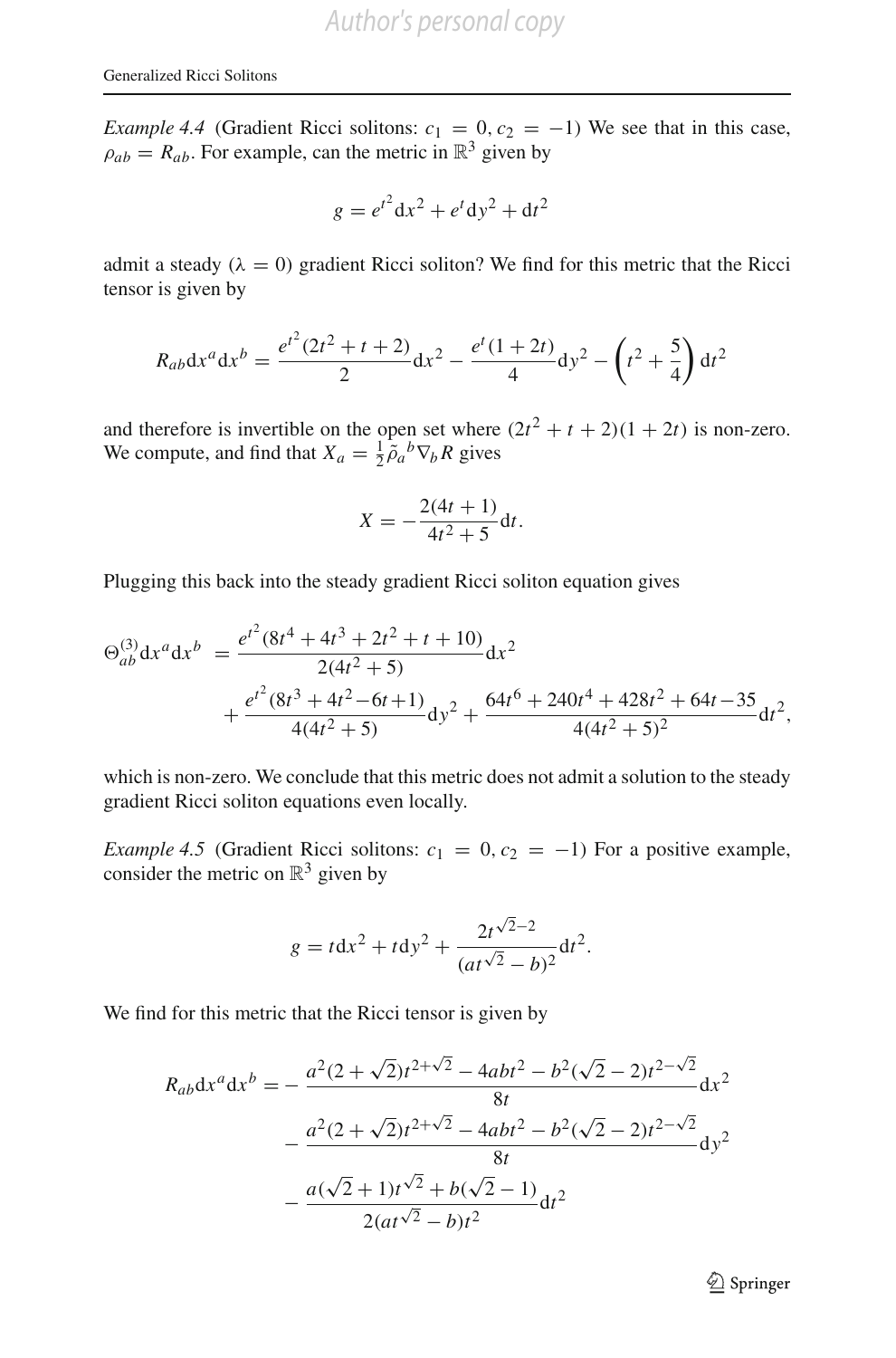and therefore is invertible on the open set where

$$
(a^2(2+\sqrt{2})t^{2+\sqrt{2}}-4abt^2-b^2(\sqrt{2}-2)t^{2-\sqrt{2}})\left(a(\sqrt{2}+1)t^{\sqrt{2}}+b(\sqrt{2}-1)\right)
$$

is non-zero. We compute, and find that  $X_a = \frac{1}{2} \tilde{\rho}_a{}^b \nabla_b R$  gives

$$
X = \frac{\sqrt{2}(a^2(2\sqrt{2}+3)t^{2+2\sqrt{2}} + b^2(2\sqrt{2}-3)t^2)}{2(at^{\sqrt{2}} - b)(a(\sqrt{2}+1)t^{\sqrt{2}} + b(\sqrt{2}-1))t^3}dt.
$$

Plugging this back into the steady gradient Ricci soliton equation gives

$$
\Theta_{ab}^{(3)} \mathrm{d}x^a \mathrm{d}x^b = 0.
$$

We therefore conclude that

$$
g = t dx^{2} + t dy^{2} + \frac{2t^{\sqrt{2}-2}}{(at^{\sqrt{2}} - b)^{2}} dt^{2},
$$
  

$$
X = \frac{\sqrt{2}(a^{2}(2\sqrt{2} + 3)t^{2+2\sqrt{2}} + b^{2}(2\sqrt{2} - 3)t^{2})}{2(at^{\sqrt{2}} - b)(a(\sqrt{2} + 1)t^{\sqrt{2}} + b(\sqrt{2} - 1))t^{3}} dt,
$$

is a 2-parameter family of steady gradient Ricci solitons.

*Remark 4.6* In the case where  $1 = c_1c_2$ , we see that  $\rho_{ab}$  is a multiple of the metric and so *Xa* will be some multiple of the gradient of *R*.

#### <span id="page-27-0"></span>**5 3D Ricci Solitons and Homotheties**

Again because of the difficulty in considering the  $c_1 \neq 0$  case, let us now consider the case for the generalized Ricci solitons with  $c_1 = 0$  (proper Ricci solitons and homotheties) in 3 dimensions.

<span id="page-27-1"></span>The prolongation gives

$$
\nabla_a X_b = c_2 R_{ab} + F_{ab} + \lambda g_{ab}
$$
  
\n
$$
\nabla_a F_{bc} = c_2 (\nabla_b R_{ca} - \nabla_c R_{ba}) + R_{bc}{}^d{}_a X_d
$$
\n(51)

Tracing over *a* and *b* indices in the second equation and using the contracted Bianchi identity gives

$$
\nabla^a F_{ac} = -\frac{c_2}{2} \nabla_c R - R_{cd} X^d.
$$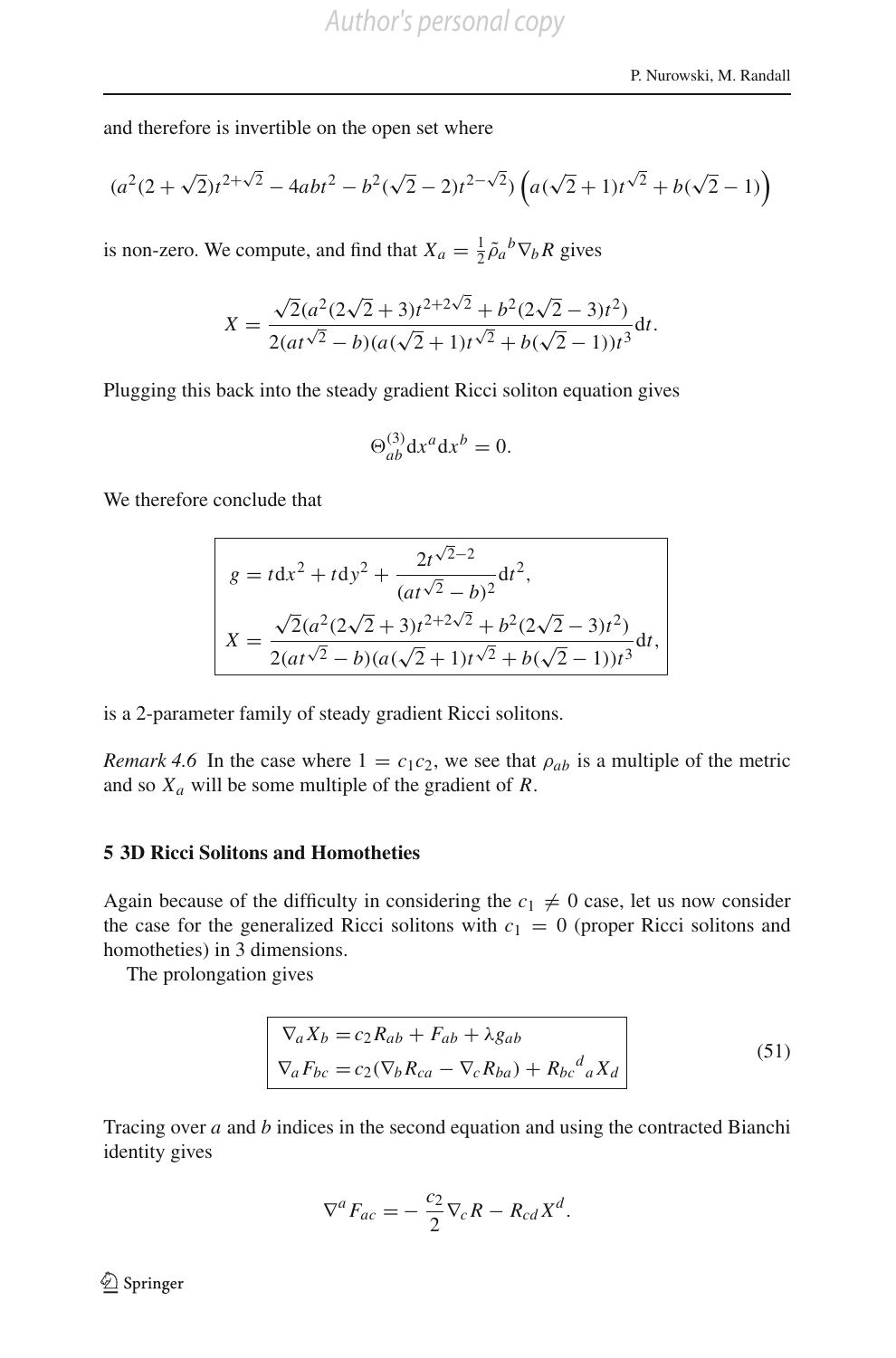Differentiating this equation once more and using [\(51\)](#page-27-1) yields

$$
\nabla_b \nabla^a F_{ac} = -\frac{c_2}{2} \nabla_b \nabla_c R - (\nabla_b R_{cd}) X^d - R_{cd} (c_2 R_b^d + F_b^d + \lambda \delta_b^d).
$$

Contracting upon *b* and *c* and using the identity  $\nabla^a \nabla^b F_{ab} = 0$ , which is true for any 2-form by the Ricci identity, we obtain

$$
X^{d} \nabla_{d} R = -c_{2} \Delta R - 2c_{2} R_{bd} R^{bd} - 2\lambda R \qquad (52)
$$

<span id="page-28-0"></span>as an integrability condition to  $(51)$ . To get further algebraic constraints, we can dif-ferentiate [\(52\)](#page-28-0).

Differentiating the last equation in [\(51\)](#page-27-1) gives

$$
\nabla_d \nabla_a F_{bc} = c_2 (\nabla_d \nabla_b R_{ca} - \nabla_d \nabla_c R_{ba}) + (\nabla_d R_{bc}{}^e{}_a) X_e + R_{bc}{}^e{}_a (c_2 R_{de} + F_{de} + \lambda g_{de}),
$$

so that skewing gives

$$
R_{ad}^e{}_b F_{ec} + R_{ad}^e{}_c F_{be} = c_2 (\nabla_d \nabla_b R_{ca} - \nabla_d \nabla_c R_{ba}) - c_2 (\nabla_a \nabla_b R_{cd} - \nabla_a \nabla_c R_{bd})
$$
  
+ 
$$
(\nabla_d R_{bc}^e{}_a - \nabla_a R_{bc}^e{}_d) X_e + c_2 R_{bc}^e{}_a R_{de} + R_{bc}^e{}_a F_{de}
$$
  
+ 
$$
\lambda R_{bcda} - c_2 R_{bc}^e{}_d R_{ae} - R_{bc}^e{}_d F_{ae} - \lambda R_{bcad}.
$$

Using the Bianchi identities,

$$
\nabla_d R_{bc}{}^e{}_a - \nabla_a R_{bc}{}^e{}_d = \nabla_d R^e{}_{abc} - \nabla_a R^e{}_{dbc} = \nabla^e R_{dabc},
$$

and tracing *d* and *b* indices, we obtain

$$
X^{e} \nabla_{e} R_{ac} + R^{b}{}_{c}{}^{e}{}_{a} F_{be} + R_{c}{}^{e} F_{ae} + R^{b}{}_{a}{}^{e}{}_{c} F_{be} + R_{a}{}^{e} F_{ce}
$$
  
=  $c_{2} (-R_{c}{}^{e} R_{ae} - R^{b}{}_{c}{}^{e}{}_{a} R_{be}) - 2\lambda R_{ca}$   
+  $c_{2} (\nabla_{a} \nabla^{b} R_{cb} - \nabla_{a} \nabla_{c} R) - c_{2} (\Delta R_{ca} - \nabla^{b} \nabla_{c} R_{ba}).$ 

Let us denote the right-hand side by *Sac*:

$$
S_{ac} = c_2(-R_c{}^e R_{ae} - R^b{}_c{}^e{}_a R_{be}) - 2\lambda R_{ca}
$$
  
+  $c_2(\nabla_a \nabla^b R_{cb} - \nabla_a \nabla_c R) - c_2(\Delta R_{ca} - \nabla^b \nabla_c R_{ba}).$ 

Let us write

$$
R_{ab} = P_{ab} + P g_{ab}.
$$

Here  $P_{ab}$  is the Schouten tensor and  $P = g^{ab}P_{ab}$  is its metric trace. Decomposing

$$
R_{abcd} = g_{ac}P_{bd} - g_{bc}P_{ad} + g_{bd}P_{ac} - g_{bc}P_{ad},
$$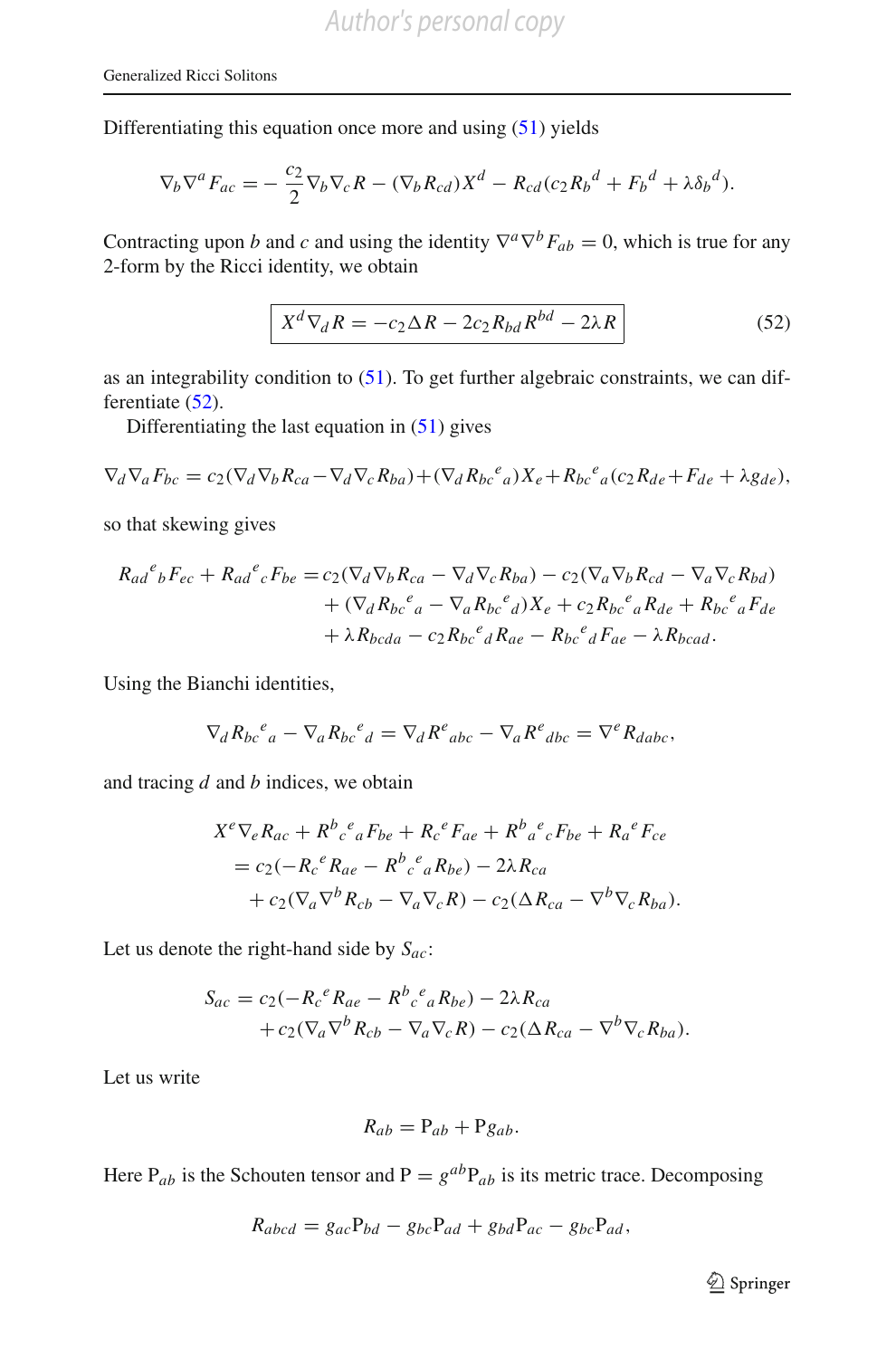we then get

$$
X^e \nabla_e R_{ac} + (g^{be} P_{ca} - \delta_c^e P_a^b + P^{be} g_{ca} - \delta_a^b P_c^e) F_{be} + R_c^e F_{ae}
$$
  
+ 
$$
(g^{be} P_{ac} - \delta_a^e P_c^b + P^{be} g_{ca} - \delta_c^b P_a^e) F_{be} + R_a^e F_{ce}
$$
  
= 
$$
X^e \nabla_e R_{ac} - P_a^b F_{bc} - P_c^b F_{ba}
$$
  
= 
$$
S_{ac}.
$$

Let  $\epsilon_{abc}$  denote the volume form in 3 dimensions. Again setting  $e = 1$  when *g* is Riemannian  $(++)$  and  $e = -1$  when *g* is Lorentzian  $(++)$ , we have

$$
\epsilon_{abc}\epsilon_{def} = e \left( g_{ad}g_{be}g_{cf} + g_{af}g_{bd}g_{ce} + g_{ae}g_{bf}g_{cd} - g_{ad}g_{bf}g_{ce} \right)
$$

$$
-g_{ae}g_{bd}g_{cf} - g_{af}g_{be}g_{cd} \right),
$$

from which we get

$$
\epsilon_{abc}\epsilon_{de}^c = e(g_{ad}g_{be} - g_{ae}g_{bd}).
$$

We can use the volume form to dualize the 2-form *Fab*, so that

$$
F_{ab} = \frac{e}{2} \epsilon_{abc} F^c
$$

where  $F^a = \epsilon^{abc} F_{bc}$ . We can therefore write

$$
X^{e} \nabla_{e} R_{ac} = S_{ac} + P_{c}{}^{b} F_{ba} + P_{a}{}^{b} F_{bc}
$$
  
=  $S_{ac} + \frac{e}{2} \epsilon_{bad} P_{c}{}^{b} F^{d} + \frac{e}{2} \epsilon_{bcd} P^{b}{}_{a} F^{d}$   
=  $S_{ac} - e P^{b}{}_{(c} \epsilon_{a)bd} F^{d}$ . (53)

Tracing the *a* and *c* indices gives the integrability condition [\(52\)](#page-28-0). Now let us call

<span id="page-29-0"></span>
$$
E_{(ca)d} = \mathrm{P}^b{}_{(c} \epsilon_{a)bd}.
$$

A computation shows that

$$
E^{(ca)}{}_{b}E_{(ca)d} = \left(\frac{1}{2}P^{ea}\epsilon^{c}{}_{eb} + \frac{1}{2}P^{ec}\epsilon^{a}{}_{eb}\right)\left(\frac{1}{2}P^{f}{}_{a}\epsilon_{cfd} + \frac{1}{2}P^{f}{}_{c}\epsilon_{afd}\right)
$$
  
\n
$$
= \frac{1}{2}P^{ea}P^{f}{}_{a}\epsilon^{c}{}_{eb}\epsilon_{cfd} + \frac{1}{2}P^{ea}P^{f}{}_{c}\epsilon^{c}{}_{eb}\epsilon_{afd}
$$
  
\n
$$
= \frac{e}{2}P^{ea}P^{f}{}_{a}\left(g_{ef}g_{bd} - g_{ed}g_{bf}\right) + \frac{e}{2}P^{ea}P^{f}{}_{c}\left(\delta^{c}{}_{a}g_{ef}g_{bd} + \delta^{c}{}_{d}g_{ea}g_{bf}\right)
$$
  
\n
$$
+ \delta^{c}{}_{f}g_{ed}g_{ba} - \delta^{c}{}_{a}g_{bf}g_{ed} - \delta^{c}{}_{d}g_{ba}g_{ef} - \delta^{c}{}_{f}g_{bd}g_{ea}\right)
$$

<sup>2</sup> Springer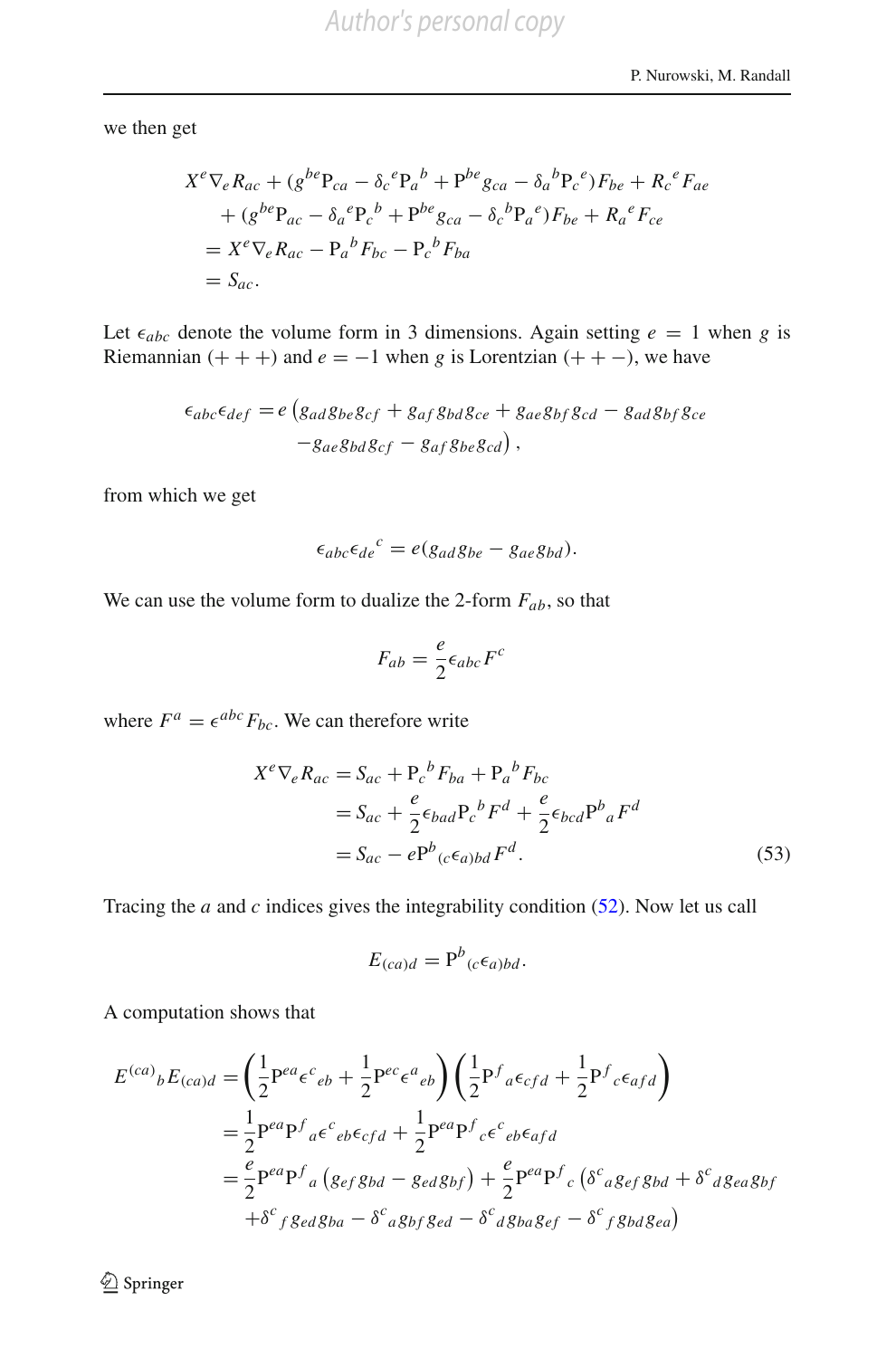$$
= e(\mathbf{P}_{ac}\mathbf{P}^{ac}g_{bd} + \mathbf{P}\mathbf{P}_{bd} - \frac{3}{2}\mathbf{P}_{b}{}^{e}\mathbf{P}_{de} - \frac{1}{2}\mathbf{P}^{2}g_{bd})
$$

$$
= eQ_{bd}.
$$

Contracting [\(53\)](#page-29-0) throughout with  $E^{(ca)}_b$ , we obtain

$$
(X^e \nabla_e R_{ac}) E^{(ac)}{}_b = S_{ac} E^{(ab)}{}_b - Q_{bd} F^d.
$$

Hence provided that  $Q^b{}_d$  is invertible, (so that there exists  $\tilde{Q}^a{}_c$  such that  $\tilde{Q}^a{}_c Q^c{}_b =$  $\delta^{a}$ <sub>*b*</sub>), we can solve for *F<sub>d</sub>* in terms of *X<sub>a</sub>* and invariants of the (pseudo-) Riemannian structure, to obtain

$$
F_a = \tilde{Q}_{ab} (S_{dc} E^{(dc)b} - (X^e \nabla_e R_{dc}) E^{(dc)b}).
$$
\n(54)

In other words there is an algebraic relation between  $X_a$  and  $F_a$  in 3 dimensions. Plugging the expression for  $F_a$  given by  $(54)$  back into the differential constraint

<span id="page-30-0"></span>
$$
X^e \nabla_e R_{ac} = S_{ac} - e E_{(ca)d} F^d
$$

gives

$$
X^e \nabla_e R_{ac} = S_{ac} - e E_{(ca)d} \tilde{Q}^d{}_b (S_{fk} E^{(fk)b} - X^e (\nabla_e R_{fk}) E^{(fk)b}),
$$

so that

$$
X^e \nabla_e R_{ac} - X^e (\nabla_e R_{fk}) e E_{(ca)d} \tilde{Q}^d{}_b E^{(fk)b} = S_{ac} - e E_{(ca)d} \tilde{Q}^d{}_b S_{fk} E^{(fk)b},
$$

which implies

$$
X^{e}(\nabla_{e}R_{ac}-e(\nabla_{e}R_{fk})E_{(ca)d}\tilde{Q}^{d}{}_{b}E^{(fk)b})=S_{ac}-eE_{(ca)d}\tilde{Q}^{d}{}_{b}S_{fk}E^{(fk)b}.
$$

This is not identically zero, and we have eliminated  $F^a$  without differentiating  $(54)$ further. Also, by taking the metric trace, we obtain the constraint  $(52)$ . To summarize, we have:

**Proposition 5.1** *Let* (*M*, *g*) *be a (pseudo-) Riemannian* 3*-manifold. Let* P*ab be the Schouten tensor and*  $P = g^{ab}P_{ab}$  *be its trace. Assume that* 

$$
Q^{b}{}_{d} = P_{ac}P^{ac}\delta^{b}{}_{d} + PP^{b}{}_{d} - \frac{3}{2}P^{be}P_{de} - \frac{1}{2}P^{2}\delta^{b}{}_{d}
$$

<span id="page-30-1"></span>*has non-zero determinant. Then every*  $c_1 = 0$  *generalized Ricci soliton*  $(g, X)$  *has* 

$$
X^{e}(\nabla_{e}R_{ac}-e(\nabla_{e}R_{fk})E_{(ca)d}\tilde{Q}^{d}{}_{b}E^{(fk)b})=S_{ac}-eE_{(ca)d}\tilde{Q}^{d}{}_{b}S_{fk}E^{(fk)b}.\tag{55}
$$

 $\mathcal{D}$  Springer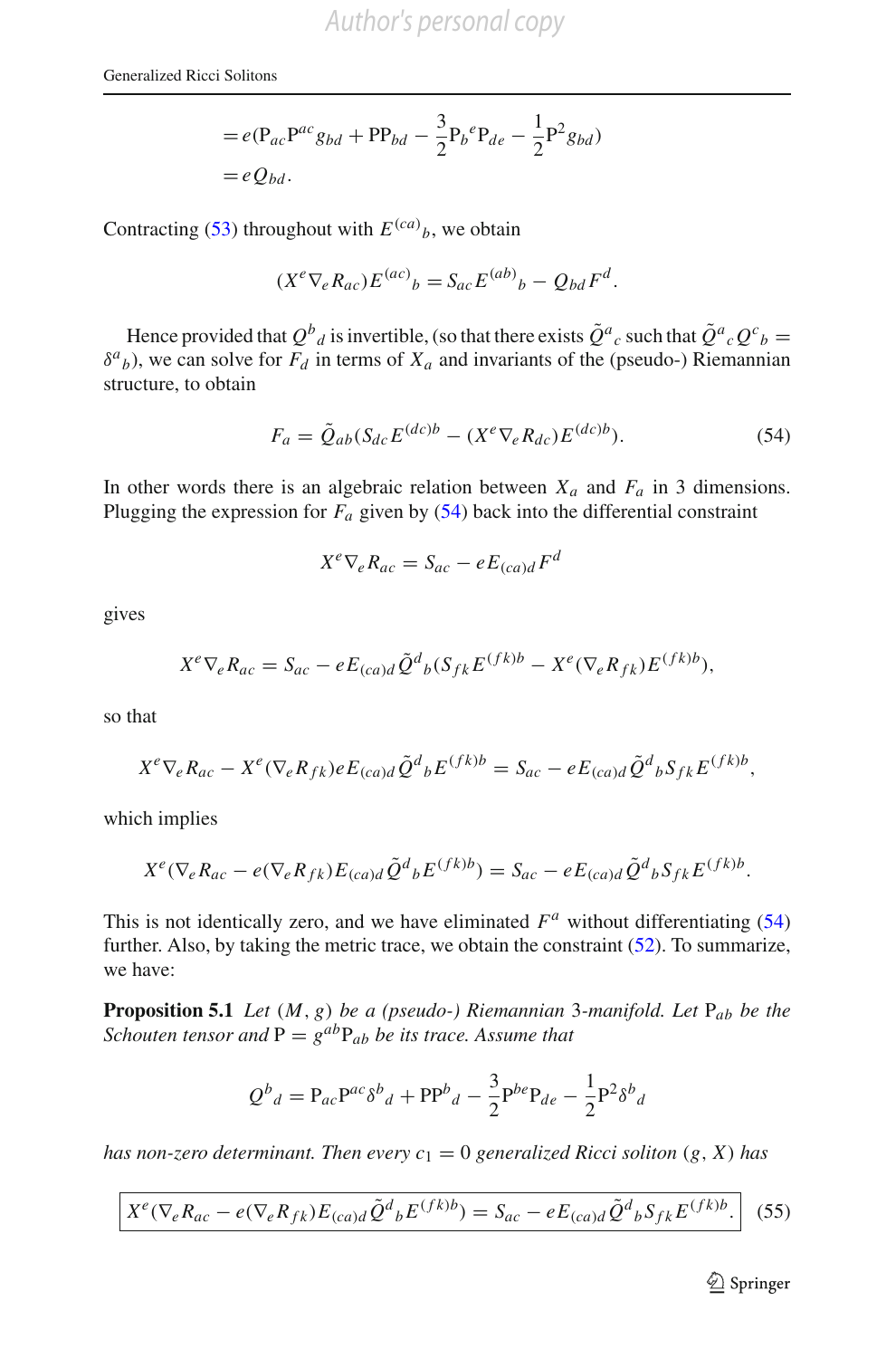In formula [\(55\)](#page-30-1) the symbol  $\tilde{Q}^{a}{}_{b}$  denotes the matrix inverse of  $Q^{a}{}_{b}$ . We also have

$$
S_{ac} = c_2(-R_c{}^e R_{ae} - R^b{}_c{}^e{}_a R_{be}) - 2\lambda R_{ca} + c_2(\nabla_a \nabla^b R_{cb} - \nabla_a \nabla_c R) - c_2(\Delta R_{ca} - \nabla^b \nabla_c R_{ba})
$$

*and*

$$
E_{(cd)b} = \mathbf{P}^a{}_{(c} \epsilon_{d)ab}.
$$

For certain examples constraint [\(55\)](#page-30-1) is already sufficient to conclude that locally some metrics cannot admit any solution to the generalized Ricci soliton equations with  $c_1 = 0$ . Instead of a tensorial obstruction, we obtain algebraic relations that force a linear system of equations to be inconsistent. To illustrate this, let us take the metric given by

$$
g = e^z dx^2 + e^{-z} dy^2 + z dz^2.
$$

We ask: can this metric admit a homothetic vector field that is not Killing  $(c_1 =$  $0, c_2 = 0, \lambda \neq 0$ ? For generic  $c_2$  and  $\lambda$ , we compute and find that

$$
Q_{ab}dx^{a}dx^{b} = \frac{e^{z}(4z^{2} - 4z + 1)}{32z^{4}}dx^{2} + \frac{e^{-z}(4z^{2} + 4z + 1)}{32z^{4}}dy^{2} + \frac{1}{8z^{3}}dz^{2},
$$

and this is invertible on an open set away from  $(2z - 1)^2(2z + 1)^2 = 0$ . We obtain

$$
\tilde{Q}_{ab}dx^{a}dx^{b} = \frac{32z^{4}e^{z}}{4z^{2} - 4z + 1}dx^{2} + \frac{32e^{-z}z^{4}}{4z^{2} + 4z + 1}dy^{2} + 8z^{5}dz^{2}.
$$

We find that  $S_{ab}E^{(ab)c} = 0$ , so the right-hand side expression of [\(55\)](#page-30-1) reduces to

$$
S_{ac}dx^{a}dx^{c} = \frac{e^{z}(-2\lambda z^{3} + 2c_{2}z^{2} - 7c_{2})}{4z^{5}}dx^{2} - \frac{e^{-z}(-2\lambda z^{3} + 2c_{2}z^{2} - 7c_{2})}{4z^{5}}dy^{2} - \frac{-2\lambda z^{3} + c_{2}z^{2} - 2c_{2}}{2z^{3}}dz^{2}.
$$

Let

$$
X = X_1(x, y, z)\partial_x + X_2(x, y, z)\partial_y + X_3(x, y, z)\partial_z
$$

denote the vector field  $X$  in  $(55)$ . The left-hand side of  $(55)$  gives

$$
-\frac{e^z X_3}{2z^3} \mathrm{d} x^2 + \frac{e^{-z} X_3}{2z^3} \mathrm{d} y^2 + \frac{X_3}{2z} \mathrm{d} z^2.
$$

<sup>2</sup> Springer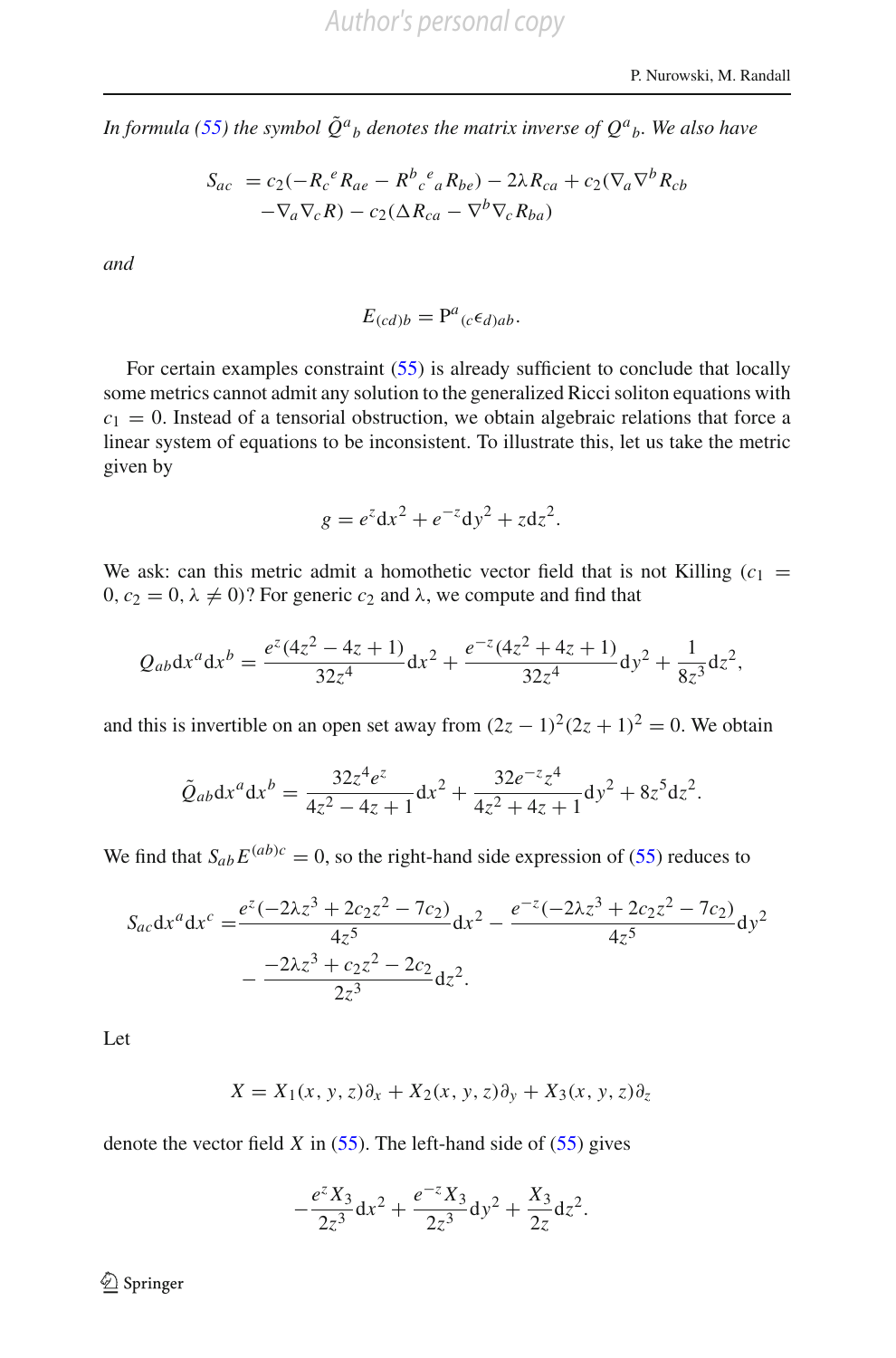Equating both sides, we obtain the constraint that:

$$
-\frac{e^{z}(-2\lambda z^{3} + 2X_{3}z^{2} + 2c_{2}z^{2} - 7c_{2})}{4z^{5}}dx^{2} + \frac{e^{-z}(-2\lambda z^{3} + 2X_{3}z^{2} + 2c_{2}z^{2} - 7c_{2})}{4z^{5}}dy^{2} + \frac{-2\lambda z^{3} + X_{3}z^{2} + c_{2}z^{2} - 2c_{2}}{2z^{3}}dz^{2} = 0.
$$
\n(56)

The metric trace of this equation gives

<span id="page-32-1"></span>
$$
\frac{-2\lambda z^3 + X_3 z^2 + c_2 z^2 - 2c_2}{2z^4} = 0,
$$

which is the scalar constraint  $(52)$  obtained previously. This gives

$$
X_3 = \frac{2\lambda z^3 - c_2 z^2 + 2c_2}{z^2}.
$$

Substituting this expression for  $X_3$  back into the constraint  $(56)$  gives

$$
0 = -\frac{e^{z}(2\lambda z^{3} - 3c_{2})}{4z^{5}}dx^{2} + \frac{e^{-z}(2\lambda z^{3} - 3c_{2})}{4z^{5}}dy^{2}.
$$

For  $c_2 = 0$ , this is non-zero unless  $\lambda = 0$  also. Hence we conclude that locally this metric cannot admit any homothetic vector field unless  $\lambda = 0$ . It can be verified that this metric admits Killing symmetries, but solving the equations for homotheties with  $\lambda \neq 0$  gives rise to an inconsistent system.

#### <span id="page-32-0"></span>**6 Rewriting Generalized 2D Ricci Soliton Equations in Terms of a Potential**

We now restrict ourselves to the 2-dimensional setting to get explicit examples of generalized Ricci solitons. In this section we focus on the situation where  $X_a$  is nonnull, i.e.,

$$
X_a X^a \neq 0.
$$

We recall that with our notation as in Sect. [3,](#page-6-2) the generalized Ricci soliton equations in two dimensions are given by

$$
c_1 = 1 : \nabla_{(a} X_{b)} + X_a X_b - (c_2 K + \lambda) g_{ab} = 0,
$$
\n(57)

$$
c_1 = 0 : \nabla_{(a} X_{b)} - (c_2 K + \lambda) g_{ab} = 0.
$$
 (58)

<sup>2</sup> Springer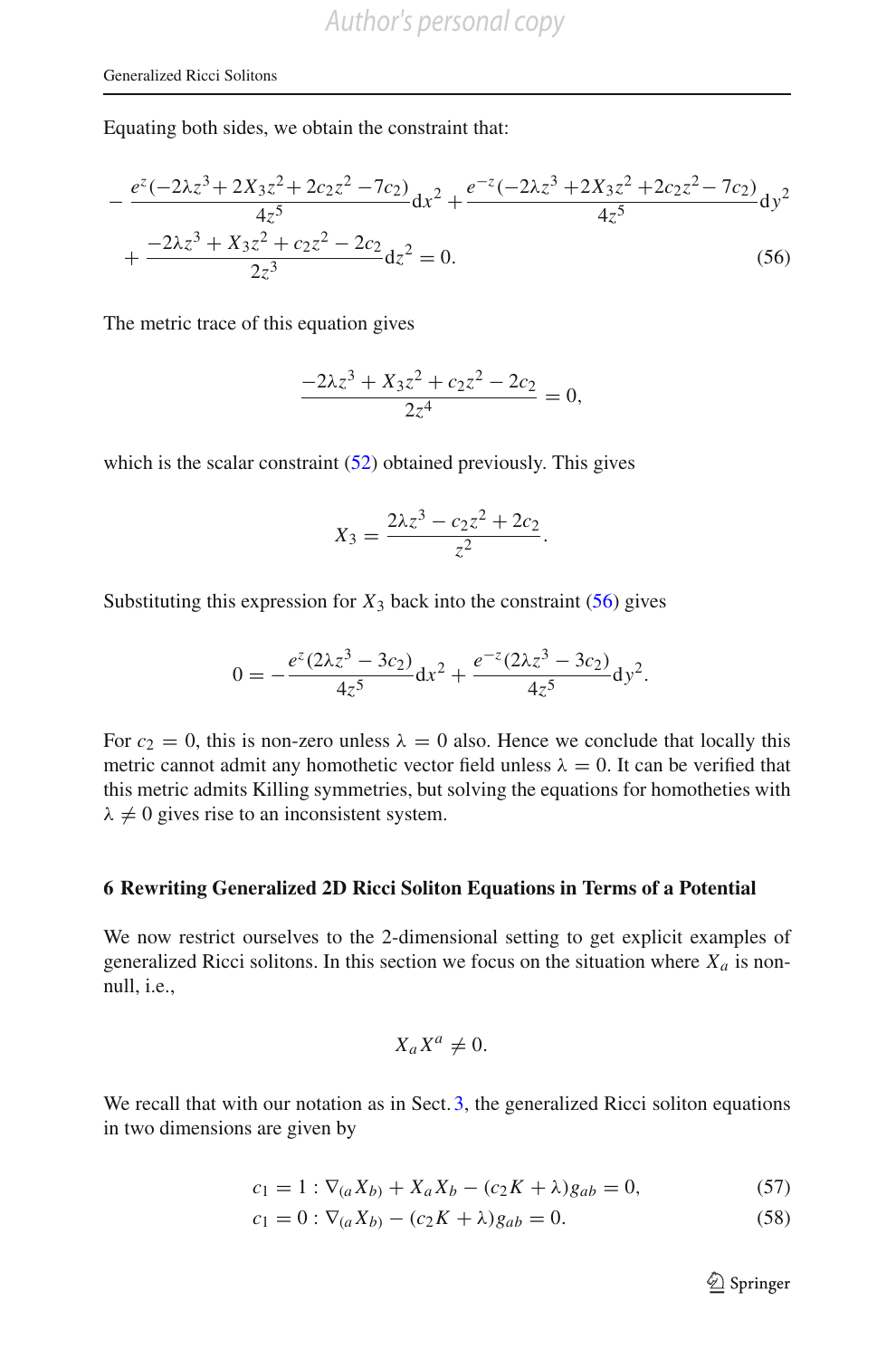#### 6.1 Generalization of Jezierski's Formulation of 2D Near-Horizon Equations

It was recently noted [\[11\]](#page-67-13) in the context of General Relativity that the special case  $c_1 = 1, c_2 = \frac{1}{2}, \lambda = 0$  of generalized Ricci soliton equations admits a convenient description as follows.

The generalized Ricci soliton equation in this case,

$$
\nabla_{(a}X_{b)} + X_{a}X_{b} - \frac{K}{2}g_{ab} = 0, \tag{59}
$$

called by the General Relativity community the basic equation of vacuum near-horizon geometry, is equivalent to the system of 3 equations:

$$
\nabla_a \Phi^a = 1,
$$
  
\n
$$
\nabla_{[a} \Phi_{b]} = 0,
$$
  
\n
$$
\nabla_a X^a + X_a X^a - K = 0,
$$
\n(60)

<span id="page-33-0"></span>where

$$
\Phi_a = \frac{X_a}{X_b X^b}.
$$

The second of equations [\(60\)](#page-33-0) is considered as a condition for a local existence of a potential *V* such that  $\Phi_a = \nabla_a V$ . The first equation is then the Poisson equation

 $\triangle V=1$ 

for the potential *V*. A solution to the Poisson equation is then a solution to the basic equation of near horizon geometry if and only if the vector field  $X_a$  satisfies the last Eq.  $(60)$ .

The Poisson system,

$$
\nabla_{[a}\Phi_{b]} = 0, \quad \nabla_a \Phi^a = 1
$$

corresponds to the trace-free part of the basic equation of near horizon geometry. The last equation in the system  $(60)$  is its trace.

In [\[10](#page-67-7),[11\]](#page-67-13) an axially symmetric ansatz for *g* was made, with a particular class of solutions to the Poisson's equations chosen, such that the last Eq.  $(60)$  reduced to a second order linear ODE on a single function of one variable. See Sect. [7](#page-34-0) of the present paper to get our version of this result.

In the rest of this section we give two propositions which extend this "near-horizon geometry" approach to the case of the generalized Ricci soliton equations with general *c*<sub>2</sub>, general  $\lambda$ , and with  $c_1 = 1$  or 0.

**Proposition 6.1** (Poisson) *The 2-dimensional generalized Ricci soliton equation with*  $c_1 = 1$ 

<span id="page-33-1"></span>
$$
\nabla_{(a}X_{b)} + X_a X_b - (c_2 K + \lambda)g_{ab} = 0,
$$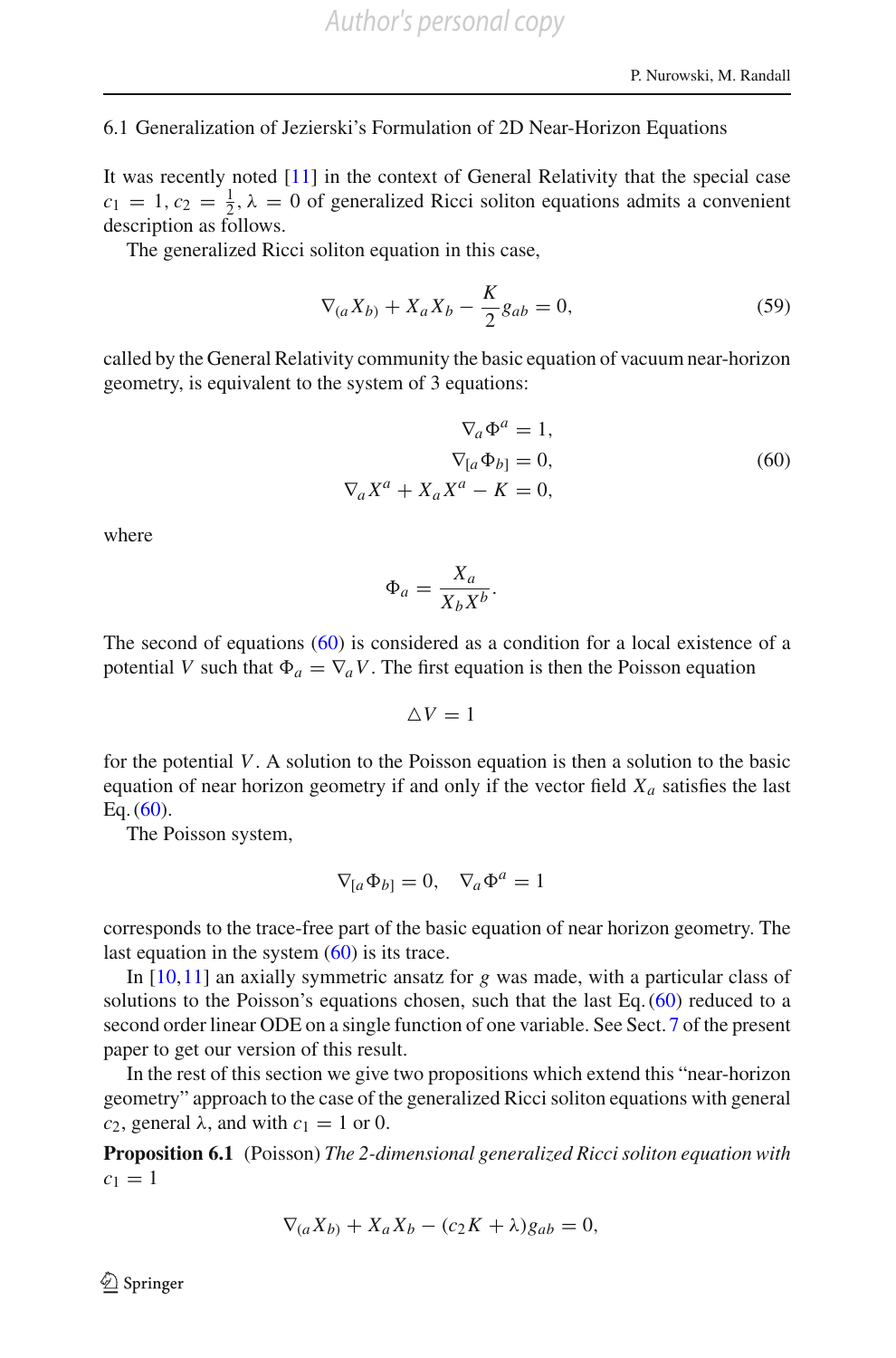*is equivalent to solving the equations*

$$
\nabla_a \Phi^a = 1,
$$
  
\n
$$
\nabla_{[a} \Phi_{b]} = 0,
$$
  
\n
$$
\nabla_a X^a + X_a X^a - 2c_2 K - 2\lambda = 0,
$$

*where*  $\Phi_a = \frac{X_a}{X_b X^b}$ .

<span id="page-34-3"></span>**Proposition 6.2** (Laplace) *The 2-dimensional generalized Ricci soliton equation with*  $c_1 = 0$ 

$$
\nabla_{(a}X_{b)} - (c_2K + \lambda)g_{ab} = 0
$$

<span id="page-34-4"></span>*is equivalent to the equations*

$$
\nabla_a \Phi^a = 0,
$$
  
\n
$$
\nabla_{[a} \Phi_{b]} = 0,
$$
  
\n
$$
\nabla_a X^a - 2c_2 K - 2\lambda = 0,
$$
\n(61)

*where the relation between X and*  $\Phi$  *is given by*  $\Phi_a = \frac{X_a}{X_b X^b}$ .

The proofs of the propositions are straightforward. They parallel the proof of Theorem 4 in [\[11\]](#page-67-13), and are therefore omitted.

#### <span id="page-34-0"></span>**7 2D Examples of Generalized Ricci Solitons**

We now produce explicit examples of 2-dimensional generalized Ricci solitons(*g*, *X*) of both signatures: Riemannian (++) and Lorentzian (+−). In the Lorentzian situation we only consider the case when  $X_a X^a \neq 0$ , i.e., when the soliton  $(g, X)$  vector *X* is non-null. The case where *X* is null will be treated in Sect. [8.](#page-56-0)

<span id="page-34-1"></span>In the Riemannian setting, we use the following metric ansatz:

$$
g = A(y)dx^{2} + \frac{1}{A(y)}dy^{2},
$$
\n(62)

The Gaussian curvature of this metric is:

$$
K = -\frac{1}{2}A''(y).
$$

A similar metric ansatz will be used in the Lorentzian setting. In this situation we will use the metric

$$
g = A(y)dx^{2} - \frac{1}{A(y)}dy^{2},
$$
\n(63)

<span id="page-34-2"></span>where again  $A(y)$  is a function of a single variable *y*. For this metric,

<sup>2</sup> Springer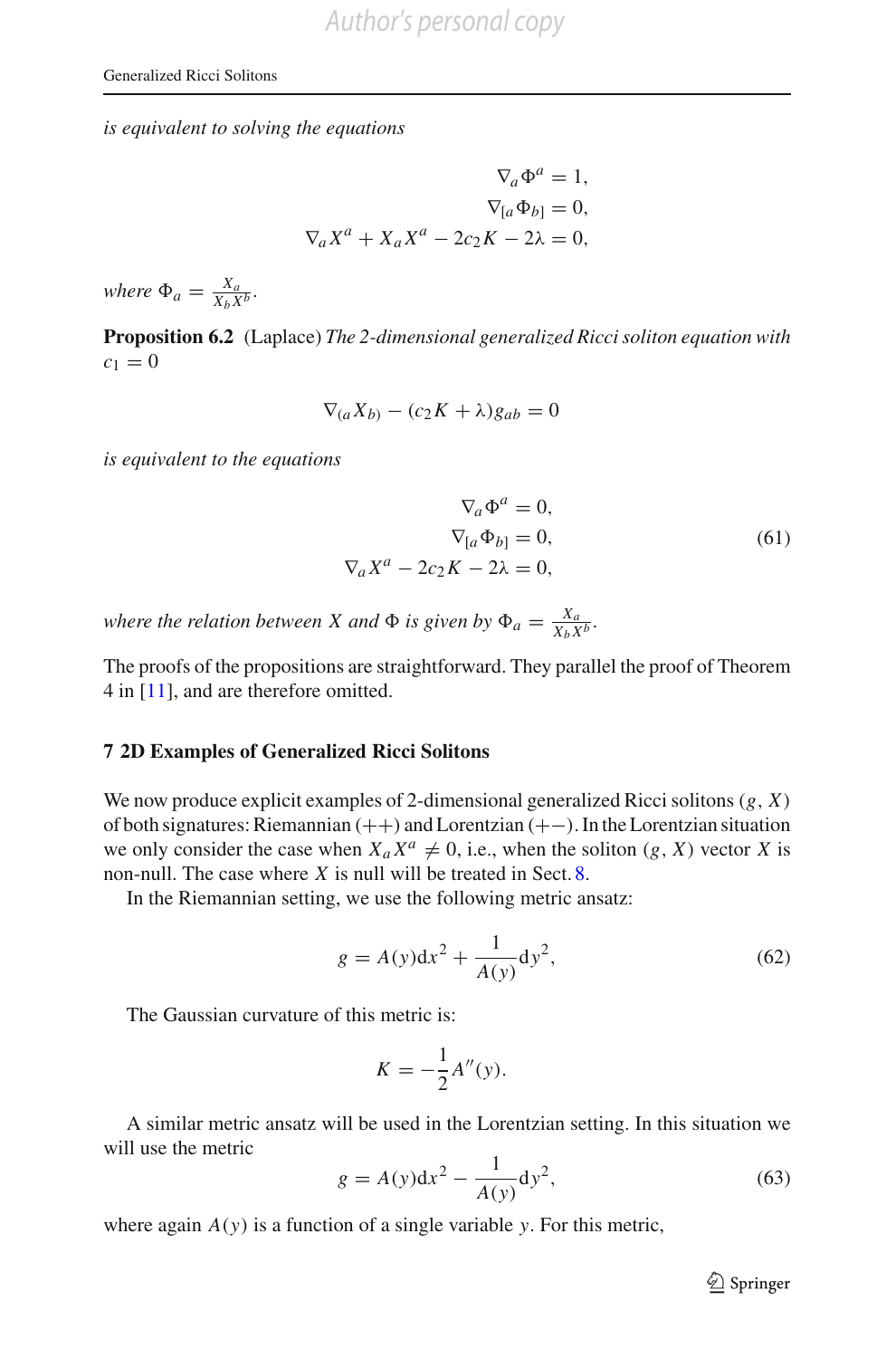$$
K = \frac{1}{2}A''(y).
$$

In the rest of this section we will impose the generalized Ricci soliton equations [\(2\)](#page-3-1) on the pairs  $(g, X)$ , with *g* being one of  $(62)$  or  $(63)$ . We will first give the solutions with  $c_1 = 0$ , and then with  $c_1 \neq 0$ . Some important classical examples, such as the Hamilton cigar soliton and its Lorentzian counterpart, as well as the generalized Ricci soliton describing the extremal Kerr black hole horizon, will be obtained as special cases.

#### 7.1 2D Ricci Solitons and Homotheties

To get explicit examples of Riemannian  $c_1 = 0$  generalized Ricci solitons  $(g, X)$ , we take the metric  $g$  as in  $(62)$ , and the 1-form  $X$  given by

<span id="page-35-0"></span>
$$
X = A(y)vdx + \mu dy,
$$
\n(64)

with  $\mu$ ,  $\nu$  real constants, such that  $\mu^2 + \nu^2 \neq 0$ . We then have:

$$
F = dX = -\nu A'(y)dx \wedge dy,
$$

so the gradient case,  $F \equiv 0$ , is obtained when either  $v = 0$  or g is flat.

It turns out that for such X the generalized Ricci soliton equations with  $c_1 = 0$ reduce to a single second order ODE

<span id="page-35-1"></span>
$$
c_2A'' + \mu A' - 2\lambda = 0. \tag{65}
$$

This is the only equation to be solved for the ansatz  $(62)$  and  $(64)$  to obtain  $c_1 = 0$ Ricci solitons.

*Remark 7.1* If we refer back to Sect. [6,](#page-32-0) then the 1-form  $\Phi_a$  related to our  $X_a$  via  $\Phi_a = \frac{X_a}{X_b X^b}$ , identically satisfies the Laplace condition given by the first two equations of Proposition  $6.2$ . The remaining part of the system  $(61)$ , namely the scalar equation for the trace  $\nabla^a X_a$ , becomes our ODE [\(65\)](#page-35-1).

The most general solution to [\(65\)](#page-35-1) when  $c_2 \neq 0$  and  $\mu \neq 0$  is

$$
A(y) = 2\frac{\lambda}{\mu}y + \alpha e^{-\frac{\mu}{c_2}y} + \beta,
$$

where  $\alpha$ ,  $\beta$  are constants.

If  $\mu = 0$ , the general solution is:

$$
A(y) = \frac{\lambda}{c_2}y^2 + \alpha y + \beta,\tag{66}
$$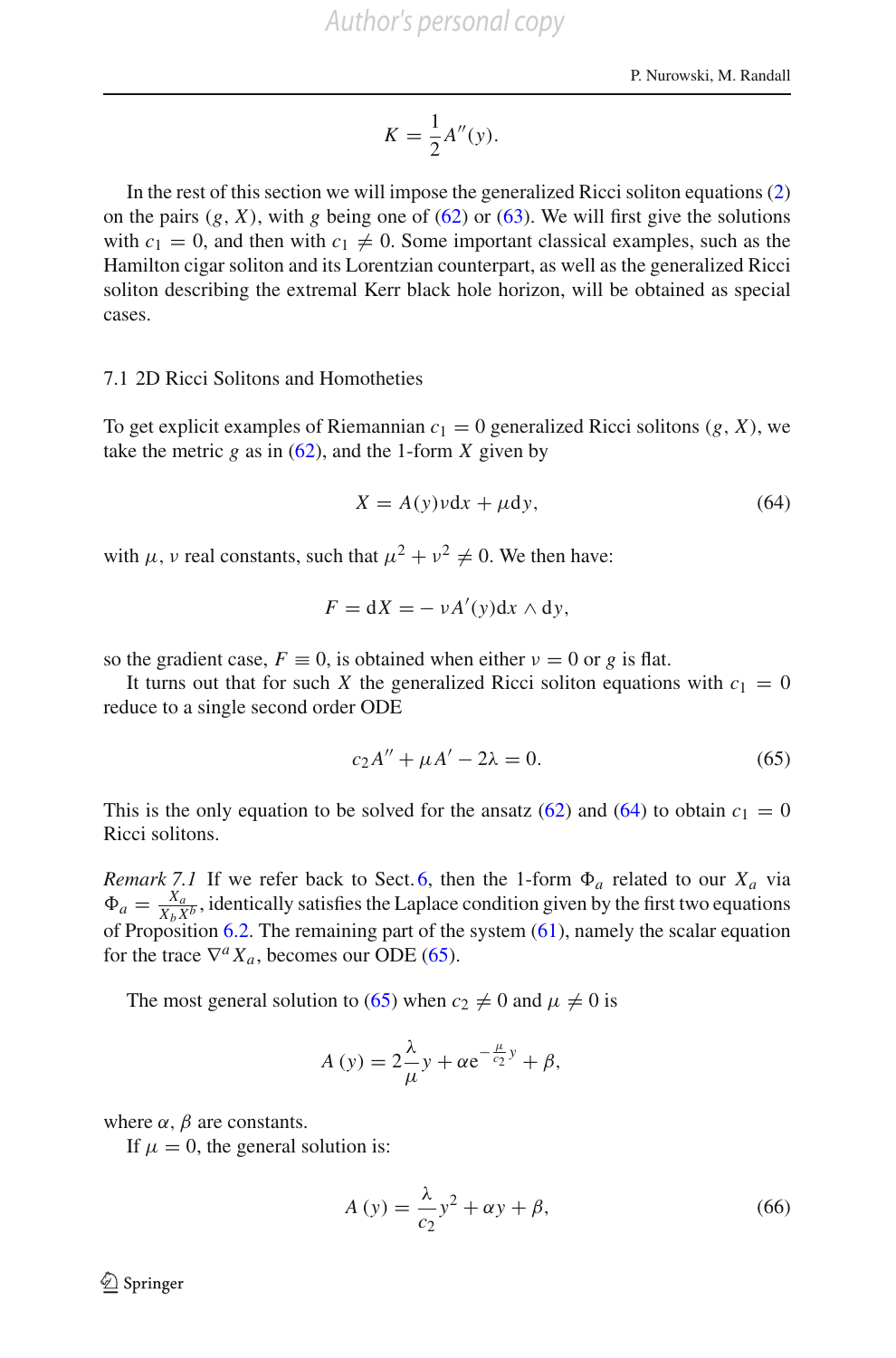but the solution has constant Gaussian curvature  $K = -\frac{\lambda}{c_2}$ . Likewise, if  $c_2 = 0$  and  $\mu \neq 0$  we obtain the flat metric with the general solution to [\(65\)](#page-35-1) given by:

$$
A(y) = 2\frac{\lambda}{\mu}y + \beta. \tag{67}
$$

Eventually, the most degenerate case:  $c_2 = 0$  and  $\mu = 0$ , gives  $\lambda = 0$ , with any arbitrary *A*(*y*) being a solution to [\(65\)](#page-35-1). This last fact says that the vector field  $X = \partial_x$ , corresponding to the 1-form  $X = A(y)vdx$  is always a Killing symmetry for the metric [\(62\)](#page-34-1), whatever  $A = A(y)$  is.

<span id="page-36-1"></span>Now restricting to the general non-constant-curvature and non-Killing case we have the following proposition:

**Proposition 7.2** *For every*  $\lambda$  *and*  $c_2 \neq 0$  *there is a 4-parameter family of Riemannian Ricci solitons, parameterized by*  $(\alpha, \beta, \mu \neq 0, \nu)$  *explicitly given by:* 

$$
g = \left(2\frac{\lambda}{\mu}y + \alpha e^{-\frac{\mu}{c_2}y} + \beta\right)dx^2 + \frac{1}{2\frac{\lambda}{\mu}y + \alpha e^{-\frac{\mu}{c_2}y} + \beta}dy^2,
$$
  

$$
X = \nu\left(2\frac{\lambda}{\mu}y + \alpha e^{-\frac{\mu}{c_2}y} + \beta\right)dx + \mu dy.
$$

*The Gauss curvature of the metric is:*

$$
K = -\frac{\alpha \mu^2}{2c_2^2} e^{-\frac{\mu}{c_2}y},
$$

*and the 2-form Fab is given by*

$$
F = v \frac{\alpha \mu^2 e^{-\frac{\mu}{c_2}y} - 2c_2 \lambda}{\mu c_2} dx \wedge dy.
$$

For the Lorentzian metric  $(63)$ , we take the same *X* given by  $(64)$  but now with real constants  $\mu$ , v such that  $v^2 - \mu^2 \neq 0$ . The generalized Ricci soliton equations with  $c_1 = 0$  in the Lorentzian case reduce to a single second order ODE

<span id="page-36-0"></span>
$$
c_2 A'' + \mu A' + 2\lambda = 0.
$$
 (68)

The most general solution to [\(68\)](#page-36-0) when  $c_2 \neq 0$  and  $\mu \neq 0$  is

$$
A(y) = -2\frac{\lambda}{\mu}y + \alpha e^{-\frac{\mu}{c_2}y} + \beta,
$$

where  $\alpha$ ,  $\beta$  are constants; the other cases besides the most degenerate one give metrics of constant curvature.

Specializing to the case  $c_2 = -1$ , we have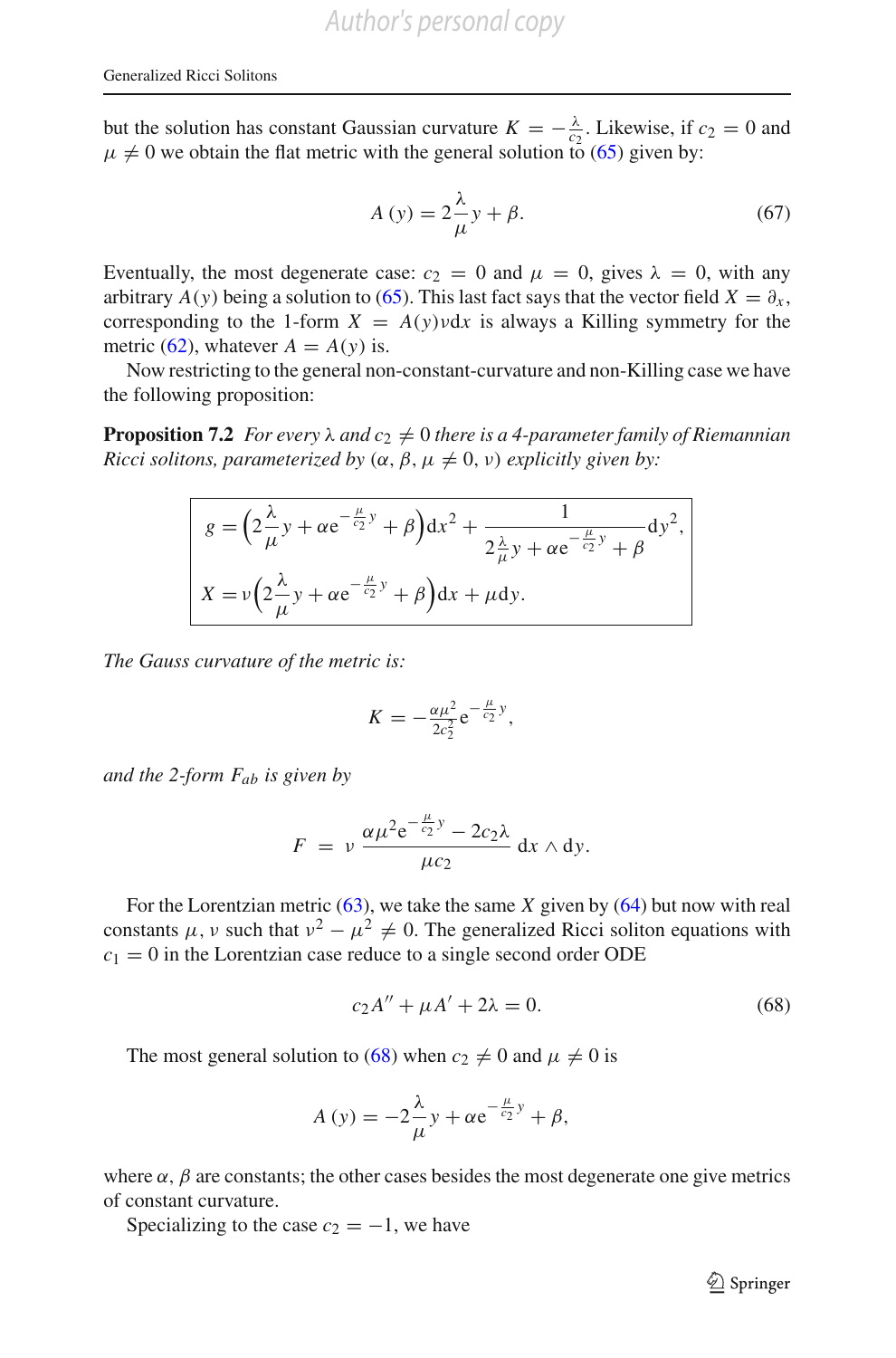**Proposition 7.3** *There is a 4-parameter family of Lorentzian Ricci solitons explicitly given by:*

$$
g = \left(-2\frac{\lambda}{\mu}y + \alpha e^{\mu y} + \beta\right)dx^{2} - \frac{1}{-2\frac{\lambda}{\mu}y + \alpha e^{\mu y} + \beta}dy^{2},
$$
  

$$
X = v\left(-2\frac{\lambda}{\mu}y + \alpha e^{\mu y} + \beta\right)dx + \mu dy.
$$

*Example 7.4* (Generalized Hamilton's cigar) Let us now specialize to the steady case,  $λ = 0$ .

In such case the formulae from Proposition [7.2](#page-36-1) simplify significantly if we introduce a variable *r* related to *y* via:

$$
y = \frac{c_2}{\mu} \log \frac{\alpha}{\beta \left(\tanh^2\left(\frac{\mu\sqrt{\beta}}{2c_2}r\right) - 1\right)}.
$$

<span id="page-37-0"></span>With such *r*, and with  $\lambda = 0$ , the metric becomes:

$$
g = dr2 + \beta \tanh2 \left(\frac{\mu\sqrt{\beta}}{2c_2}r\right) dx2,
$$
 (69)

<span id="page-37-1"></span>and the soliton *X* becomes:

$$
X = \beta v \tanh^2\left(\frac{\mu\sqrt{\beta}}{2c_2}r\right) dx + \mu\sqrt{\beta} \tanh\left(\frac{\mu\sqrt{\beta}}{2c_2}r\right) dr.
$$
 (70)

As

$$
F = -\frac{\beta^{\frac{3}{2}}\mu\nu}{c_2} \operatorname{sech}^2\left(\frac{\mu\sqrt{\beta}}{2c_2}r\right) \tanh\left(\frac{\mu\sqrt{\beta}}{2c_2}r\right) dx \wedge dr,
$$

and since we have assumed that  $\mu \neq 0$ , the soliton is a gradient if and only if  $\beta v = 0$ . We also note that the Gauss curvature is now:

$$
K = \frac{\beta \mu^2}{2c_2^2} \operatorname{sech}^2\left(\frac{\mu \sqrt{\beta}}{2c_2} r\right),
$$

so  $\beta \neq 0$  is needed for the metric not to be flat.

Now it is worthwhile to note that the metric [\(69\)](#page-37-0) and the vector field [\(70\)](#page-37-1) become the Hamilton cigar soliton if  $v = 0$  and  $\beta > 0$ . The solution [\(69\)](#page-37-0), [\(70\)](#page-37-1) for  $v \neq 0$  and  $\beta > 0$  gives a 1-parameter of nongradient Ricci solitons, on the background of the Hamilton cigar metric [\(69\)](#page-37-0). They degenerate to the classical Hamilton gradient Ricci soliton when  $\nu \rightarrow 0$ .

Note also that the solution  $(69)$ ,  $(70)$  for the steady Ricci soliton equations makes sense for  $\beta$  < 0. Despite of the appearance of  $\sqrt{\beta}$  in formulas for *g* and *X*, these formulas are real and give rise to a Riemannian metric *g* even for  $\beta < 0$ . Rewriting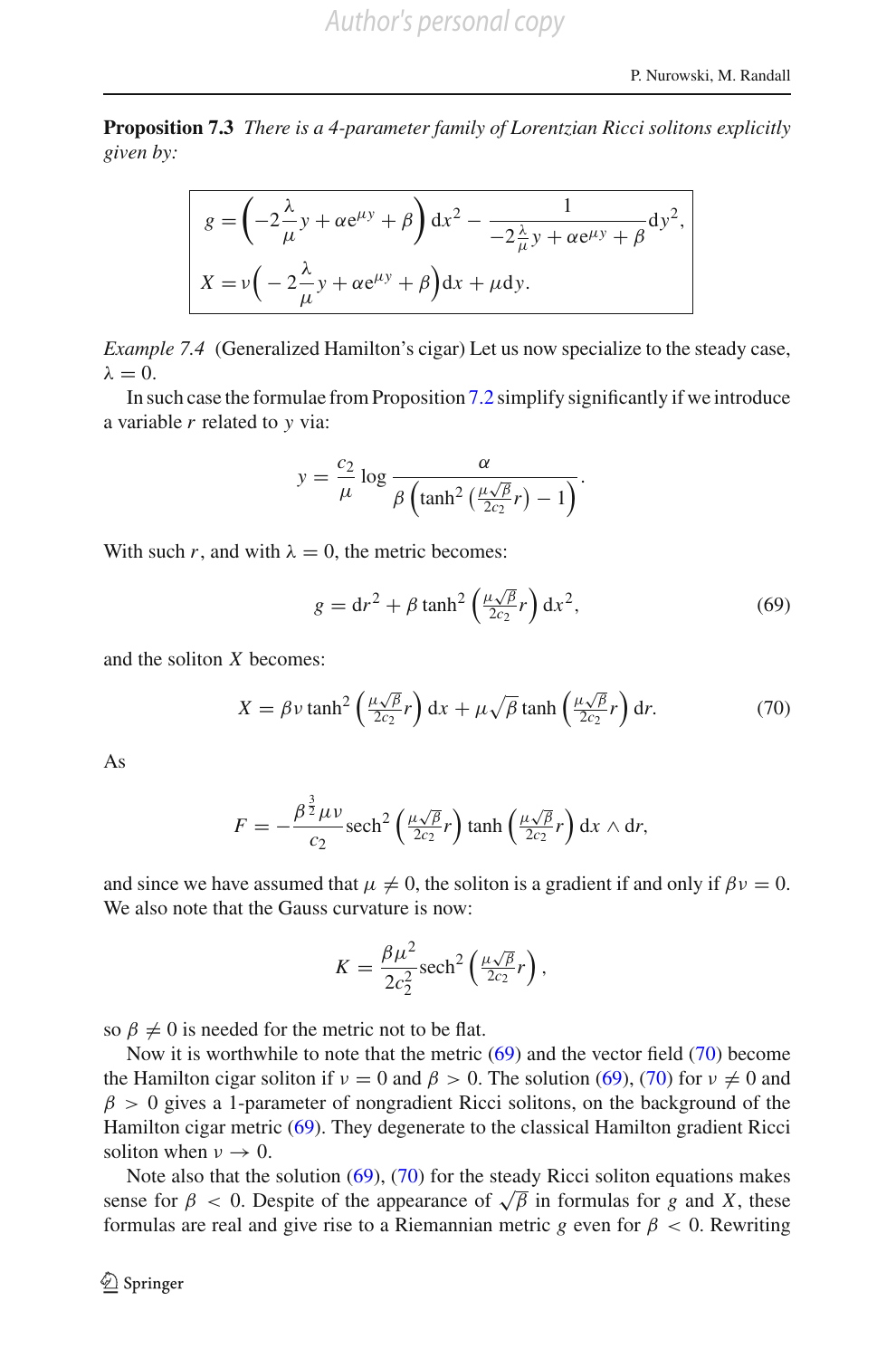$\beta$  < 0 as - $|\beta|$  we get the following another real form of the generalized Hamilton's cigar:

$$
g = dr2 + |\beta| \tan2 \left(\frac{\mu \sqrt{|\beta|}}{2c_2} r\right) dx2,
$$
  

$$
X = |\beta| \nu \tan2 \left(\frac{\mu \sqrt{|\beta|}}{2c_2} r\right) dx - \mu \sqrt{|\beta|} \tan \left(\frac{\mu \sqrt{|\beta|}}{2c_2} r\right) dr.
$$

The 1-form *X* has

$$
F = -\frac{|\beta|^{\frac{3}{2}}\mu\nu}{c_2} \sec^2\left(\frac{\mu\sqrt{|\beta|}}{2c_2}r\right) \tan\left(\frac{\mu\sqrt{|\beta|}}{2c_2}r\right) dx \wedge dr,
$$

and the metric *g* has the Gauss curvature:

$$
K=-\frac{|\beta|\mu^2}{c_2^2}\sec^2\left(\frac{\mu\sqrt{|\beta|}}{2c_2}r\right),\,
$$

so again it represents a non-trivial gradient soliton if  $\nu = 0$ . In [\[4\]](#page-67-2), it is called the exploding soliton and the metric is incomplete.

Summarizing we have the following

**Proposition 7.5** *For steady case* ( $\lambda = 0$ ), *the 4-parameter family of Riemannian Ricci solitons* ( $c_1 = 0$ ,  $c_2 = -1$ ) *obtained in Proposition* [7.2,](#page-36-1) *specialize to either the complete Hamilton cigar given by*

<span id="page-38-0"></span>
$$
g = dr^{2} + \beta \tanh^{2}\left(\frac{\mu\sqrt{\beta}}{2}r\right) dx^{2},
$$
  

$$
X = \beta v \tanh^{2}\left(\frac{\mu\sqrt{\beta}}{2}r\right) dx - \mu\sqrt{\beta} \tanh\left(\frac{\mu\sqrt{\beta}}{2}r\right) dr,
$$

*for*  $\beta > 0$ *, or the incomplete "exploding" soliton given by* 

$$
g = dr^2 + |\beta| \tan^2 \left(\frac{\mu \sqrt{|\beta|}}{2} r\right) dx^2,
$$
  

$$
X = |\beta| \nu \tan^2 \left(\frac{\mu \sqrt{|\beta|}}{2} r\right) dx + \mu \sqrt{|\beta|} \tan \left(\frac{\mu \sqrt{|\beta|}}{2} r\right) dr.
$$

*for*  $\beta$  < 0*.* 

#### 7.2 Examples with Nonvanishing Quadratic Term

#### *7.2.1 An Ansatz for the Riemannian Case*

If the quadratic in *X* term in [\(2\)](#page-3-1) does not vanish we may always put  $c_1 = 1$ . For the  $|c_1| = 1$  generalized Ricci soliton equations, we take the Riemannian metric ansatz  $\sqrt{(62)}$  $\sqrt{(62)}$  $\sqrt{(62)}$  and the 1-form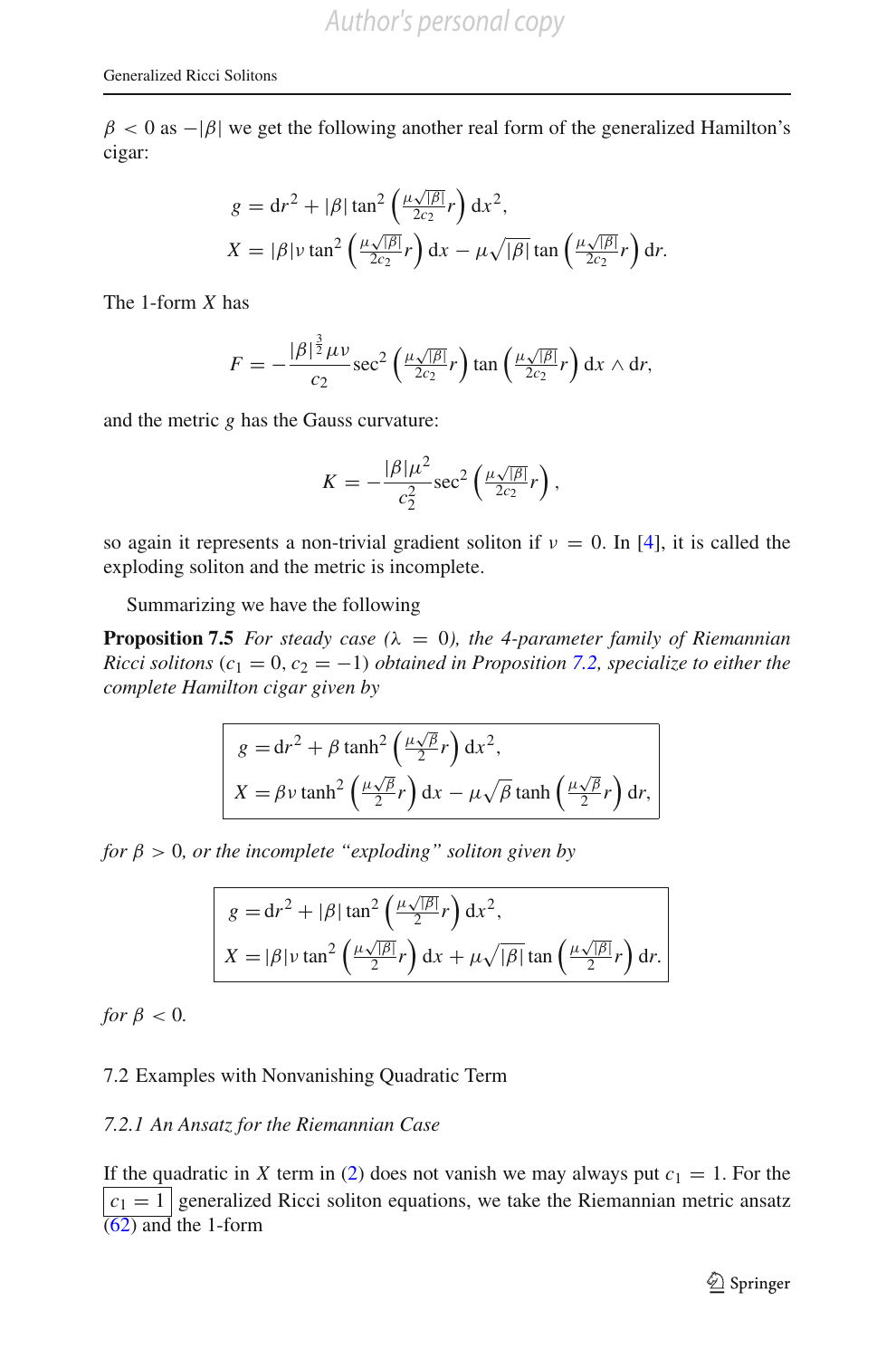$$
X = A(y)p(y)dx + q(x, y)dy,
$$
\n(71)

<span id="page-39-0"></span>with  $q = q(x, y)$  being a function of both variables x and y, and  $p = p(y)$  being a function of variable *y*, only.

With this ansatz we solve the generalized Ricci soliton equation [\(2\)](#page-3-1) with  $c_1 = 1$  in three steps. In step one we solve for  $q = q(x, y)$  from the dxdx component of this equation. This gives:

$$
q(x, y) = \frac{2\lambda - 2A(y)p(y)^{2} - c_{2}A''(y)}{A'(y)}.
$$

In particular, this means that the function  $q(x, y)$  cannot depend on *x*, and hence we have  $q(x, y) = q(y)$ . Now, in step two, inserting this function back in [\(71\)](#page-39-0), and looking at the component dxdy of [\(2\)](#page-3-1) for *X* with such  $q(x, y)$ , enables us to solve for  $A''(y)$ . This can be only done when

$$
c_2p(y)\neq 0.
$$

In such case  $A''(y)$  is given by:

$$
A''(y) = \frac{4\lambda p(y) - 4A(y)p(y)^3 + A'(y)p'(y)}{2c_2p(y)}.
$$

In step three we use the information about  $A''(y)$  and look at the last of equations [\(2\)](#page-3-1), the one for the component d*y*d*y*. This reduces to an ODE

$$
2p(y)p''(y) - 3p'(y)^{2} + 4p(y)^{4} = 0
$$

for  $p(y)$  that can be solved easily. The general solution is:

$$
p(y) = \frac{\gamma}{1 + \gamma^2 (y + \beta)^2},
$$

where  $\gamma \neq 0$  and  $\beta$  are real constants. We now insert this  $p(y)$  in the equation for  $A''(y)$  obtaining an ODE for  $A = A(y)$ . This, when solved, gives us the general solution to the generalized Ricci soliton equation with  $c_1 = 1$  and  $c_2 \neq 0$ .

To make this general solution more transparent, it is convenient to pass to new variables  $(x, y, y) \rightarrow (x, z, \alpha)$ , where

$$
z = \gamma(y + \beta), \quad \gamma = \alpha^{-1}.
$$

<span id="page-39-1"></span>This brings the equation for  $A = A(y)$ , which now is considered as a function  $A =$  $A(z)$ , into:

$$
c_2(1+z^2)^2 A''(z) + z(1+z^2)A'(z) + 2A(z) = 2\lambda \alpha^2 (1+z^2)^2. \tag{72}
$$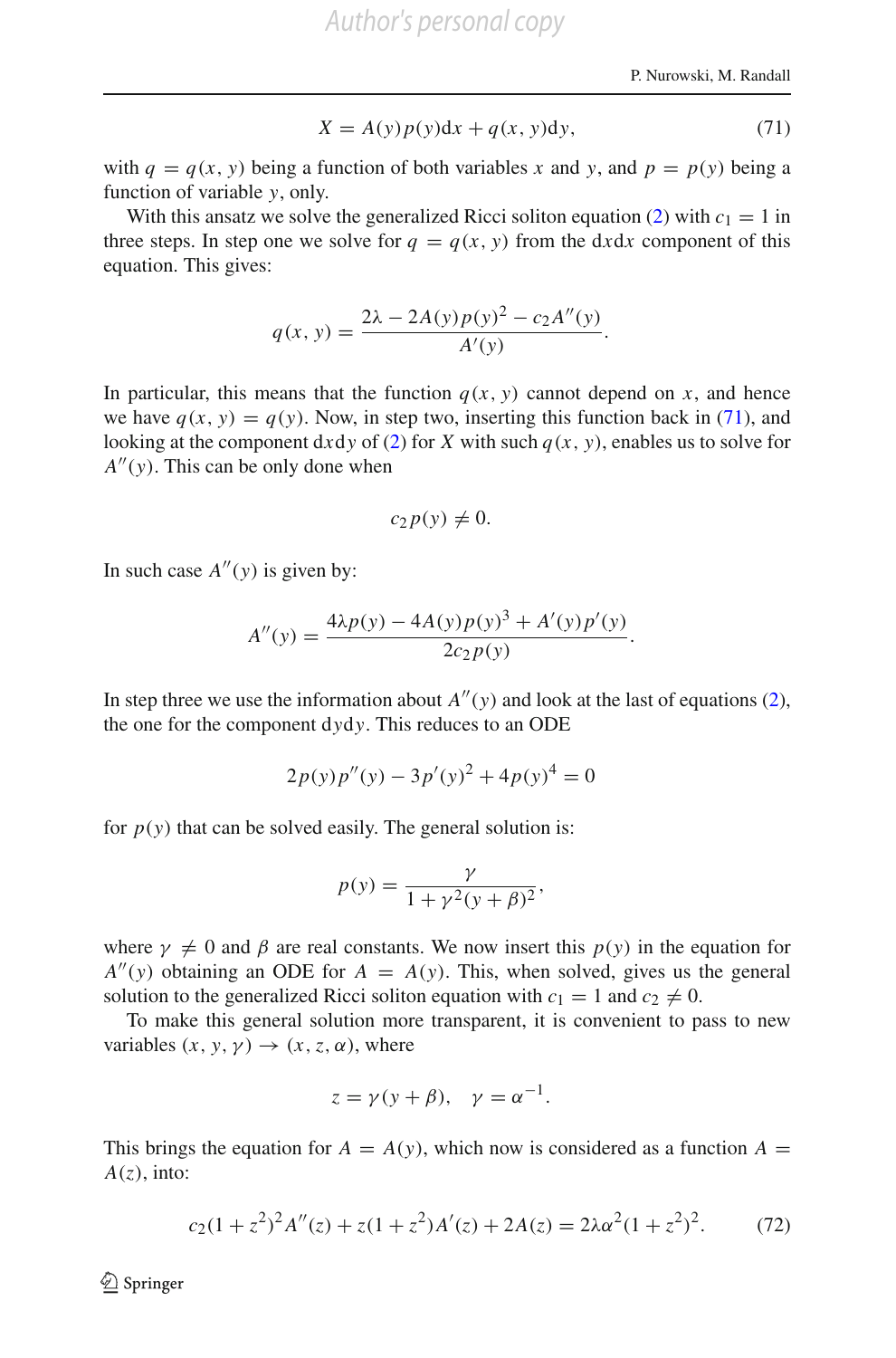Our aim now is to show that this, is closely related to the (associated) Legendre equation.

Indeed, changing the independent variable  $A = A(z)$  into a new variable  $B = B(z)$ , which relates to  $A = A(z)$  via:

$$
A(z) = (1 + z2)^{\frac{2c_2 - 1}{4c_2}} B(z) + \frac{\lambda \alpha^2 (1 + z^2)}{1 + c_2},
$$
\n(73)

<span id="page-40-3"></span>we change [\(72\)](#page-39-1) into the (associated) Legendre equation for  $B = B(z)$  (see Remark [7.7\)](#page-40-0). Of course, this is only possible when  $c_2 \neq -1$ . In such case we arrive at the following proposition.

<span id="page-40-2"></span>**Proposition 7.6** *If*  $c_2 \neq 0$ ,  $-1$  *and*  $X \wedge dz \neq 0$ *, the most general generalized*  $c_1 = 1$ *Ricci soliton corresponding to the ansatz* [\(62\)](#page-34-1)*,* [\(71\)](#page-39-0) *is given by:*

$$
g = \left( (1+z^2)^{\frac{2c_2-1}{4c_2}} B(z) + \lambda \frac{\alpha^2 (1+z^2)}{1+c_2} \right) dx^2 + \frac{\alpha^2 dz^2}{(1+z^2)^{\frac{2c_2-1}{4c_2}} B(z) + \lambda \frac{\alpha^2 (1+z^2)}{1+c_2}},
$$
  

$$
X = \left( \frac{(1+z^2)^{-\frac{1+2c_2}{4c_2}}}{\alpha} B(z) + \frac{\lambda \alpha}{1+c_2} \right) dx + \frac{z}{1+z^2} dz.
$$

*Here*  $\alpha \neq 0$  *is a constant, and the function*  $B = B(z)$  *satisfies an ODE*:

$$
(1+z^2)B''(z) + 2zB'(z) - \left( (\frac{1}{2c_2} - 1) \frac{1}{2c_2} - \frac{(\frac{1}{2c_2} + 1)^2}{1 + z^2} \right) B(z) = 0.
$$
 (74)

<span id="page-40-1"></span>*The Gauss curvature of the metric K is:*

$$
K = \frac{(1+z^2)^{-\frac{1+2c_2}{4c_2}}}{2c_2\alpha^2} \left( \left(1 - \frac{1}{2c_2} + \frac{1+\frac{1}{2c_2}}{1+z^2} \right) B(z) + zB'(z) \right) - \frac{\lambda}{1+c_2},
$$

*and the Maxwell form F of the soliton is*

$$
F = dX = \frac{(1+z^2)^{-\frac{1+6c_2}{4c_2}}}{\alpha} \Big( (1+\tfrac{1}{2c_2})zB(z) - (1+z^2)B'(z) \Big) dx \wedge dz.
$$

<span id="page-40-0"></span>*Remark 7.7* As we already mentioned, the Eq. [\(74\)](#page-40-1), under the substitution

$$
z = i\xi
$$
,  $\ell = \frac{1}{2c_2} - 1$ ,  $m = \frac{1}{2c_2} + 1$ ,

becomes: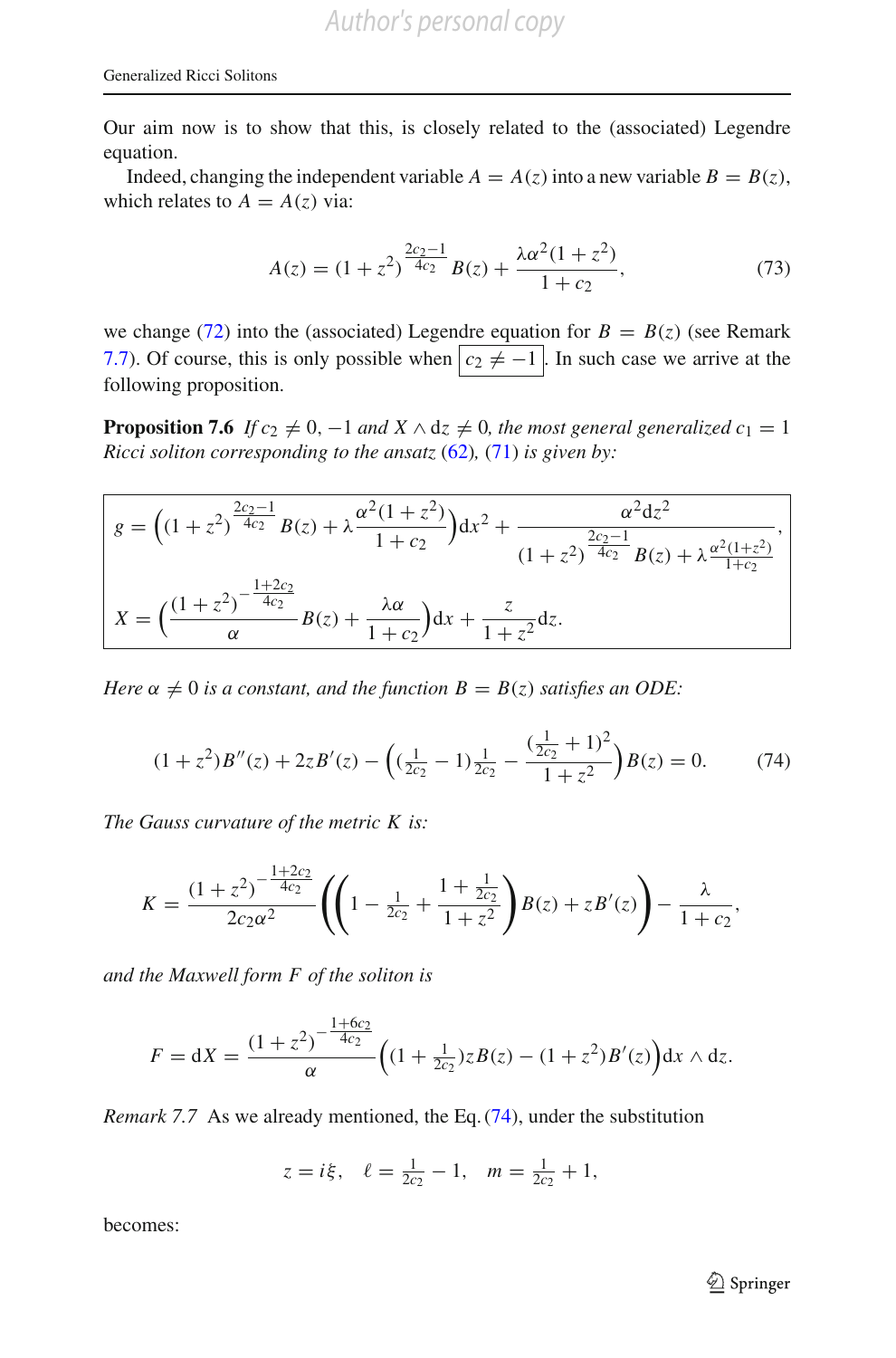$$
(1 - \xi^2)B''(\xi) - 2\xi B'(\xi) + \left(\ell(\ell+1) - \frac{m^2}{1 - \xi^2}\right)B(\xi) = 0,
$$

i.e., the (associated) Legendre equation in its standard form. The solutions to this equation are given as linear combinations of the associated Legendre functions  $P_\ell^m(\xi)$ and  $Q_{\ell}^m(\xi)$ .

We have the following corollary.

**Corollary 7.8** *Every generalized Ricci soliton with*  $c_1 = 1$  *and*  $c_2 \neq 0, -1$  *corresponding to the ansatz* [\(62\)](#page-34-1)*,* [\(71\)](#page-39-0)*, and satisfying*  $X \wedge dz \neq 0$ *, is obtained by using Proposition* [7.6,](#page-40-2) with the function  $B = B(z)$  given by:

$$
B(z) = \beta P_{\ell}^{\ell+2}(-iz) + \gamma Q_{\ell}^{\ell+2}(-iz),
$$
\n(75)

<span id="page-41-0"></span>*where*  $P_{\ell}^{m}$  and  $Q_{\ell}^{m}$ , with  $\ell = \frac{1}{2c_2} - 1$ , are the associated Legendre functions, and the *complex constants* β *and* γ *are chosen in such a way that the expression* [\(75\)](#page-41-0) *is real.*

The associated Legendre functions arise in the study of spherical harmonics. As we see below, for some specific values of the parameter  $c_2$ , including the important case of  $c_2 = \frac{1}{2}$ , the function  $B = B(z)$  can be expressed in terms of the elementary functions. For the case of the generalized Ricci soliton equations with  $c_2 = -\frac{1}{N}$ where  $N$  is some integer (related to the dimension  $n$ ), such as the EW equation, or the equation determining metric projective structures with skew-symmetric Ricci tensor representative in its projective class, we have  $\ell$  and  $m$  taking integer and halfinteger values. Again in these cases the associated Legendre functions in [\(75\)](#page-41-0) reduce to elementary functions (and in some cases polynomials).

In the singular case  $\boxed{c_2 = -1}$ , not much is changing when passing from [\(72\)](#page-39-1) to the (almost) Legendre equation  $(\vec{74})$ . Simply, instead of replacing  $A(z)$  with  $B(z)$  via [\(73\)](#page-40-3), we make the change:

$$
A(z) = (1 + z2)^{\frac{2c_2 - 1}{4c_2}} B(z) - \lambda \alpha^{2} z \sqrt{1 + z^{2}} \text{ arcsinh } z,
$$

or, which is the same,

$$
A(z) = (1 + z2)^{\frac{3}{4}} B(z) - \lambda \alpha^{2} z \sqrt{1 + z^{2}} \operatorname{arcsinh} z.
$$
 (76)

<span id="page-41-1"></span>This brings the Eq. [\(72\)](#page-39-1) for  $A(z)$  with  $c_2 = -1$  into the equation for  $B(z)$ , which is the (almost) Legendre equation [\(74\)](#page-40-1). This for  $c_2 = -1$  becomes the (almost) associated Legendre equation

$$
(1+z^2)B''(z) + 2zB'(z) - \left(\frac{3}{2} \times \frac{1}{2} - \frac{\left(\frac{1}{2}\right)^2}{1+z^2}\right)B(z) = 0,
$$

or the exact associated Legendre equation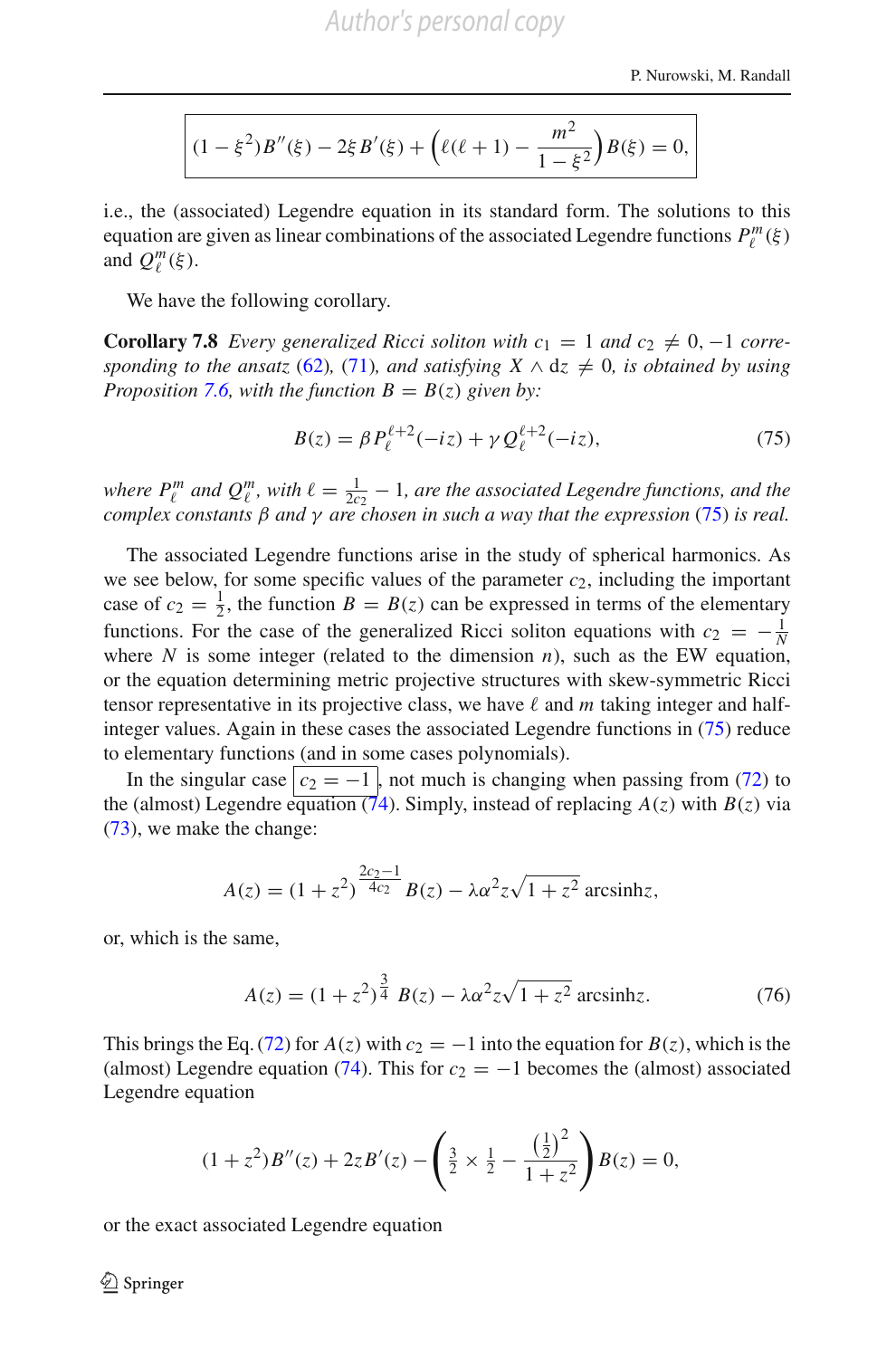$$
(1 - \xi^2)B''(\xi) - 2\xi B'(\xi) + \left(\ell(\ell+1) - \frac{(\ell+2)^2}{1 - \xi^2}\right)B(\xi) = 0,\tag{77}
$$

<span id="page-42-0"></span>with  $\ell = -\frac{3}{2}$  (and  $m = -\frac{1}{2}$ ) for the variable  $z = i\xi$ .

This time, the coincidences in particular values of  $\ell = -\frac{3}{2}$  and  $m = \ell + 2 = \frac{1}{2}$ , make the general solution to the associated Legendre equation [\(77\)](#page-42-0), to be expressible in terms of elementary functions. Actually we have that

$$
B(\xi) = \tilde{\beta}(\xi^2 - 1)^{\frac{1}{4}} + \tilde{\gamma} \frac{\xi}{(\xi^2 - 1)^{\frac{1}{4}}},
$$

with complex constants  $\tilde{\beta}$  and  $\tilde{\gamma}$ , is the general solution to

$$
(1 - \xi^2)B''(\xi) - 2\xi B'(\xi) + \left(\frac{3}{4} - \frac{\frac{1}{4}}{1 - \xi^2}\right)B(\xi) = 0.
$$

Returning to the real variable *z*, using [\(76\)](#page-41-1), we conclude that this implies that the most general real solution for *A*(*z*) of [\(72\)](#page-39-1) with  $c_2 = -1$  is:

$$
A(z) = \beta(1+z^2) + \gamma z \sqrt{1+z^2} - \lambda \alpha^2 z \sqrt{1+z^2}
$$
 arcsinhz,

<span id="page-42-1"></span>with real constants  $\beta$  and  $\gamma$ , from which we get

**Proposition 7.9** *If*  $c_2 = -1$ *, the most general generalized*  $c_1 = 1$  *Ricci soliton corresponding to the ansatz* [\(62\)](#page-34-1)*,* [\(71\)](#page-39-0) *is given by:*

$$
g = \left(\beta(1+z^2) + \gamma z\sqrt{1+z^2} - \lambda\alpha^2 z\sqrt{1+z^2} \operatorname{arcsinh}z\right) dx^2
$$

$$
+ \frac{\alpha^2}{\beta(1+z^2) + \gamma z\sqrt{1+z^2} - \lambda\alpha^2 z\sqrt{1+z^2} \operatorname{arcsinh}z} dz^2,
$$

$$
X = \left(\frac{\beta}{\alpha} + \frac{\gamma z}{\alpha\sqrt{1+z^2}} - \frac{\lambda\alpha z}{\sqrt{1+z^2}} \operatorname{arcsinh}z\right) dx + \frac{z}{1+z^2} dz,
$$

*where*  $\alpha \neq 0$  *is a constant. In this case, the 2-form F is* 

$$
F = dX = \frac{1}{\alpha(1+z^2)^{\frac{3}{2}}} \left( \lambda \alpha^2 z \sqrt{1+z^2} + \lambda \alpha^2 \operatorname{arcsinh} z - \gamma \right) dx \wedge dz.
$$

For  $c_2 = 0$  the ODE [\(72\)](#page-39-1) reduces to a first order ODE, whose general solutions are:

$$
A(z) = \beta \frac{1+z^2}{z^2} + \lambda \alpha^2 (1+z^2)
$$

 $\mathcal{D}$  Springer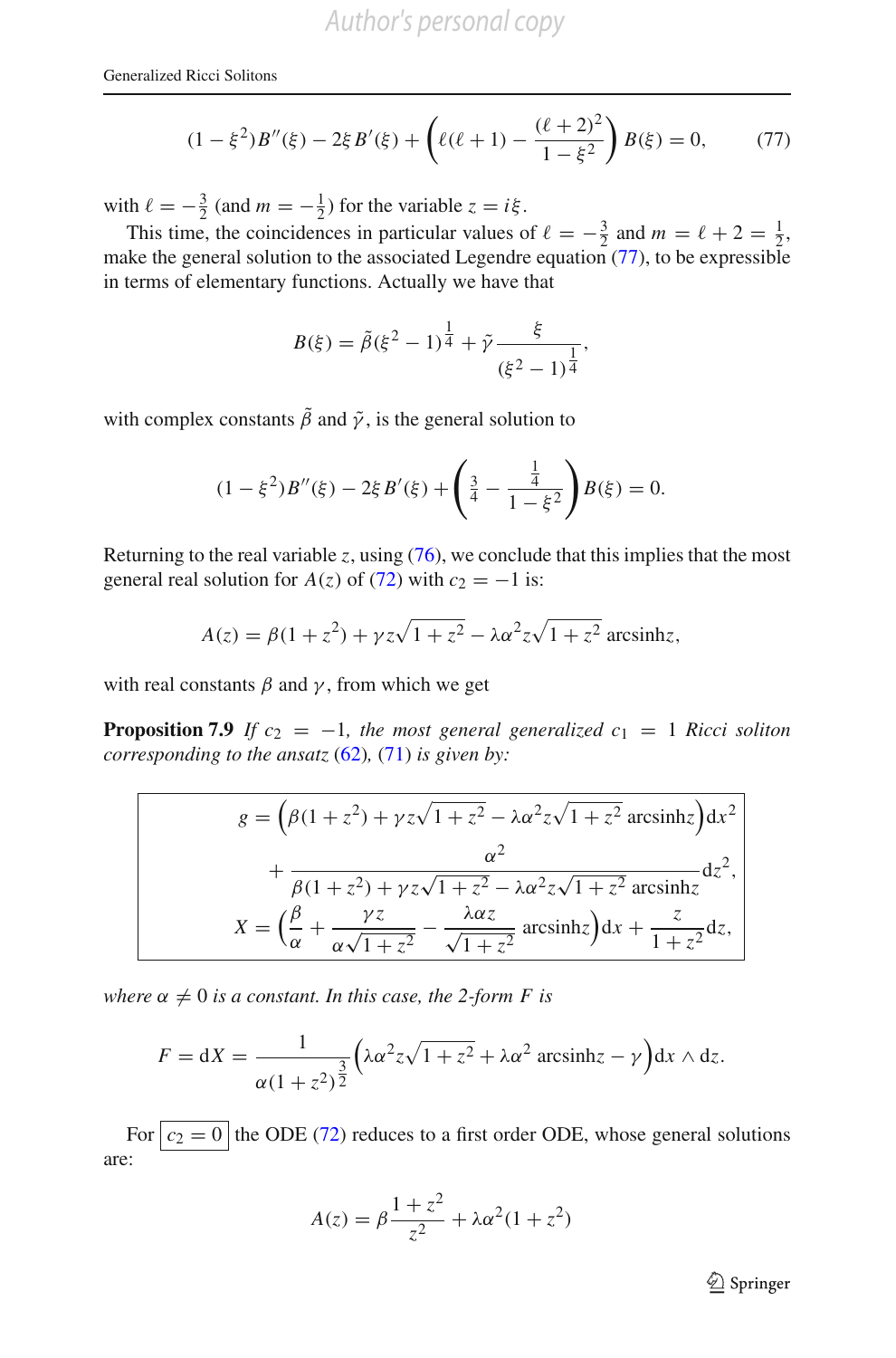with an arbitrary constant  $\beta$ . In this case we have

$$
g = (\lambda \alpha^2 + \frac{\beta}{z^2})(1 + z^2)dx^2 + \frac{\alpha^2 dz^2}{(\lambda \alpha^2 + \frac{\beta}{z^2})(1 + z^2)},
$$
  

$$
X = \frac{1}{\alpha}(\lambda \alpha^2 + \frac{\beta}{z^2})dx + \frac{zdz}{1 + z^2}.
$$

The transformation to  $B(z)$  is not possible. Note that this solution is not well-defined on the set  $\{z = 0\}$ .

For  $p(y) = 0$ , the solutions obtained are gradient-like.

In this case we find that the  $dx dx$  component of the  $c_1 = 1$  generalized Ricci soliton equations with metric given by  $(62)$  and 1-form given by

$$
X = q(y)dy,
$$

gives

$$
A''(y) = \frac{2\lambda - q(y)A'(y)}{c_2}.
$$

From this, substituting this expression into the d*y*d*y* component we get

$$
q(y)^2 + q'(y) = 0,
$$

whose general solutions are  $q(y) = \frac{1}{y+\beta}$ .

Redefining coordinates by introducing  $z = y + \beta$ , we conclude that in this case the metric can be written as:  $g = A(z)dx^2 + \frac{1}{A(z)}dz^2$ , and the 1-form *X* as  $X = \frac{dz}{z}$ . The only equation to be satisfied for this pair to be the  $c_1 = 1$  generalized Ricci soliton is an ODE

$$
c_2 z A''(z) + A'(z) - 2\lambda z = 0 \tag{78}
$$

<span id="page-43-0"></span>for the function  $A = A(z)$ .

General solution to [\(78\)](#page-43-0) depends on whether or not  $c_2(c_2^2 - 1)$  is zero. In any case the solution is always expressible in terms of elementary functions. The corresponding solitons have

$$
X = \frac{\mathrm{d}z}{z}
$$

and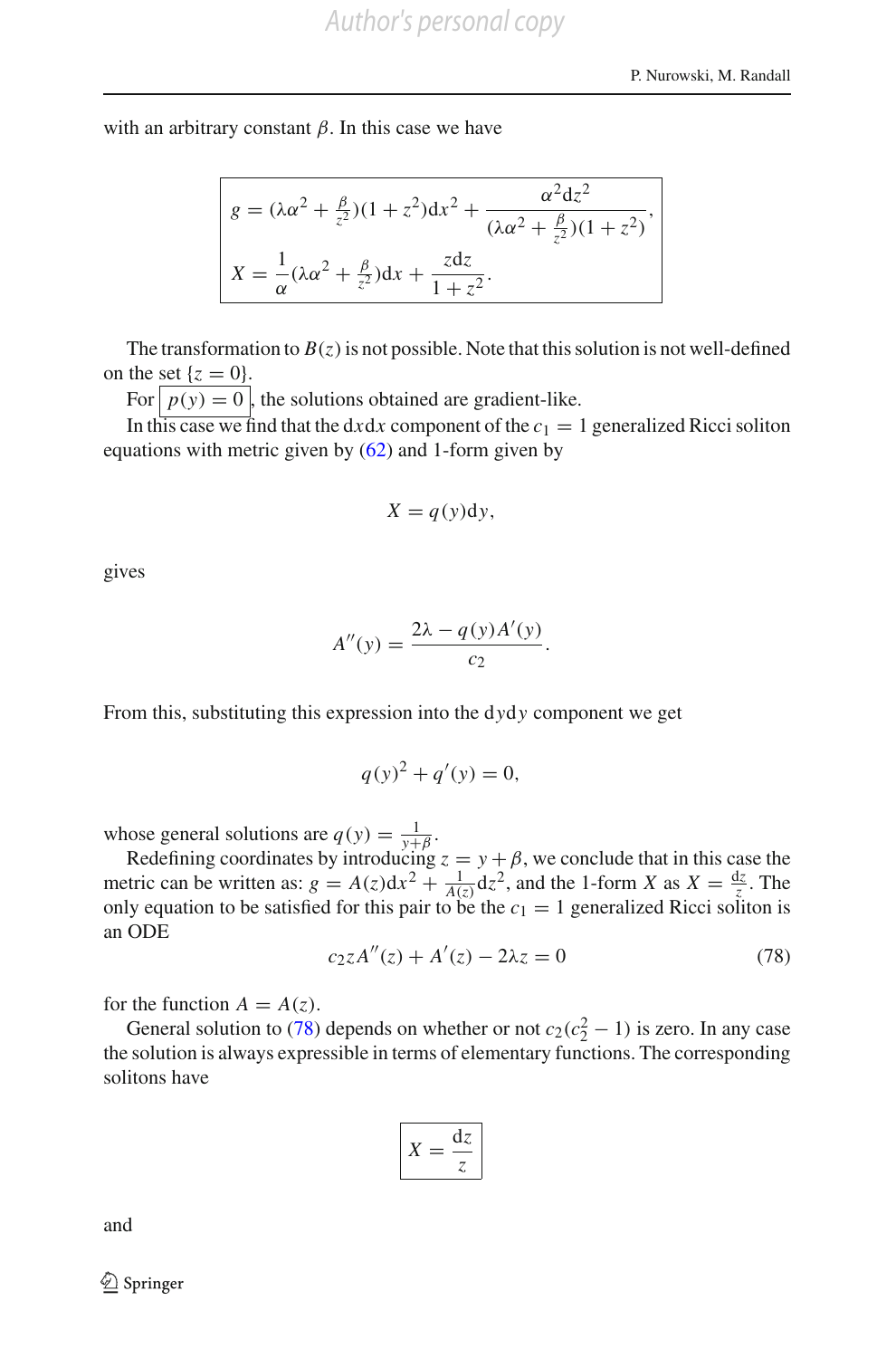$$
g = \left(\frac{\alpha c_2 z^{\frac{c_2-1}{c_2}}}{c_2-1} + \frac{\lambda z^2}{c_2+1} + \beta\right) dx^2 + \frac{dz^2}{\frac{\alpha c_2 z^{\frac{c_2-1}{c_2}}}{c_2-1} + \frac{\lambda z^2}{c_2+1} + \beta}
$$
 if  $c_2(c_2^2 - 1) \neq 0$ ,  

$$
g = \left(\lambda z^2 + \beta\right) dx^2 + \frac{dz^2}{\lambda z^2 + \beta}
$$
 if  $c_2 = 0$ ,  

$$
g = \left(\alpha \ln z + \beta + \frac{\lambda}{2} z^2\right) dx^2 + \frac{dz^2}{\alpha \ln z + \beta + \frac{\lambda}{2} z^2}
$$
 if  $c_2 = 1$ ,  

$$
g = \left(\frac{\alpha}{2} z^2 + \beta + \frac{\lambda}{2} z^2 - \lambda z^2 \ln z\right) dx^2 + \frac{dz^2}{\frac{\alpha}{2} z^2 + \beta + \frac{\lambda}{2} z^2 - \lambda z^2 \ln z}
$$
 if  $c_2 = -1$ ,

with  $\alpha$  and  $\beta$  being arbitrary constants.

#### *7.2.2 An Ansatz for the Lorentzian Non-null Case*

<span id="page-44-1"></span>For the Lorentzian ansatz

$$
g = A(y)dx2 - \frac{1}{A(y)}dy2,
$$
  

$$
X = A(y)p(y)dx + q(y)dy,
$$
 (79)

we proceed in the same way as we did in the Riemannian case. In particular we obtain an ODE for  $p(y)$  as before. In the case  $c_2 p(y) \neq 0$ , the ODE is

$$
4p(y)^{4} - 2p(y)p''(y) + 3p(y)^{2} = 0,
$$

and has

$$
p(y) = \frac{\gamma}{\gamma (y + \beta)^2 - 1}
$$

as a general solution.

Making the change of variables  $(x, y, \gamma) \mapsto (x, z, \alpha)$  via  $z = \gamma(y + \beta), \alpha = \gamma^{-1}$ as before, we reduce all the generalized Ricci soliton equations for our ansatz to a single ODE for  $A(z)$  given by

$$
c_2(1-z^2)^2 A''(z) - z(1-z^2)A'(z) - 2A(z) = -2\lambda \alpha^2 (1-z^2)^2. \tag{80}
$$

<span id="page-44-0"></span>Restricting now to the case when  $c_2 \neq 0, -1$ , we again change the independent variable  $A = A(z)$  into a new variable  $B = B(z)$ , which relates to  $A = A(z)$  via:

$$
A(z) = (1 - z2)^{\frac{2c_2 - 1}{4c_2}} B(z) + \frac{\lambda \alpha^{2} (1 - z^{2})}{1 + c_2}.
$$
 (81)

<sup>2</sup> Springer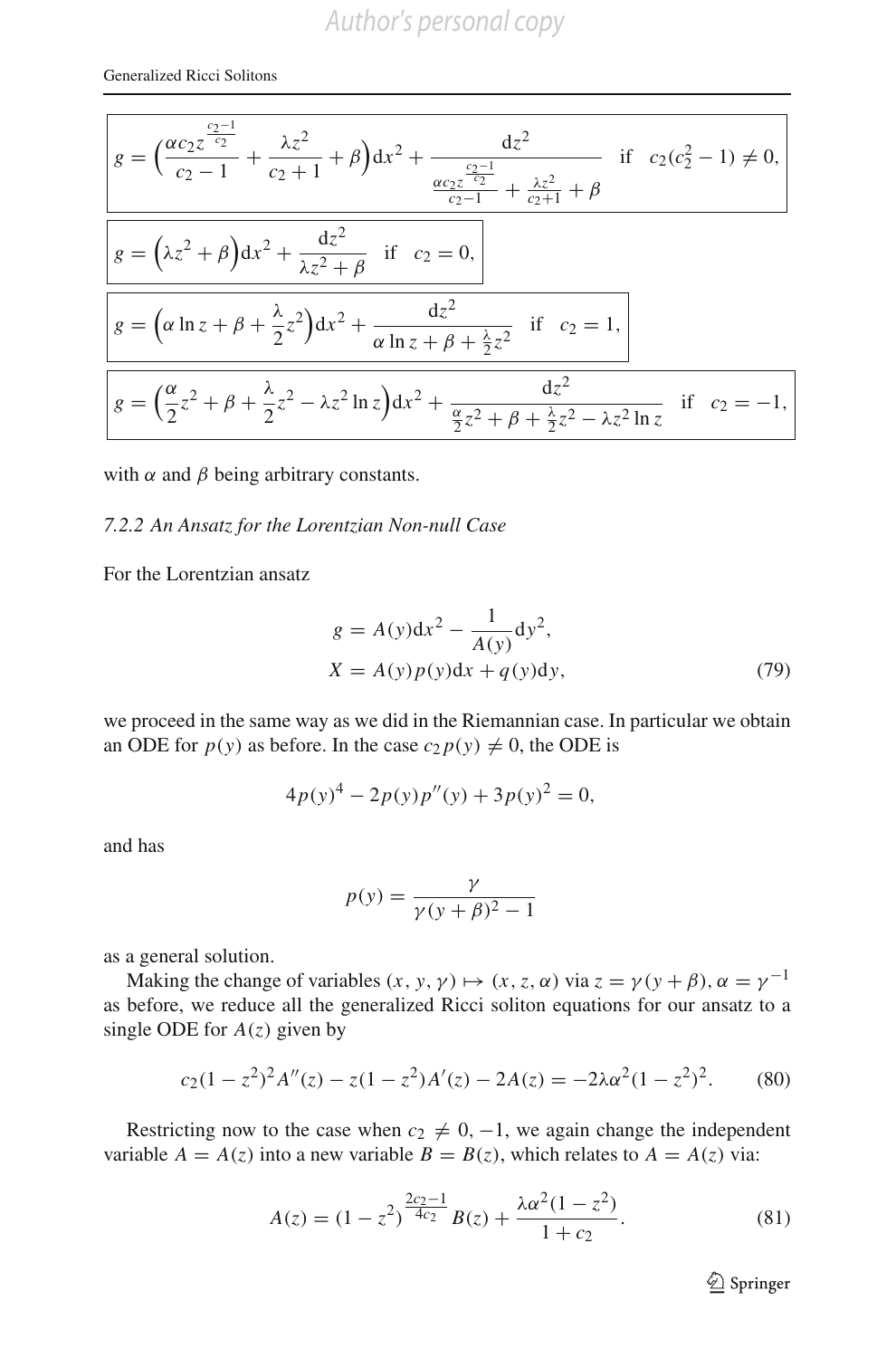<span id="page-45-0"></span>This changes [\(80\)](#page-44-0) into the (associated) Legendre equation for  $B = B(z)$ . In such case we arrive at the following proposition.

**Proposition 7.10** *If*  $c_2 \neq 0$ ,  $-1$  *and*  $X \wedge dz \neq 0$ *, the most general generalized*  $c_1 = 1$ *Ricci soliton corresponding to the ansatz* [\(63\)](#page-34-2)*,* [\(79\)](#page-44-1) *is given by:*

$$
g = \left( (1 - z^2)^{\frac{2c_2 - 1}{4c_2}} B(z) + \lambda \frac{\alpha^2 (1 - z^2)}{1 + c_2} \right) dx^2 - \frac{\alpha^2 dz^2}{(1 - z^2)^{\frac{2c_2 - 1}{4c_2}} B(z) + \lambda \frac{\alpha^2 (1 - z^2)}{1 + c_2}},
$$

$$
X = -\left( \frac{(1 - z^2)^{-\frac{1 + 2c_2}{4c_2}}}{\alpha} B(z) + \frac{\lambda \alpha}{1 + c_2} \right) dx - \frac{z}{1 - z^2} dz.
$$

*Here*  $\alpha \neq 0$  *is a constant, and the function*  $B = B(z)$  *satisfies the associated Legendre equation:*

$$
(1 - z2)B''(z) - 2zB'(z) + \left(\ell(\ell+1) - \frac{(\ell+2)^2}{1 - z^2}\right)B(z) = 0,\tag{82}
$$

<span id="page-45-1"></span>*with*  $\ell = \frac{1}{2c_2} - 1$ *. The Gauss curvature of the metric K is:* 

$$
K = \frac{(1-z^2)^{-\frac{1+2c_2}{4c_2}}}{2c_2\alpha^2} \left( \left(1 - \frac{1}{2c_2} + \frac{1+\frac{1}{2c_2}}{1-z^2} \right) B(z) + zB'(z) \right) - \frac{\lambda}{1+c_2},
$$

*and the Maxwell form F of the soliton is*

$$
F = dX = \frac{(1-z^2)^{-\frac{1+6c_2}{4c_2}}}{\alpha} \Big( (1+\tfrac{1}{2c_2})zB(z) + (1-z^2)B'(z) \Big) dx \wedge dz.
$$

*Remark 7.11* Again if we refer back to Sect. [6,](#page-32-0) the 1-form  $\Phi_a$  related to the  $X_a$  from Proposition [7.10](#page-45-0) via  $\Phi_a = \frac{X_a}{X_b X^b}$ , satisfies the Poisson condition given by first two equations of Proposition  $6.1$ . The ODE  $(80)$  is the remaining trace equation in Propo-sition [6.1.](#page-33-1)

We have the following:

**Corollary 7.12** *Every Lorentzian generalized Ricci soliton with*  $c_1 = 1$  *and*  $c_2 \neq$ 0, −1 *corresponding to the ansatz* [\(63\)](#page-34-2)*,* [\(79\)](#page-44-1) *is obtained by using Proposition [7.10,](#page-45-0) with the function*  $B = B(z)$  *given by:* 

$$
B(z) = \beta P_{\ell}^{\ell+2}(z) + \gamma Q_{\ell}^{\ell+2}(z),
$$
\n(83)

*where*  $\ell = \frac{1}{2c_2} - 1$  *and the functions*  $P_\ell^m$  *and*  $Q_\ell^m$  *are the associated Legendre functions. Note that contrary to the Riemannian case, now the constants* β *and* γ *parameterizing the solutions are real.*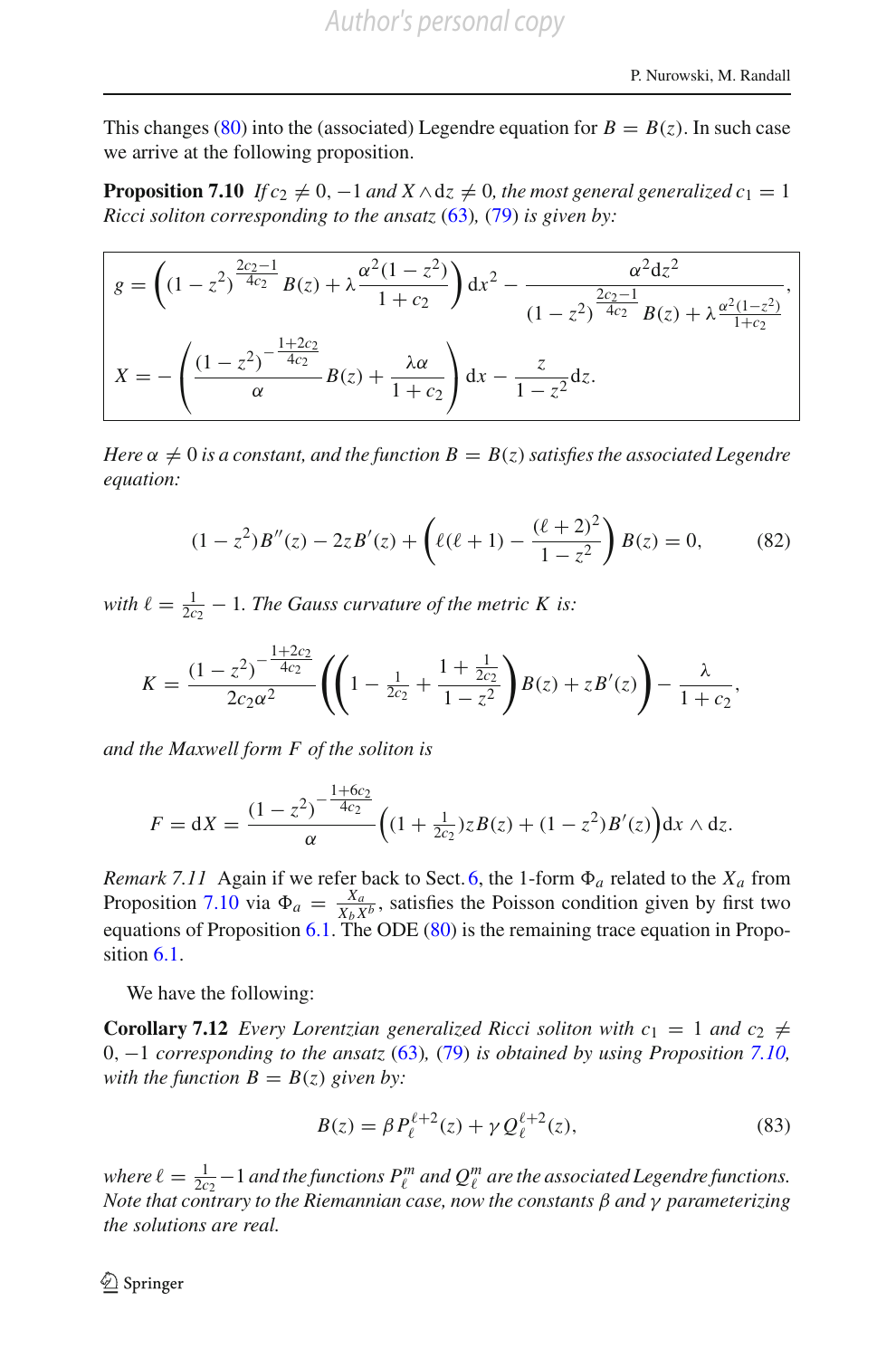In the singular case  $c_2 = -1$ , we change from  $A(z)$  to  $B(z)$  via:

$$
A(z) = (1 - z^2)^{\frac{2c_2 - 1}{4c_2}} B(z) + \lambda \alpha^2 z \sqrt{1 - z^2} \arcsin z,
$$

or, which is the same,

$$
A(z) = (1 - z^2)^{\frac{3}{4}} B(z) + \lambda \alpha^2 z \sqrt{1 - z^2} \arcsin z.
$$

This brings the Eq. [\(80\)](#page-44-0) for  $A(z)$  with  $c_2 = -1$  into the equation for  $B(z)$ , which is the associate Legendre equation [\(82\)](#page-45-1) with  $\ell = -\frac{3}{2}$ . Using its general solution

$$
B(z) = \beta(1 - z^2)^{\frac{1}{4}} + \gamma \frac{z}{(1 - z^2)^{\frac{1}{4}}},
$$

with real constants  $\beta$  and  $\gamma$ , we get the most general solution for  $A(z)$  of [\(80\)](#page-44-0) with  $c_2 = -1$ :

$$
A(z) = \beta(1 - z^2) + \gamma z \sqrt{1 - z^2} + \lambda \alpha^2 z \sqrt{1 - z^2}
$$
arcsinz,

<span id="page-46-0"></span>from which we get

**Proposition 7.13** *If*  $c_2 = -1$ *, the most general generalized*  $c_1 = 1$  *Ricci soliton corresponding to the ansatz [\(63\)](#page-34-2), [\(79\)](#page-44-1) is given by:*

$$
g = \left(\beta(1-z^2) + \gamma z\sqrt{1-z^2} + \lambda\alpha^2 z\sqrt{1-z^2} \arcsin z\right) dx^2
$$

$$
- \frac{\alpha^2}{\beta(1-z^2) + \gamma z\sqrt{1-z^2} + \lambda\alpha^2 z\sqrt{1-z^2} \arcsin z} dz^2,
$$

$$
X = -\left(\frac{\beta}{\alpha} + \frac{\gamma z}{\alpha\sqrt{1-z^2}} + \frac{\lambda\alpha z}{\sqrt{1-z^2}} \arcsin z\right) dx - \frac{z}{1-z^2} dz,
$$

*where*  $\alpha \neq 0$  *is a constant. In this case, the 2-form F is* 

$$
F = dX = \frac{1}{\alpha(1-z^2)^{\frac{3}{2}}} \left( \lambda \alpha^2 z \sqrt{1-z^2} + \lambda \alpha^2 \arcsin z + \gamma \right) dx \wedge dz.
$$

For  $\boxed{c_2 = 0}$  the ODE [\(80\)](#page-44-0) reduces to a first order ODE, with general solution:

$$
A(z) = \beta \frac{1 - z^2}{z^2} + \lambda \alpha^2 (1 - z^2)
$$

<sup>2</sup> Springer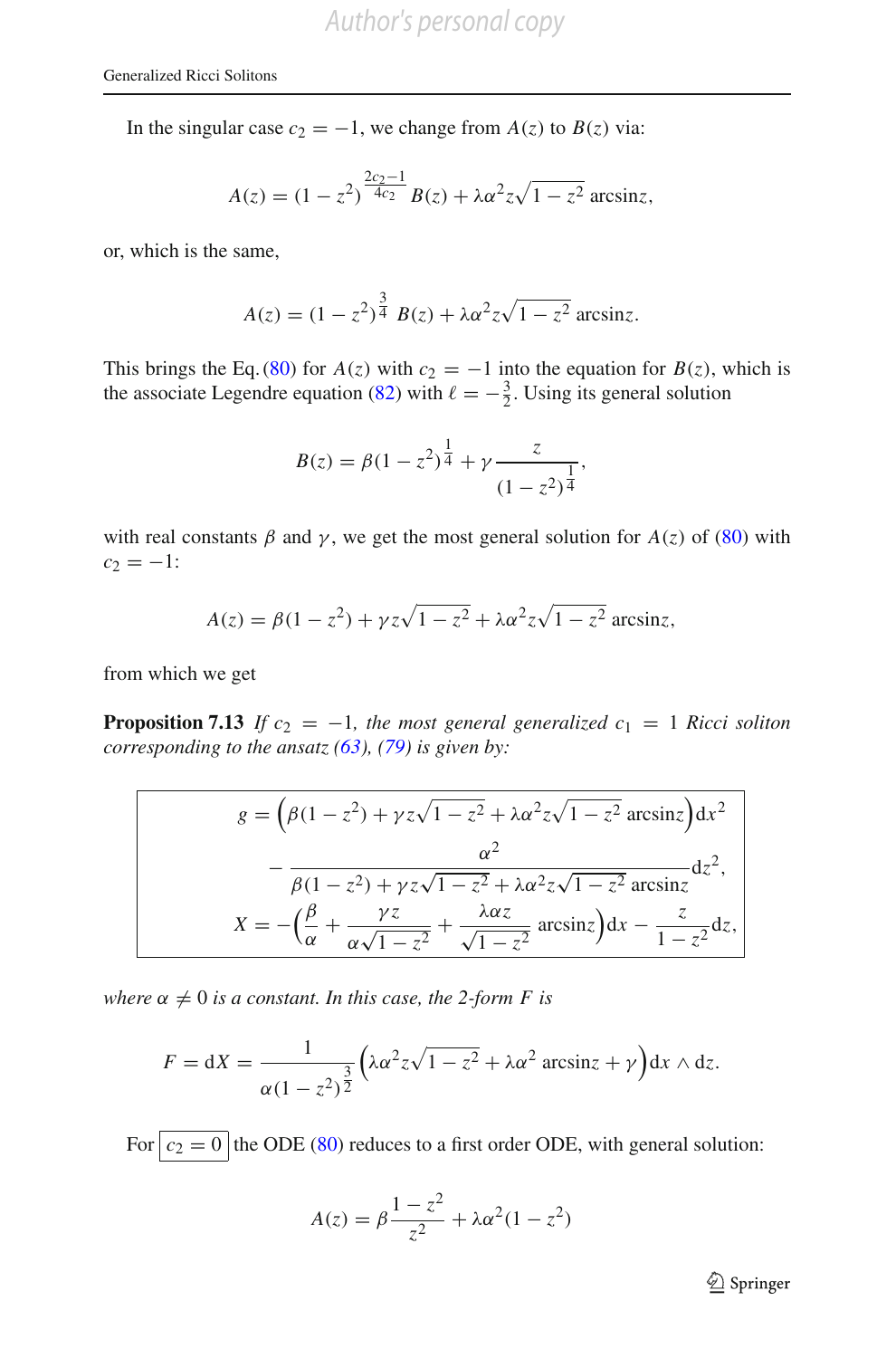with an arbitrary constant  $\beta$ . In this case we have

$$
g = (\lambda \alpha^2 + \frac{\beta}{z^2})(1 - z^2)dx^2 - \frac{\alpha^2 dz^2}{(\lambda \alpha^2 + \frac{\beta}{z^2})(1 - z^2)},
$$
  

$$
X = -\frac{1}{\alpha}(\lambda \alpha^2 + \frac{\beta}{z^2})dx - \frac{zdz}{1 - z^2}.
$$

The transformation to  $B(z)$  is not possible. Note that this solution is not well-defined on the set  ${z = 0}$ .

For  $p(y) = 0$ , the solutions obtained are gradient-like.

Repeating what we have done in the  $p(y) = 0$  Riemannian case, we find that the Lorentzian  $c_1 = 1$  generalized Ricci soliton equations are solved by the metric given by

$$
g = A(z)dx^2 - \frac{dz^2}{A(z)},
$$

and 1-form *X* given by  $X = \frac{dz}{z}$ , provided that the function  $A(z)$  satisfies an ODE

$$
c_2 z A''(z) + A'(z) + 2\lambda z = 0.
$$
 (84)

<span id="page-47-0"></span>General solution to [\(84\)](#page-47-0) depends on whether or not  $(c_2^2 - 1)c_2$  is zero. Like the Riemannian situation the solution is always expressible in terms of elementary functions. The corresponding solitons have

$$
X = \frac{\mathrm{d}z}{z}
$$

and

$$
g = \left(\frac{\alpha c_2 z^{\frac{c_2-1}{c_2}}}{c_2-1} - \frac{\lambda z^2}{c_2+1} + \beta\right) dx^2 - \frac{dz^2}{\frac{\alpha c_2 z^{\frac{c_2-1}{c_2}}}{c_2-1} - \frac{\lambda z^2}{c_2+1} + \beta}
$$
if  $c_2(c_2^2 - 1) \neq 0$ ,  

$$
g = \left(-\lambda z^2 + \beta\right) dx^2 - \frac{dz^2}{-\lambda z^2 + \beta}
$$
if  $c_2 = 0$ ,  

$$
g = \left(\alpha \ln z + \beta - \frac{\lambda}{2} z^2\right) dx^2 - \frac{dz^2}{\alpha \ln z + \beta - \frac{\lambda}{2} z^2}
$$
if  $c_2 = 1$ ,  

$$
g = \left(\frac{\alpha}{2} z^2 + \beta - \frac{\lambda}{2} z^2 + \lambda z^2 \ln z\right) dx^2 - \frac{dz^2}{\frac{\alpha}{2} z^2 + \beta - \frac{\lambda}{2} z^2 + \lambda z^2 \ln z}
$$
if  $c_2 = -1$ ,

with  $\alpha$  and  $\beta$  being arbitrary constants.

 $\bigcircled{2}$  Springer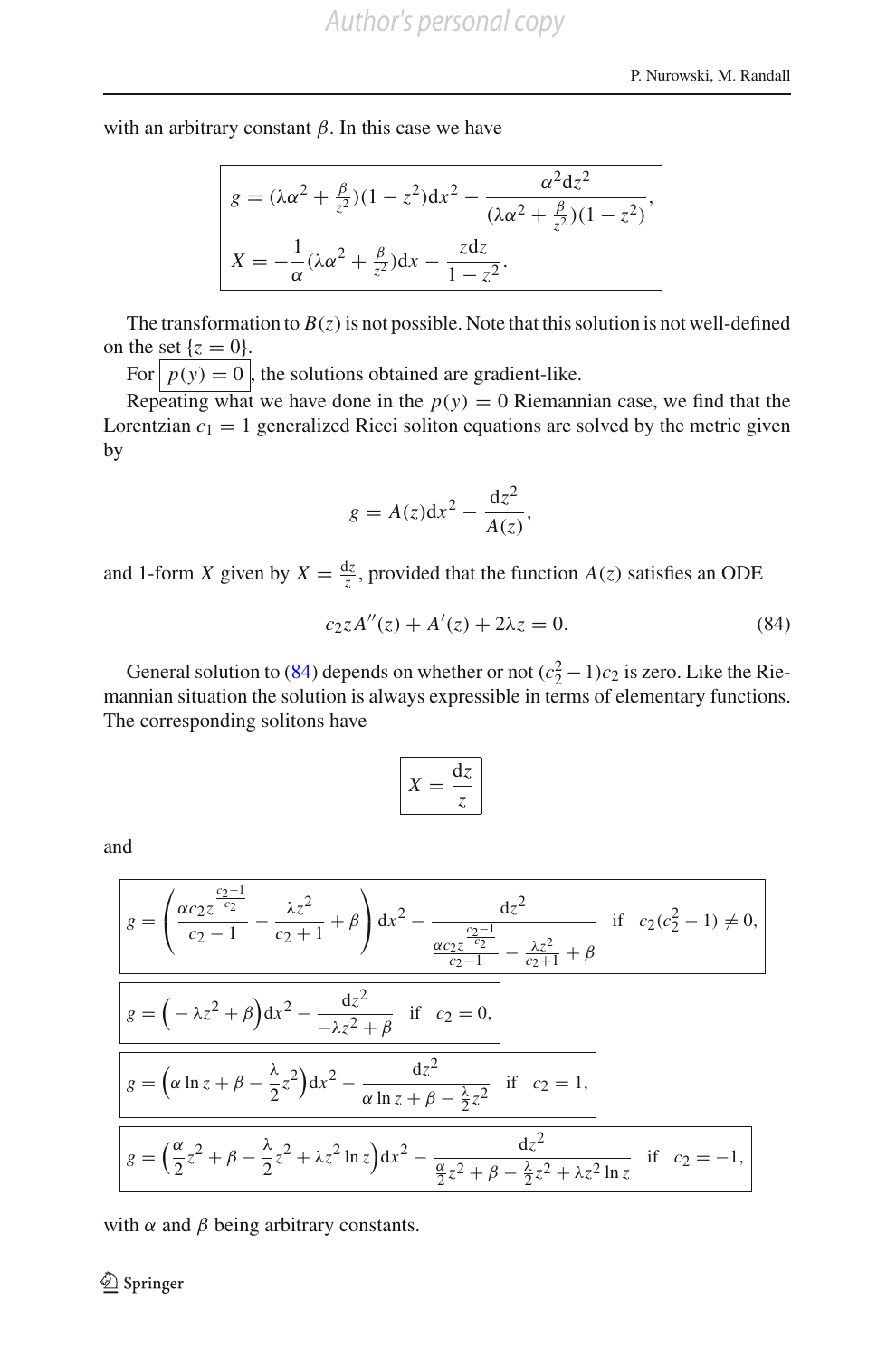#### 7.3 Examples of 2D Metric Projective Structures with Skew-Symmetric Ricci Tensor Representative

The generalized Ricci soliton equations with parameters  $c_1 = 1$ ,  $c_2 = -1$ ,  $\lambda = 0$ , is the equation determining whether the projective class of the Levi-Civita connection of a given 2D metric admits skew-symmetric Ricci tensor representative (see [\[21\]](#page-67-5)). In [\[20,](#page-67-4) [21\]](#page-67-5) it is known as the projective Einstein–Weyl (pEW) equations. Projective structures with skew-symmetric Ricci tensor are of geometric interest for their relationship with 3-webs and Veronese webs (see [\[13\]](#page-67-14)).

In the Riemannian setting, solutions to the pEW equations are obtained by setting the parameters  $c_1 = 1$ ,  $c_2 = -1$ ,  $\lambda = 0$  in Proposition [7.9,](#page-42-1) while in the Lorentzian setting, solutions to the pEW equations are obtained by setting the parameters  $c_1 =$ 1,  $c_2 = -1$ ,  $\lambda = 0$  in Proposition [7.13.](#page-46-0) The skew-symmetric part of the Ricci tensor is some constant multiple of  $F$  (see [\[21\]](#page-67-5)) for details. We obtain

<span id="page-48-0"></span>**Proposition 7.14** *There is a 3-parameter family of Riemannian generalized Ricci soliton pairs satisfying the projective Einstein–Weyl (pEW) equation. They are given by:*

$$
g = (\beta(z^2 + 1) + \gamma z \sqrt{z^2 + 1}) dx^2 + \frac{\alpha^2}{\beta(z^2 + 1) + \gamma z \sqrt{z^2 + 1}} dz^2,
$$
  

$$
X = (\frac{\beta}{\alpha} + \frac{\gamma z}{\alpha \sqrt{z^2 + 1}}) dx + \frac{z}{1 + z^2} dz,
$$

*where*  $\alpha \neq 0$  *is a constant. In this case, the 2-form F is* 

$$
F = dX = -\frac{\gamma}{\alpha(z^2 + 1)^{\frac{3}{2}}} dx \wedge dz.
$$

*A similar example is obtained in the Lorentzian setting. There is a 3-parameter family of Lorentzian generalized Ricci soliton pairs satisfying the pEW equations explicitly given by:*

$$
g = \left(\beta(1-z^2) + \gamma z\sqrt{1-z^2}\right)dx^2 - \frac{\alpha^2}{\beta(1-z^2) + \gamma z\sqrt{1-z^2}}dz^2,
$$

$$
X = -\left(\frac{\beta}{\alpha} + \frac{\gamma z}{\alpha\sqrt{1-z^2}}\right)dx - \frac{z}{1-z^2}dz,
$$

*where*  $\alpha \neq 0$  *is a constant. In this case, the skew-symmetric Ricci tensor is given by some constant multiple of the 2-form*

$$
F = dX = \frac{\gamma}{\alpha(1-z^2)^{\frac{3}{2}}}dx \wedge dz.
$$

 $\mathcal{D}$  Springer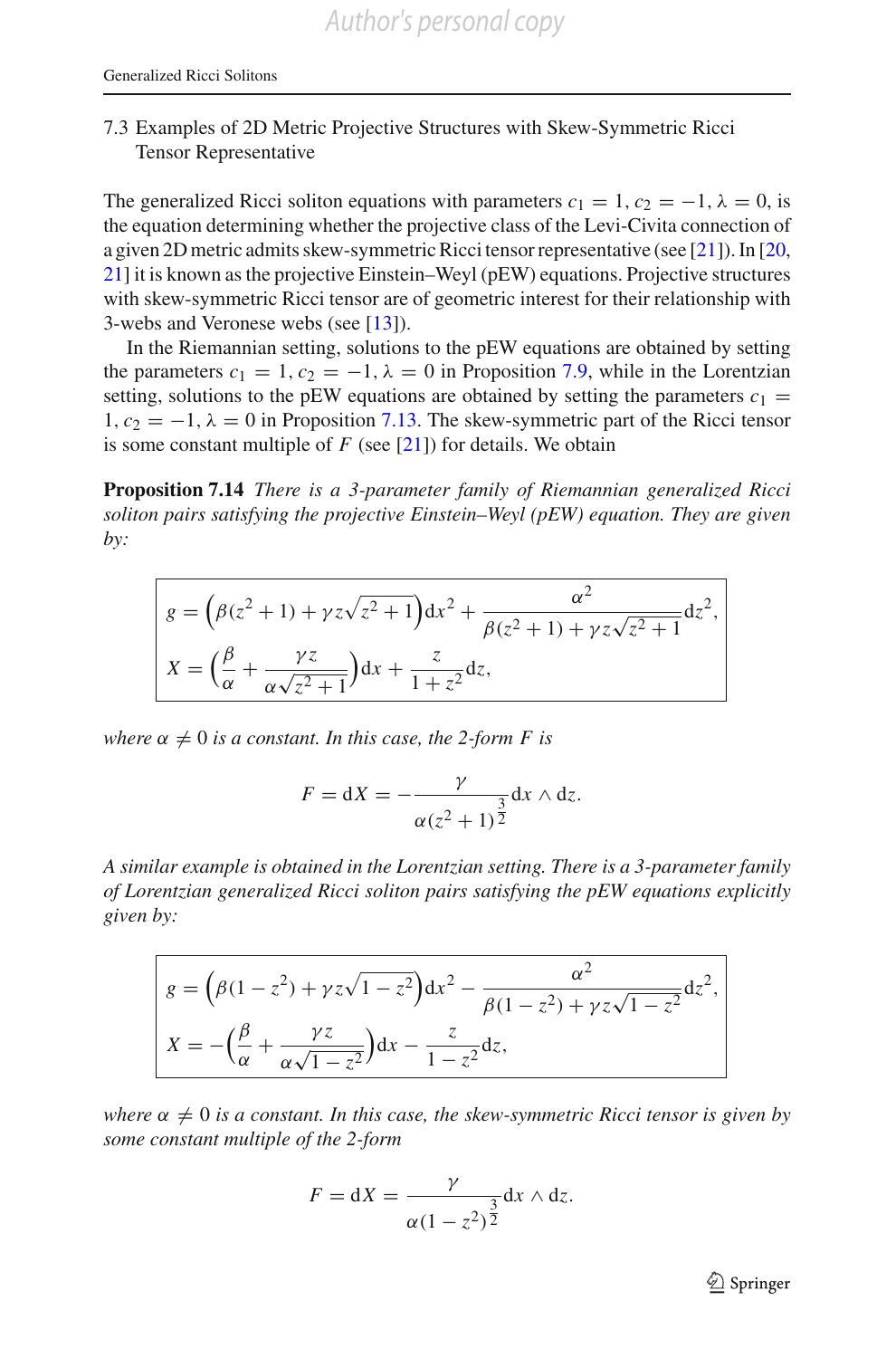*Observe that in order for F to be non-vanishing we require*  $\gamma$  *to be non-zero. If*  $\gamma = 0$ , *we obtain a metric of constant curvature. This agrees with the fact that projectively Einstein or Ricci-flat surfaces in* 2 *dimensions are projectively flat.*

For example, in the Riemannian case taking  $\alpha = 1$ ,  $\beta = 1$ ,  $\gamma = 1$  we have

$$
g = \left(z^2 + 1 + z\sqrt{z^2 + 1}\right)dx^2 + \frac{1}{z^2 + 1 + z\sqrt{z^2 + 1}}dz^2
$$

and  $A(z) = z^2 + 1 + z\sqrt{z^2 + 1} > 0$  on  $\mathbb{R}^2$ . The Gauss curvature for this example is given by

$$
K = -1 - \frac{z(2z^2 + 3)}{2(z^2 + 1)^{\frac{3}{2}}}.
$$

The Liouville or Cotton tensor for metric projective structures is given by

$$
Y_a = \epsilon^{bc} Y_{bca} = \epsilon^{bc} (\nabla_b R_{ca} - \nabla_c R_{ba}) = 2\epsilon^b{}_a \nabla_b K.
$$

For this example,

$$
Y = \frac{3(2z^2 + 1 + 2z\sqrt{z^2 + 1})}{(z^2 + 1 + z\sqrt{z^2 + 1})(z^2 + 1)^{\frac{3}{2}}} dx.
$$

The local obstructions obtained in [\[21](#page-67-5)] vanish for this example. For the general solution with  $\alpha = 1$ , we have the second order ODE associated with the projective structure given by

$$
\frac{d^2z}{dx^2} = \frac{3}{2} \frac{\left(2 \beta z \sqrt{z^2 + 1} + \gamma (2z^2 + 1)\right)}{\sqrt{z^2 + 1} \left(\gamma z \sqrt{z^2 + 1} + \beta (z^2 + 1)\right)} \left(\frac{dz}{dx}\right)^2 + \frac{\left(\gamma z \sqrt{z^2 + 1} + \beta (z^2 + 1)\right) \left(2 \beta z \sqrt{z^2 + 1} + \gamma (2z^2 + 1)\right)}{2 \sqrt{z^2 + 1}}.
$$

*Remark 7.15* If we take  $\alpha = 1$ ,  $\beta = 0$ ,  $\gamma = 1$ , so that  $A(z) = z\sqrt{z^2 + 1}$  on  $\mathbb{R}^2$ we observe there is an apparent singularity at the line  $\{z = 0\}$ , but since the Gauss curvature given by

$$
K = -\frac{z(2z^2 + 3)}{2(z^2 + 1)^{\frac{3}{2}}}
$$

<span id="page-49-0"></span>is defined everywhere, this singularity at  $z = 0$  arises from the coordinates we have chosen.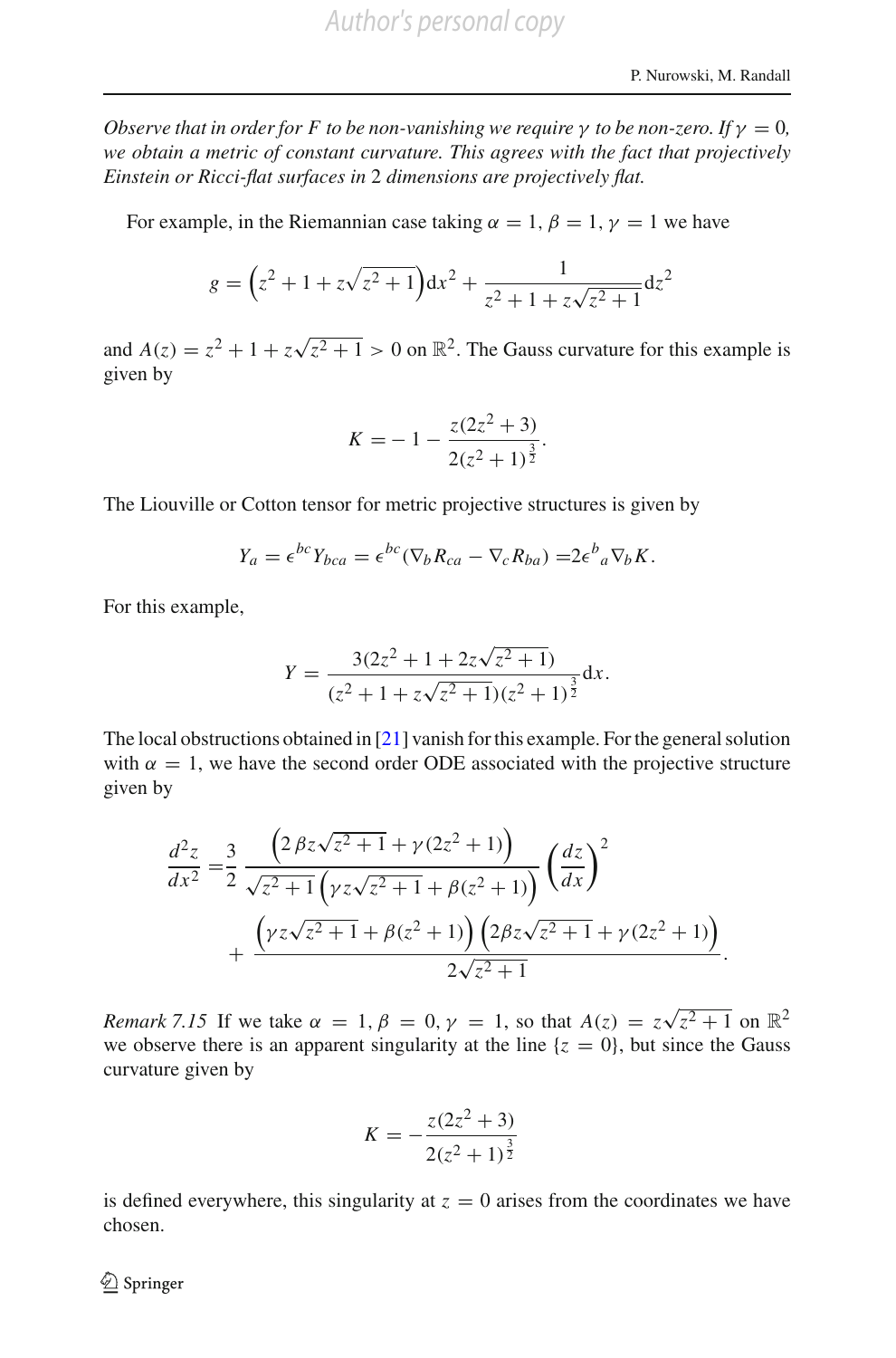*Remark 7.16* Let  $(g_{\Sigma}, X_{\Sigma})$  denote a soliton pair from Proposition [7.14](#page-48-0) satisfying the pEW equations on a 2D Riemannian or Lorentzian manifold  $(\Sigma, g_{\Sigma})$ . Taking the conformal class of the product metric  $g_{\Sigma} + dt^2$  on  $\Sigma \times \mathbb{R}$  gives us a Riemannian or Lorentzian Einstein–Weyl structure with the Weyl connection given by pulling back  $X_{\Sigma}$  to  $\Sigma \times \mathbb{R}$ . Higher dimensional solutions to pEW (resp., Einstein–Weyl) equations on the product manifold  $\Sigma \times \mathbb{R}^{n-2}$  can be obtained by solving the relevant generalized Ricci soliton on  $\Sigma$  with parameters  $(c_1, c_2, \lambda) = (1, -\frac{1}{n-1}, 0)$  (resp.,  $(c_1, c_2\lambda) = (1, -\frac{1}{n-2}, 0)$  ) and taking the product metric with the flat one on  $\mathbb{R}^{n-2}$ .

#### 7.4 Vacuum Near-Horizon Geometries Examples

To get vacuum near-horizon geometries examples we specialize to the case  $c_1$  = 1,  $c_2 = \frac{1}{2}$ ,  $\lambda = 0$  in Proposition [7.6.](#page-40-2) We obtain

$$
A(z) = B(z) = \beta \frac{2z}{1 + z^2} + \gamma \frac{(1 - z^2)}{1 + z^2}.
$$
 (85)

<span id="page-50-0"></span>*Remark 7.17* The solution [\(85\)](#page-50-0) is the general solution to the (almost) Legendre dif-ferential equation [\(74\)](#page-40-1) with the parameter  $c_2 = \frac{1}{2}$ . Writing this equation explicitly we have

$$
(1+z^2)B''(z) + 2zB'(z) + \frac{4}{1+z^2}B(z) = 0.
$$
 (86)

<span id="page-50-2"></span>The familiar form  $B_1(z) = \frac{2z}{1+z^2}$ ,  $B_2(z) = \frac{1-z^2}{1+z^2}$  of the fundamental solutions con-stituting [\(85\)](#page-50-0), and the fact that  $B_1^2(z) + B_2^2(z) = 1$ , suggests the introduction of a variable  $\theta$  such that

$$
\cos \theta = \frac{1 - z^2}{1 + z^2} \quad \text{and} \quad \sin \theta = \frac{2z}{1 + z^2}.
$$
 (87)

<span id="page-50-1"></span>The variable change  $z \to \theta$ , given by [\(87\)](#page-50-1), is the inverse stereographic projection from the unit circle parameterized by  $\theta \in [0, 2\pi]$  to the real line parameterized by  $z \in ]-\infty, \infty[$ . The fact that the solution for  $B(z)$  can be rewritten in the new variable  $\theta$  as

$$
B(\theta) = \beta \cos \theta + \gamma \sin \theta
$$

means, that under the variable change  $z \to \theta$ , the (almost) Legendre equation [\(86\)](#page-50-2) magically becomes the harmonic oscillator equation

$$
B''(\theta) = -B(\theta).
$$

Actually making a more general variable change

$$
\cos(\omega\theta) = \frac{1-z^2}{1+z^2} \quad \text{and} \quad \sin(\omega\theta) = \frac{2z}{1+z^2}
$$

 $\mathcal{D}$  Springer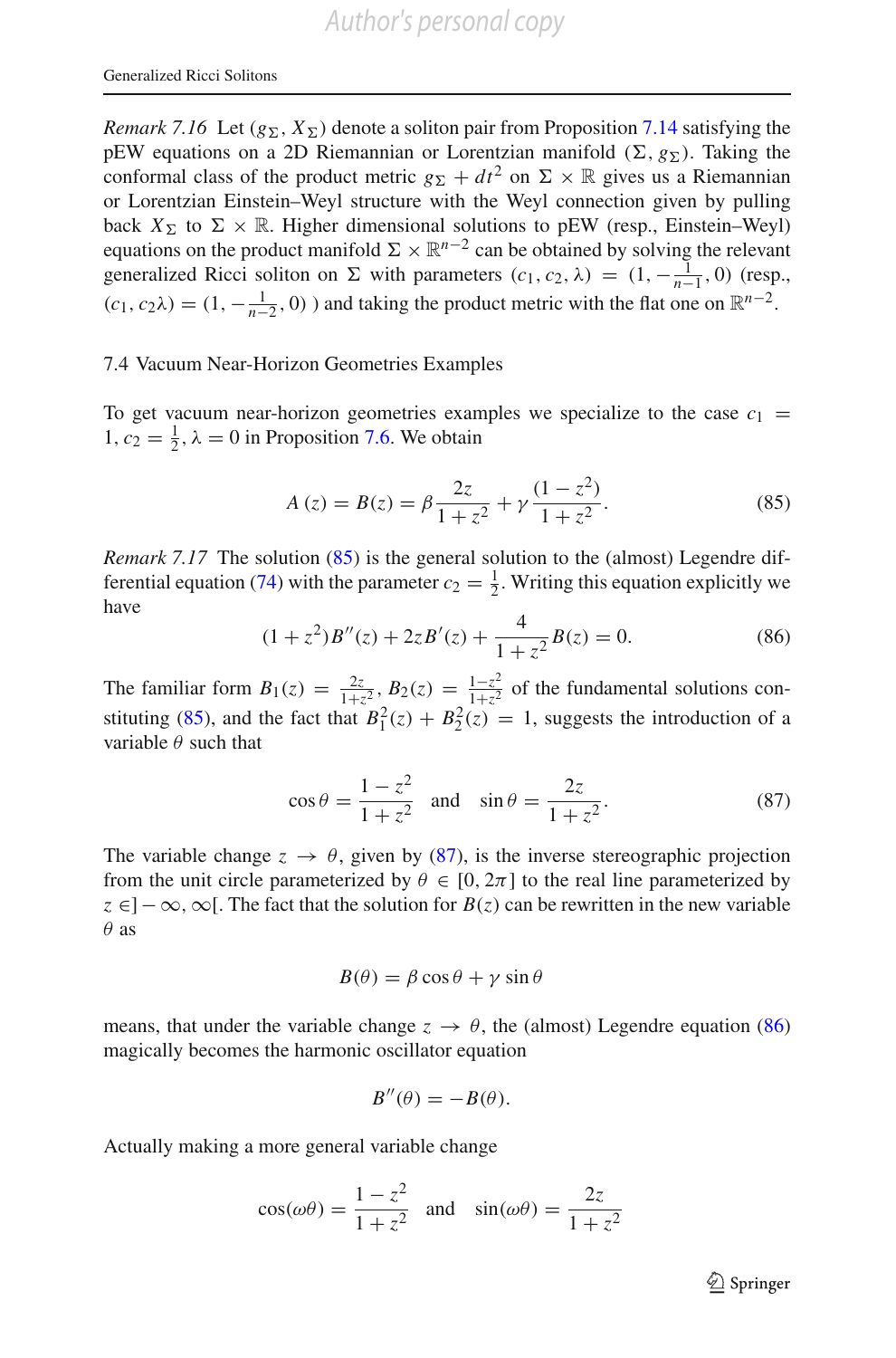we bring the (almost) Legendre equation with  $\ell = 0, m = 2$  to the most general harmonic oscillator equation  $B''(\theta) = -\omega^2 B(\theta)$ .

Using the solution [\(85\)](#page-50-0) we get the following specialization of the Proposition [7.6.](#page-40-2)

<span id="page-51-0"></span>**Proposition 7.18** *There is a 3-parameter family of generalized Ricci soliton pairs satisfying the near-horizon geometry equation. They are given by:*

$$
g = \left(\frac{2\beta z + \gamma(1 - z^2)}{1 + z^2}\right) dx^2 + \left(\frac{\alpha^2(1 + z^2)}{2\beta z + \gamma(1 - z^2)}\right) dz^2,
$$
  

$$
X = \frac{(2\beta z + \gamma(1 - z^2))}{\alpha(1 + z^2)^2} dx + \frac{z}{1 + z^2} dz.
$$

*The Gauss curvature for these solitons is:*

$$
K = \frac{2\gamma(1 - 3z^2)}{\alpha^2(1 + z^2)^3} + \frac{2\beta z(3 - z^2)}{\alpha^2(1 + z^2)^3},
$$

*and the Maxwell 2-form*

$$
F = \left(\frac{2\gamma z(3-z^2)}{\alpha(1+z^2)^3} + \frac{2\beta(3z^2-1)}{\alpha(1+z^2)^3}\right) dx \wedge dz.
$$

It is well known that in this class of solitons the extremal Kerr horizon geometry is included (see, e.g.,  $[10, 11, 14]$  $[10, 11, 14]$  $[10, 11, 14]$  $[10, 11, 14]$  $[10, 11, 14]$ ). In the next section we will pick up this soliton using simple geometric analysis arguments.

#### <span id="page-51-1"></span>*7.4.1 How Singular Can an Extremal Horizon with Killing Symmetry Be?*

Since the metric *g* of the soliton given in Proposition [7.18](#page-51-0) has a Killing symmetry  $\partial_x$ , we interpret *g* as a metric of a surface of revolution, with the azimuthal coordinate *x*.

Looking at the formula for *g* in Proposition [7.18](#page-51-0) we see that the metric is regular for all values of the coordinates  $(x, y)$  except the points  $(x, z)$  for which  $A(z) = 0$ , or explicitly, at the points  $(x, z)$  satisfying

$$
\gamma z^2 - 2\beta z - \gamma = 0.
$$

Thus there are at most two values of *z*, for which *g* is singular.

We have two cases: either  $y \neq 0$  and we have two singular *z*'s, namely

$$
z_{\mp} = \frac{\beta}{\gamma} \mp \sqrt{1 + \frac{\beta^2}{\gamma^2}},
$$

or  $y = 0$  and we have only one *z*, namely  $z_0 = 0$ .

 $\bigcircled{2}$  Springer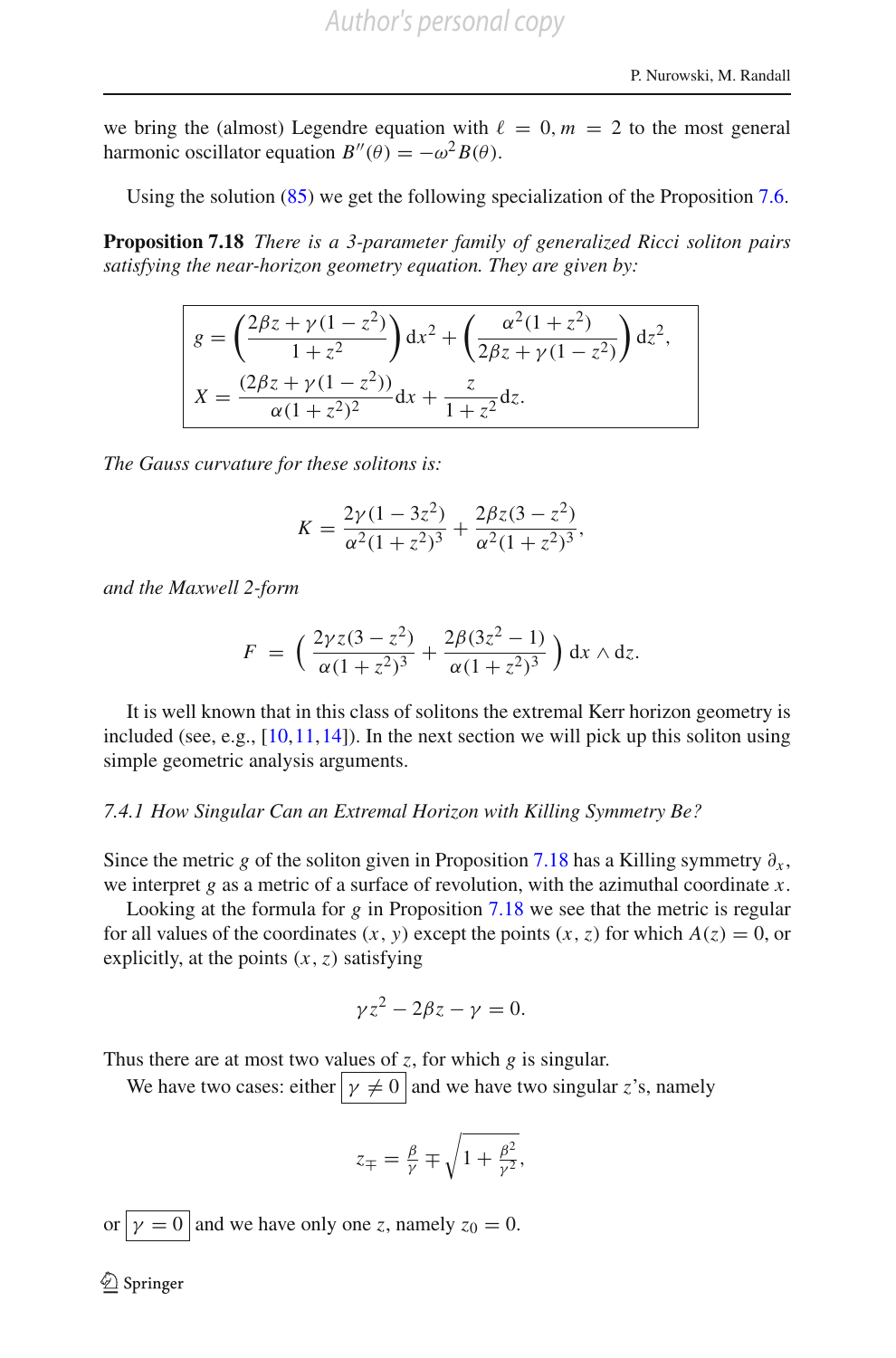Although the Gauss curvature  $K(z)$  of the metric is regular at points where  $A(z) =$  $0:$ 

$$
K_{\mp} = K(z_{\mp}) = -\frac{\gamma}{2\alpha^2} (1 \pm \frac{\beta}{\sqrt{\beta^2 + \gamma^2}}), \quad K(0) = K_0 = 0,
$$

a further analysis is needed to determine if the singularity of the metric at  $z_{\pm}$ ,  $z_0$  comes from a bad choice of coordinates or if it is essential.

We first analyze the case when  $y \neq 0$ .

Our interpretation of  $g$  as a metric of  $\overline{a}$  surface of revolution, and the fact that the  $dx^2$  term in the metric vanishes at  $z_+$ , enables us to think about the singular points  $(x, z<sub>+</sub>)$  as two antipodal points on the symmetry axis of the metric. Whether these two points are in finite metric distances from the regular points of the surface, and if so, whether they are regular or singular points of the surface, is to be determined.

One way of detecting an essential singularity at a suspected point consists in passing to "polar" coordinates (*x*, *y*) centered at this point. For our suspected point *z*−, such "polar" coordinates are given by the relation:  $(x, z) = (x, y^2 + z^-)$ , with the "pole" at the singular point  $(x, y = 0)$ . To see if the "pole" is smooth, or if it has an essential singularity we check for the "conic angle" at the "pole". This is the number  $2\pi - \Phi$ , where

$$
\Phi = \lim_{\epsilon \to 0} \frac{c(\epsilon)}{s(\epsilon)},
$$

with  $s(\epsilon)$  being the radius of a small metric circle centered at the "pole", and with  $c(\epsilon)$ being the circumference of this circle.

Only if  $\Phi$  equals to  $2\pi$ , the "pole" is a smooth point.

If  $\Phi$  does not equal to  $2\pi$ , but if it is still a well defined real number, we have a relatively simple "conic" singularity, with the conic angle  $2\pi - \Phi$ .

If  $\Phi$  is not a real number—more complicated singularity occurs at the "pole".

In our case of the pole at *z*− we first transform the soliton metric to the new coordinates  $(x, y)$  obtaining  $g = g_{xx}(y)dx^2 + g_{yy}(y)dy^2$ , and set the range of the coordinate *x* on circles tangent to  $\partial_x$  to be  $x \in [0, \chi]$ . Then, for small  $\epsilon$ , we find that we have:

$$
s_{-}(\epsilon) = \int_0^{\epsilon} \sqrt{g_{yy}(y)} \, dy = \frac{2\alpha}{\gamma} \epsilon \sqrt{\sqrt{\beta^2 + \gamma^2} - \beta} + \mathcal{O}(\epsilon^2)
$$

and

$$
c_{-}(\epsilon) = \int_0^{\chi} \sqrt{g_{xx}(\epsilon)} dx = \chi \epsilon \sqrt{\sqrt{\beta^2 + \gamma^2} + \beta} + \mathcal{O}(\epsilon^2).
$$

 $\mathcal{D}$  Springer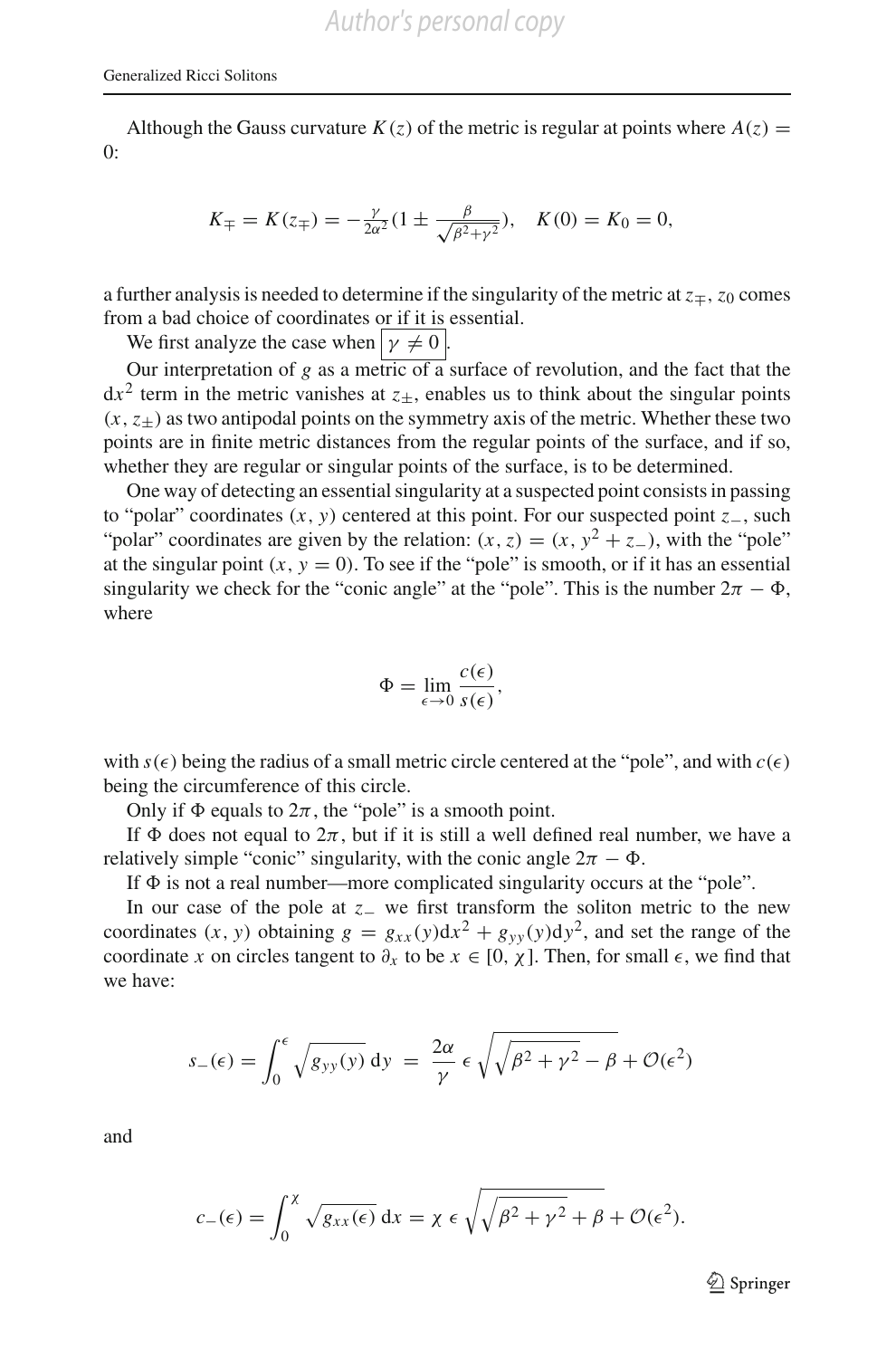Both numbers  $s_-(\epsilon)$  and  $c_-(\epsilon)$  are finite for small  $\epsilon$ . Because  $\lim_{\epsilon \to 0} s_-(\epsilon) \neq 0$ , also the angle  $\Phi$  is a well defined real number:

$$
\Phi_{-} = \frac{\chi}{2\alpha} \left( \sqrt{\beta^2 + \gamma^2} + \beta \right).
$$

Since  $\Phi$  is well defined for all  $\alpha \neq 0$ , we have at most "conic" singularity at *z*<sub>−</sub>.

We can remove this kind of singularity, very easily, by an appropriate choice of the upper limit  $\chi$  of the interval [0,  $\chi$ ]. For this we only need that

$$
\Phi_{-}=2\pi.
$$

Solving this for  $\chi$  gives

$$
\chi = \chi_{-} = 4\pi \frac{\alpha}{\gamma} \left( \sqrt{1 + \frac{\beta^2}{\gamma^2}} - \frac{\beta}{\gamma} \right),
$$

and the choice of the range for *x* to be  $x \in [0, \chi_{-}]$  makes  $z_{-}$  a smooth point of the considered surface.

If we started with  $z_+$  instead of  $z_-,$  we could change coordinates via  $(x, z)$  =  $(x, -y^2 + z_+)$ , and perform a similar analysis as above, to show that  $z_+$  is a "conic" singular point with

$$
\Phi_+ = \frac{\chi}{2\alpha} \left( \sqrt{\beta^2 + \gamma^2} - \beta \right).
$$

The conical singularity at this point could be smoothed out by choosing  $\chi$  such that  $\Phi_+ = 2\pi$ , which would give the following upper limit for the azimuthal coordinate *x*:

$$
\chi_+ = 4\pi \frac{\alpha}{\gamma} \left( \sqrt{1 + \frac{\beta^2}{\gamma^2}} + \frac{\beta}{\gamma} \right).
$$

Thus we can always interpret the metric of the soliton as a metric of a closed surface of revolution, smooth everywhere except one of the points  $z_{\pm}$ . If the non-smooth point is, say, at  $z_{\pm}$ , then its antipodal point at  $z_{\mp}$  is smooth, provided that the azimuthal coordinate *x* ranges from 0 to  $\chi_{\pm}$ .

To make this surface smooth also at the antipode of  $z<sub>mp</sub>$ , we have to identify originally unrelated "azimuthal angles" *x* of the respective polar coordinate systems around *z*− and *z*+. This in particular means that to have both points *z*− and *z*+ smooth, we need to impose

$$
\chi_- = \chi_+.
$$

This is possible if and only if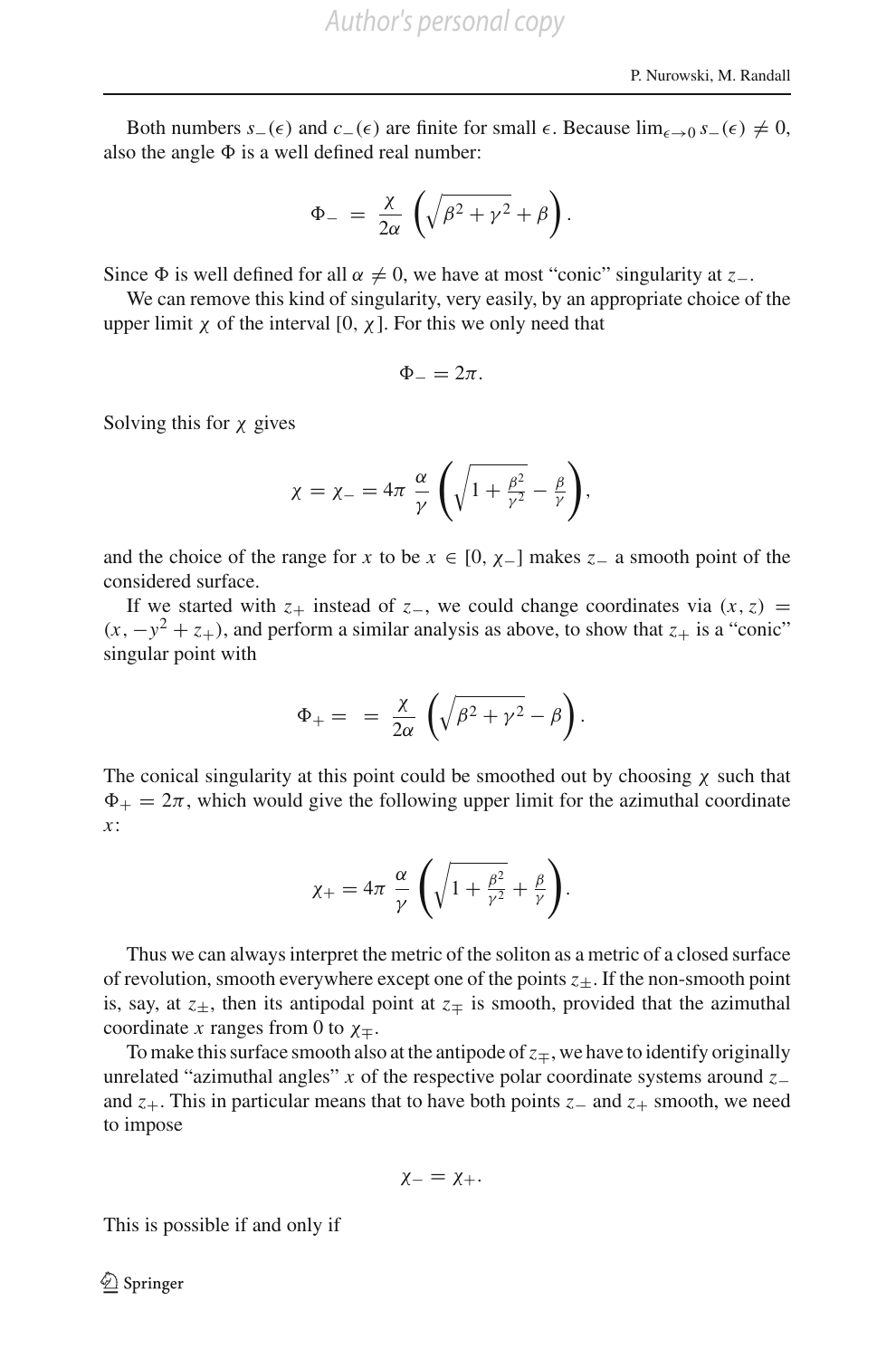$$
\beta = 0.
$$

Thus only solitons with  $\beta = 0$  may be interpreted as living on a smooth surface.

In the cases when  $\beta \neq 0$  we still have solitons living on surfaces with topology of a 2-sphere, but in these cases the solitons surfaces always have one point with "conical singularity". Smoothing out the point  $z<sub>±</sub>$ , produces a conical singularity at the antipodal point  $z_{\pm}$ . A singularity with a definite "conical angle" equal to  $2\pi\left(1-\left(\sqrt{1+\frac{\beta^2}{\gamma^2}}\mp\frac{\beta}{\gamma}\right)\right).$ 

Concluding this part of our analysis we note that although the horizon surfaces with  $\beta \neq 0$  have a singularity at one point, the singularity there is very mild. It is only "conical", as opposed to any kind of a sharper one. We have the following

**Proposition 7.19** *If*  $\alpha \neq 0, \gamma \neq 0$  *and*  $\boxed{\beta \neq 0}$  *we have two types of surfaces on which the 3-parameter family of near horizon geometries described by Proposition [7.18](#page-51-0) live. The surfaces in both types have topology of a 2-sphere, and they are smooth everywhere except one point, in which the surface has conical singularity. The conic angle at the singular point is*

$$
2\pi \left(1 - \left(\sqrt{1 + \frac{\beta^2}{\gamma^2}} \mp \frac{\beta}{\gamma}\right)\right),\,
$$

*where the* ∓ *sign distinguishes the two types.*

If  $\alpha \neq 0$ ,  $\gamma \neq 0$  and  $\sqrt{\beta} = 0$ , the surface of the near-horizon geometry from Propo-sition [7.18](#page-51-0) is a surface with topology of a 2-sphere, which is smooth everywhere. Since the surface is a smooth 2-sphere and its metric has Killing vector  $\partial_x$ , the corresponding near horizon geometry must coincide with Kerr's extremal horizon geometry by theorems of Hájíček [\[9](#page-67-16)], Lewandowski, Pawlowski [\[18\]](#page-67-17) and Jezierski [\[10](#page-67-7)].

To see this explicitly we use formulas in Proposition [7.18](#page-51-0) with  $\beta = 0$ , and redefine the coordinate *x* by  $\sqrt{\gamma}x \to x$ , and the constant  $\alpha$  via  $\frac{\alpha}{\sqrt{\gamma}} \to \alpha$ . This removes the redundant constant  $\gamma$  from the considered family of solutions. We have the following

**Corollary 7.20** *There is a 1-parameter family*  $(\alpha \neq 0, \beta = 0, \gamma = 1)$  *of generalized Ricci solitons from Proposition [7.18](#page-51-0) defining a 1-parameter family of near-horizon geometries given by:*

<span id="page-54-0"></span>
$$
g = \frac{1 - z^2}{1 + z^2} dx^2 + \frac{\alpha^2 (1 + z^2)}{1 - z^2} dz^2,
$$
  

$$
X = \frac{1 - z^2}{\alpha (1 + z^2)^2} dx + \frac{z}{1 + z^2} dz.
$$

*The extremal horizon lives on a smooth surface of revolution with topology of a 2 sphere. The surface is parameterized by*  $(x, z)$ *, with the following ranges:*  $0 \le x \le$  $4\alpha\pi$ ,  $-1 \leq z \leq 1$ .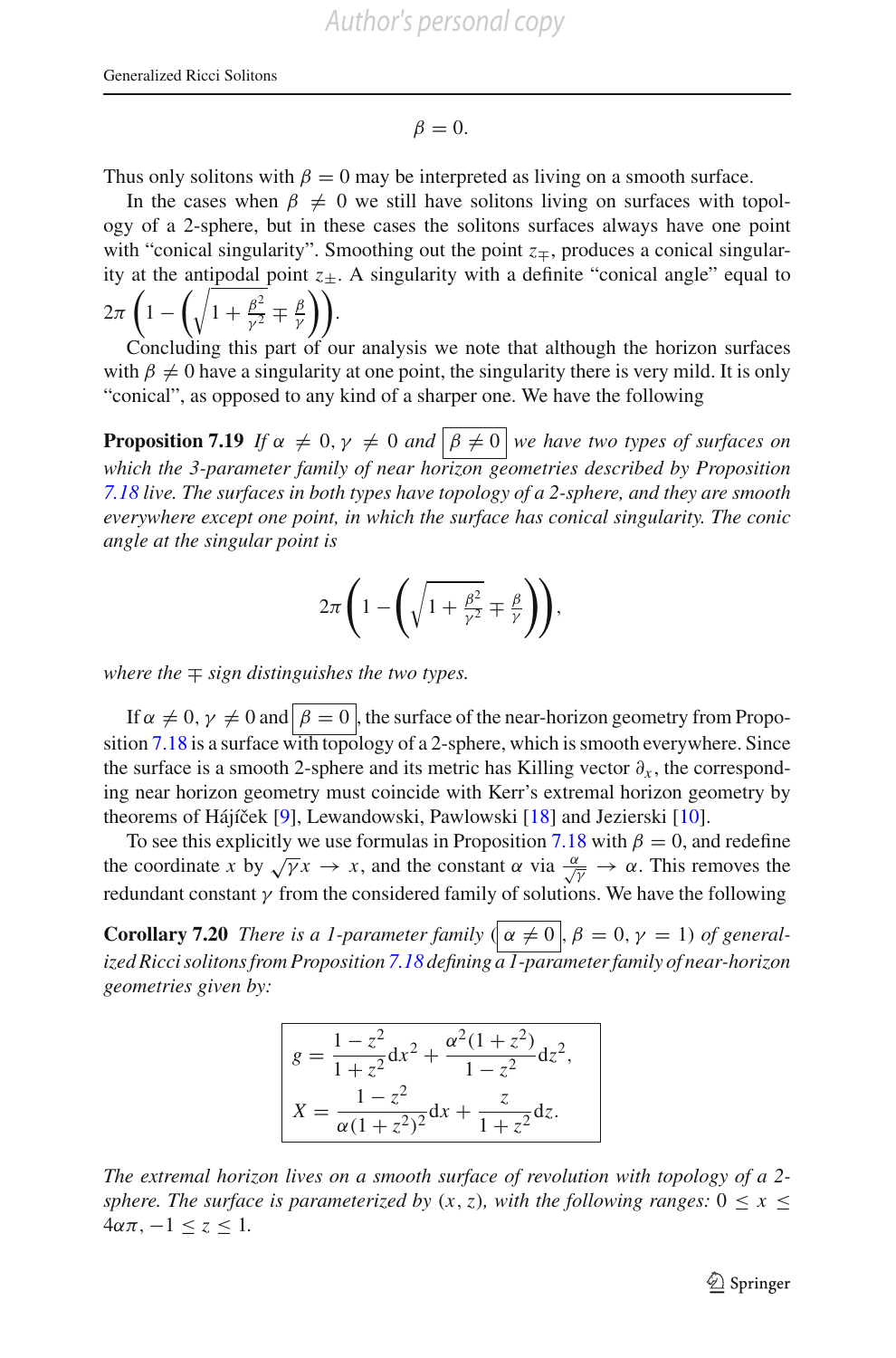*This near horizon geometry coincides with the Kerr extremal horizon with mass*  $M = \alpha$ . The passage to the standard Kerr coordinates is given by:  $z = cos(\theta)$ ,  $x = 2\phi$ .

In the case of  $y = 0$  the metric *g* appearing in Proposition [7.18](#page-51-0) has only one singular point at  $z = 0$ . Using the arguments presented for the  $\gamma \neq 0$  case, we show that this point can be interpreted as a smooth point on a surface  $\Sigma$  parameterized by  $(x, z)$ , with the variable *x* ranging from 0 to

$$
\chi_o = 2\pi \frac{\alpha}{\beta}.
$$

This regularizes the only singular point on  $\Sigma$  and defines a smooth surface, with a near-horizon geometry structure on it. However, contrary to the case  $\gamma \neq 0$ , the surface  $\sum$  is open, as the variable *z* can now run from  $z = 0$  to  $z = +\infty$ , and because the length integral

$$
l = \int_0^{+\infty} \frac{\alpha}{\sqrt{\beta}} \sqrt{\frac{1+z^2}{z}} dz > \int_0^{+\infty} \frac{\alpha}{\sqrt{\beta}} \sqrt{z} dz
$$

of any path from the "pole"  $z = 0$  to  $z = \infty$ , along constant *x*, diverges. We again or any pair from the pole  $z = 0$  to  $z = ∞$ , along constant *x*, diverges. We again redefine the coordinate *x* via  $\sqrt{\beta}x \to x$ , and the constant *α* via  $\frac{\alpha}{\sqrt{\beta}} \to \alpha$ , to obtain the following

**Proposition 7.21** *There is a 1-parameter family*  $(\alpha \neq 0, \beta = 1, \gamma = 0)$  *of generalized Ricci solitons from Proposition [7.18,](#page-51-0) defining a 1-parameter family of nearhorizon geometries given by:*

$$
g = \frac{2z}{1+z^2}dx^2 + \frac{\alpha^2(1+z^2)}{2z}dz^2,
$$
  

$$
X = \frac{2z}{\alpha(1+z^2)^2}dx + \frac{z}{1+z^2}dz.
$$

*The extremal horizon lives on a smooth open surface of revolution parameterized by*  $(x, z)$  *with ranges:*  $0 \le x \le 2\pi \alpha$ ,  $0 \le z \le +\infty$ *.* 

For completeness we also present an example in the Lorentzian case. From Proposition [7.10](#page-45-0) we obtain

**Proposition 7.22** *There is a 3-parameter family of Lorentzian generalized Ricci soliton pairs satisfying the near-horizon geometry equation. They are given by:*

$$
g = \left(\frac{2\beta z + \gamma(1+z^2)}{1-z^2}\right) dx^2 - \left(\frac{\alpha^2(1-z^2)}{2\beta z + \gamma(1+z^2)}\right) dz^2,
$$
  

$$
X = -\frac{1}{\alpha(1-z^2)^2} \left(2\beta z + \gamma(1+z^2)\right) dx - \frac{z}{1-z^2} dz
$$

 $\circled{2}$  Springer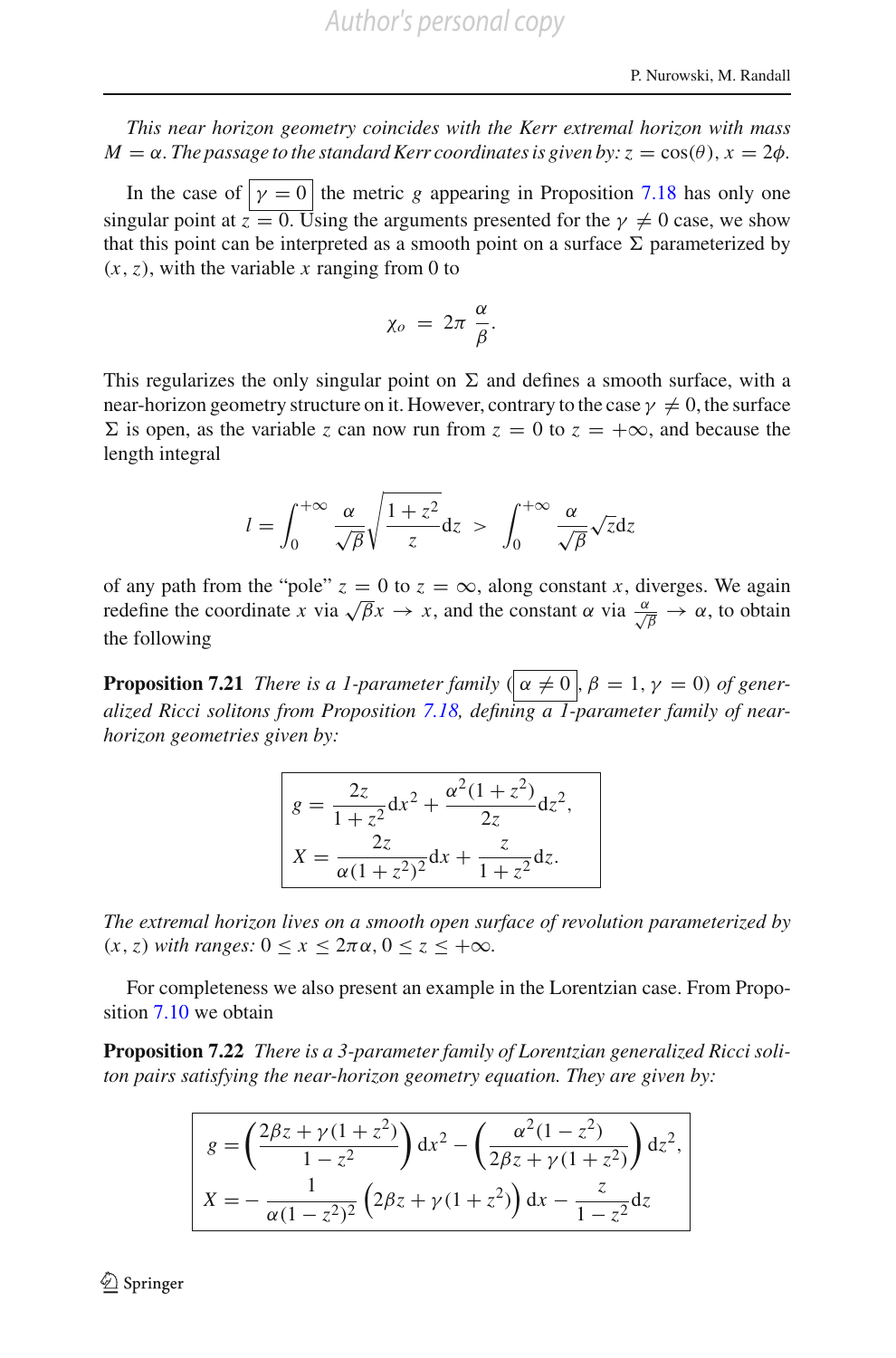#### <span id="page-56-0"></span>**8 2D Examples with Null 1-Form**

We now pass to the 2-dimensional Lorentzian generalized Ricci soliton (*g*, *X*), with *Xa* being null. This case is not covered by our generalization of Jezierski's approach in Sect. [6,](#page-32-0) since we cannot rescale  $X_a$  to get  $\Phi_a$ . We first need the following:

**Lemma 8.1** *Any 2-dimensional Lorentzian metric can be put into the form*

$$
g = 2dx dy + H(x, y)dx^2.
$$
 (88)

*Any 1-form that is null with respect to this metric is of the form*

<span id="page-56-1"></span>
$$
X = L(x, y)dx \quad or \quad X = \frac{1}{2}E(x, y)H(x, y)dx + E(x, y)dy
$$

*for some functions*  $L(x, y)$  *and*  $E(x, y)$ *.* 

*Proof* Any 2-dimensional Lorentzian metric can be put into the form

$$
g = 2e^{2f(x,y)}\mathrm{d}x\mathrm{d}y
$$

for some function *f*. By introducing new coordinate  $Y = y + h(x, y)$  for some function *h* to be determined, we find that

$$
dY = dy + h_x dx + h_y dy = h_x dx + (1 + h_y) dy,
$$

upon which a substitution yields

$$
g = \frac{2}{1 + h_y} e^{2f} dx (dY - h_x dx).
$$

Solving for *h* in

$$
1 + h_y = e^{2f}
$$

allows us to put the metric into the form

$$
g = 2dx dY + H(x, Y) dx^2
$$

for some function  $H(x, Y)$  and we can redefine coordinates. For any vector field X in these coordinates, we have

$$
X = L(x, y)dx + E(x, y)dy
$$

for some functions  $L(x, y)$  and  $E(x, y)$ . The condition for *X* to be null then implies

$$
E(x, y)(2L(x, y) - H(x, y)E(x, y)) = 0,
$$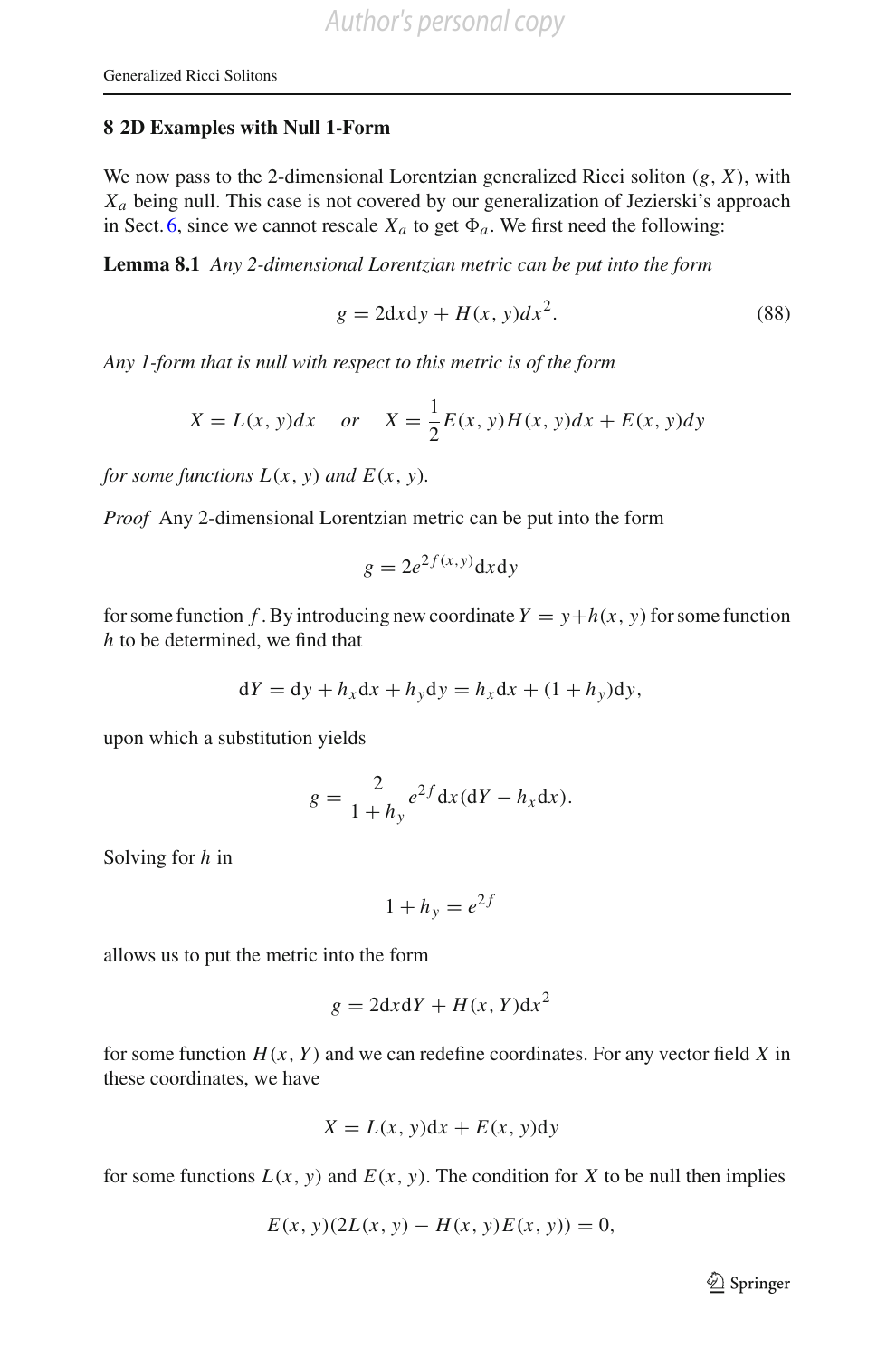so that either  $E(x, y) = 0$  or  $L(x, y) = \frac{1}{2}H(x, y)E(x, y)$ .

For the metric ansatz given by [\(88\)](#page-56-1)

$$
g = H(x, y)dx^2 + 2dxdy,
$$

we plug in the null 1-form given by

$$
X = L(x, y) \mathrm{d}x
$$

into the  $c_1 = 0$  and  $c_1 = 1$  generalized Ricci soliton equations. We find that dxdy component of the equations in both cases determines the same  $L(x, y)$ :

$$
0 = -\lambda - \frac{c_2}{2} \frac{\partial^2}{\partial y^2} H(x, y) + \frac{1}{2} \frac{\partial}{\partial y} L(x, y),
$$

which implies

$$
L(x, y) = c_2 \frac{\partial}{\partial y} H(x, y) + 2\lambda y + f(x).
$$

A further computation shows that

$$
F = dX = \left(-c_2 \frac{\partial^2}{\partial y^2} H(x, y) - 2\lambda\right) dx \wedge dy.
$$

#### 8.1 2D Ricci Solitons and Homotheties

For the metric ansatz [\(88\)](#page-56-1) and the null 1-form *X* given by

<span id="page-57-1"></span><span id="page-57-0"></span>
$$
X = \left(c_2 \frac{\partial}{\partial y} H(x, y) + 2\lambda y + f(x)\right) dx, \tag{89}
$$

the  $c_1 = 0$  generalized Ricci soliton equations (Ricci solitons and homotheties), reduce to a single non-linear second order PDE given by the d*x*d*x* component:

$$
0 = -\lambda H(x, y) - \frac{c_2}{2} H(x, y) \frac{\partial^2}{\partial y^2} H(x, y) + f'(x) + \frac{f(x)}{2} \frac{\partial}{\partial y} H(x, y)
$$

$$
+ \frac{1}{2} \left( \frac{\partial}{\partial y} H(x, y) \right)^2 c_2 + \left( \frac{\partial}{\partial y} H(x, y) \right) \lambda y + c_2 \frac{\partial^2}{\partial y \partial x} H(x, y). \tag{90}
$$

We want to solve this PDE. There are two cases:  $c_2 = 0$  and  $c_2 \neq 0$ .

If  $c_2 = 0$  and  $\lambda \neq 0$ , the generalized Ricci soliton equations are the equations for homotheties and [\(90\)](#page-57-0) can be totally solved to obtain

$$
X = (2\lambda y + f(x)) dx, \quad H(x, y) = (2\lambda y + f(x)) h(x) + \frac{f'(x)}{\lambda}.
$$

<sup>2</sup> Springer

 $\Box$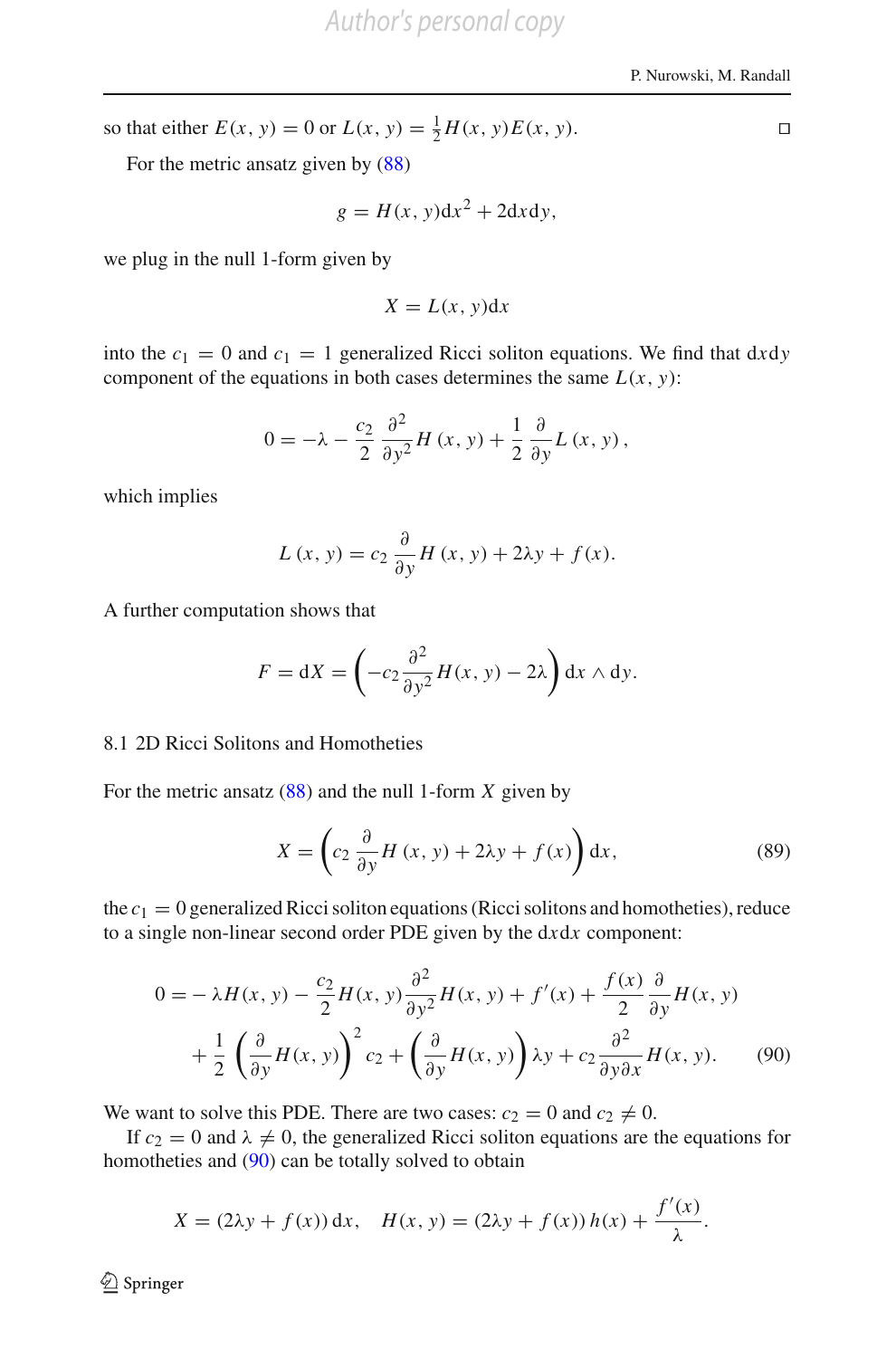Here  $h(x)$  is an arbitrary function. The Ricci scalar for this metric is 0, so the metric is flat. We also obtain the flat metric in the case when  $c_2 = 0$  and  $\lambda = 0$ . In this case  $X = f(x)dx$  and  $H(x, y) = h(x) - 2y(\log f(x))'.$ 

If  $c_2 \neq 0$ , the Eq. [\(90\)](#page-57-0) is nonlinear in  $H(x, y)$ , and we can solve it only in special cases. For example, setting both  $\lambda$  and  $f(x)$  to be zero gives

$$
0 = -H(x, y)\frac{\partial^2}{\partial y^2}H(x, y) + \left(\frac{\partial}{\partial y}H(x, y)\right)^2 + 2\frac{\partial^2}{\partial y\partial x}H(x, y).
$$
 (91)

This equation admits a solution in the form

$$
H(x, y) = A(x)B(y).
$$

This is given by

$$
A(x) = \frac{1}{b - ax},
$$
  
\n
$$
B(y) = \frac{e^{c(y+d)} + 2a}{c},
$$

where *a*, *b*, *c*, *d* are constants. The Lorentzian metric given by this solution  $H(x, y) =$  $\frac{e^{c(y+d)} + 2a}{c(b-a x)}$  admits a non-null Killing symmetry given by  $\partial_x + \frac{a}{c(a x - b)} \partial_y$ . We have

**Proposition 8.2** *There is a 4-parameter family of Lorentzian generalized Ricci soliton pairs satisfying the steady (* $\lambda = 0$ *) Ricci soliton equations given by:* 

$$
g = 2dx dy + \frac{e^{c(y+d)} + 2a}{c(b - ax)} dx2,
$$
  

$$
X = -\frac{e^{c(y+d)}}{b - ax} dx.
$$

In the other case that *X* is null for the metric  $(88)$ , the 1-form *X* is given by

$$
X = \frac{1}{2}E(x, y)H(x, y)dx + E(x, y)dy.
$$

Plugging this ansatz for *X* into the  $c_1 = 0$  generalized Ricci soliton equations, we find that the d*y*d*y* component gives

$$
E_y=0,
$$

from which we obtain

$$
E(x, y) = f(x).
$$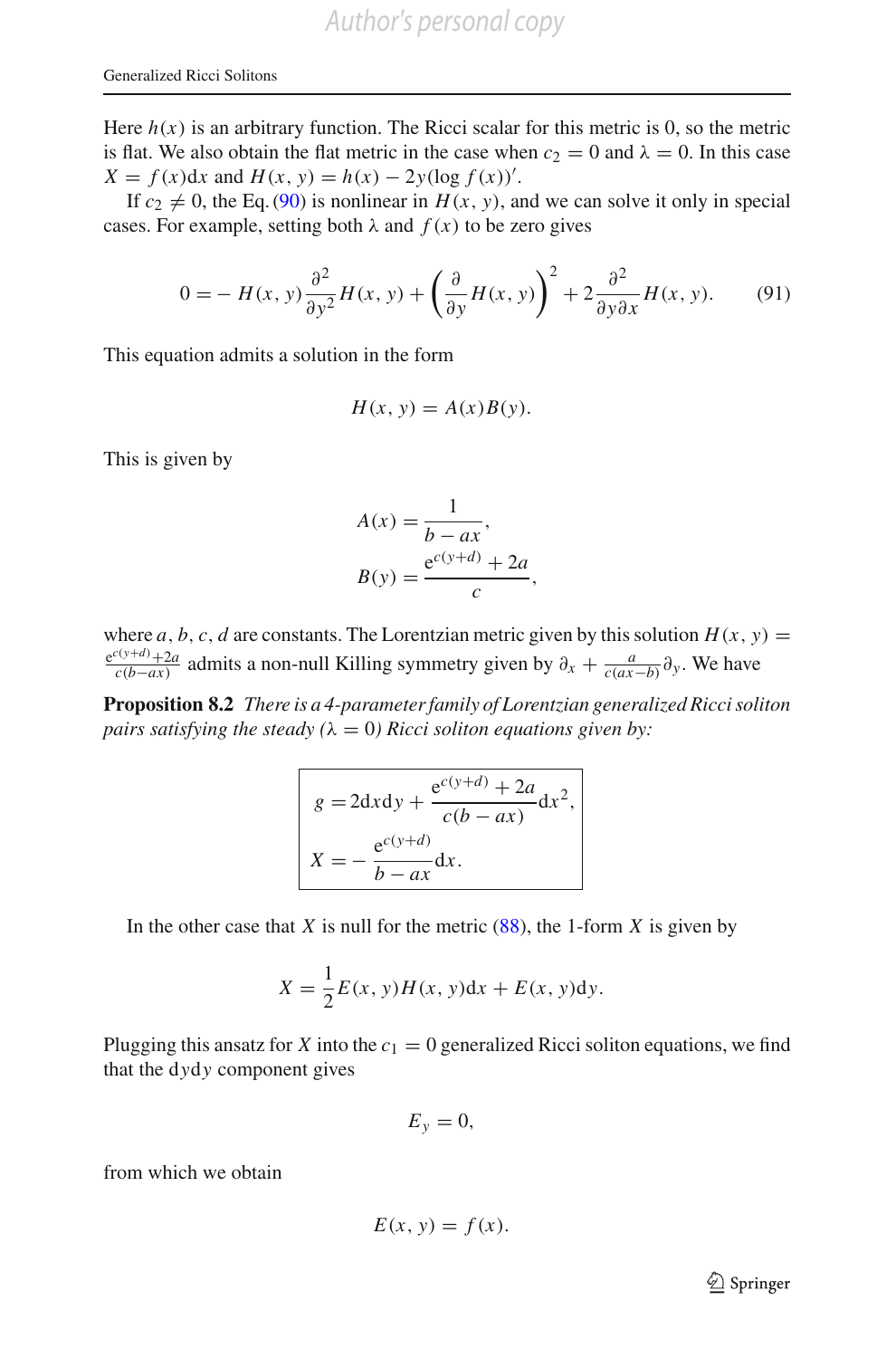The remaining equations to solve is the following PDE:

$$
2c_2H_{yy}(x, y) + 4\lambda + H_y(x, y)f(x) - 2f'(x) = 0.
$$

Outside the singular locus defined by  $f(x) = 0$ , its general solution for  $c_2 \neq 0$  is given by

$$
H(x, y) = -\frac{2c_2 e^{-\frac{f(x)y}{2c_2}} h(x)}{f(x)} + 2 \frac{(f'(x) - 2\lambda)y}{f(x)} + j(x),
$$

where  $h(x)$  and  $j(x)$  are arbitrary functions. For  $c_2 = 0$ , we have

$$
H(x, y) = 2\frac{(f'(x) - 2\lambda)y}{f(x)} + j(x),
$$

and the metric with this  $H(x, y)$  is flat. We obtain solutions to the  $c_1 = 0, c_2 \neq 0$ generalized Ricci soliton equations given by

$$
g = 2dx dy + \left( -\frac{2c_2 e^{-\frac{f(x)y}{2c_2}} h(x)}{f(x)} + 2 \frac{(f'(x) - 2\lambda)y}{f(x)} + j(x) \right) dx^2,
$$
  

$$
X = \frac{1}{2} \left( -2c_2 e^{-\frac{f(x)y}{2c_2}} h(x) + 2(f'(x) - 2\lambda)y + j(x)f(x) \right) dx + f(x)dy.
$$

For this class of examples, we find that

$$
F = dX = \left(-\frac{f(x)e^{-\frac{f(x)y}{2c_2}}h(x)}{2} - 2\lambda\right)dx \wedge dy
$$

and generically  $I_1$  and  $I_2$  do not vanish, so that in general  $g$  has no local Killing symmetry.

#### <span id="page-59-0"></span>8.2 2D Examples with Nonvanishing Quadratic Term

For the same metric ansatz [\(88\)](#page-56-1) and null 1-form [\(89\)](#page-57-1), the  $c_1 = 1$  generalized Ricci soliton equations again reduce to a single non-linear second order PDE on the functions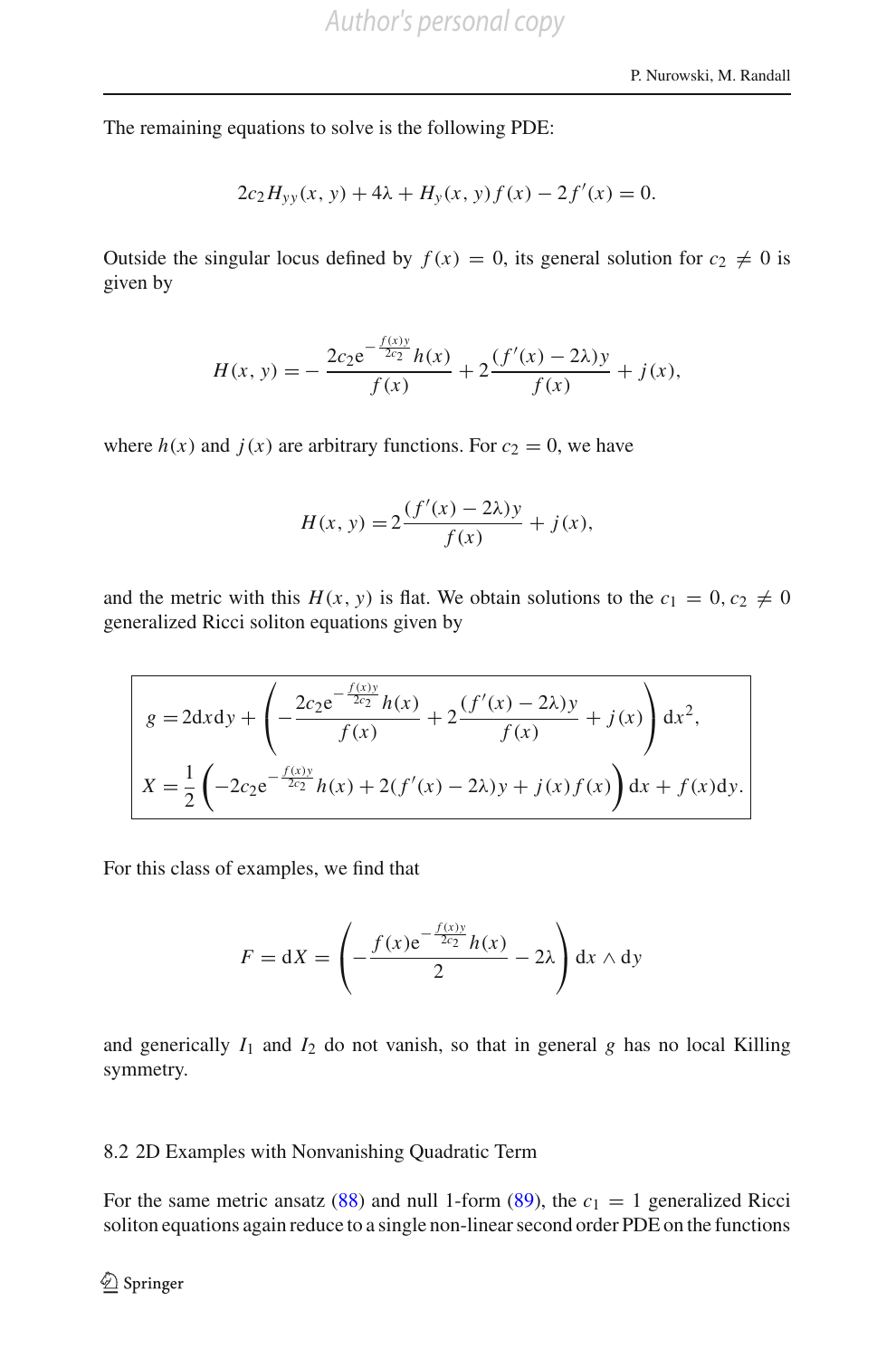$H(x, y)$  and  $f(x)$ , given by the d*x*d*x* component. The PDE is

$$
-\lambda H(x, y) - \frac{c_2}{2}H(x, y)\frac{\partial^2}{\partial y^2}H(x, y) + \left(\frac{\partial}{\partial y}H(x, y)\right)^2 c_2^2 + 4\left(\frac{\partial}{\partial y}H(x, y)\right)c_2\lambda y
$$

$$
+ 4\lambda^2 y^2 + 2f(x)c_2\frac{\partial}{\partial y}H(x, y) + 4f(x)\lambda y + f(x)^2 + \frac{f(x)}{2}\frac{\partial}{\partial y}H(x, y) + f'(x)
$$

$$
+\frac{1}{2}\left(\frac{\partial}{\partial y}H(x,y)\right)^2c_2+\left(\frac{\partial}{\partial y}H(x,y)\right)\lambda y+c_2\frac{\partial^2}{\partial y\partial x}H(x,y)=0.
$$
 (92)

We aim to solve this PDE, and again we have to consider cases.

The first case is when  $c_2 = 0$  and  $\lambda \neq 0$ . In this situation the PDE [\(92\)](#page-60-0) reduces to

<span id="page-60-0"></span>
$$
-\lambda H(x, y) + 4\lambda^2 y^2 + 4f(x)\lambda y + f(x)^2 + \left(\frac{\partial}{\partial y}H(x, y)\right)\lambda y + \frac{f(x)}{2}\frac{\partial}{\partial y}H(x, y) + f'(x) = 0.
$$

This can be solved to obtain

$$
H(x, y) = (2\lambda y + f(x))(h(x) - 2y) + \frac{f'(x)}{\lambda},
$$

with  $h = h(x)$  being arbitrary function of *x*. The Lorentzian metric with this  $H(x, y)$ has constant scalar curvature equal to  $-8\lambda$ . If  $c_2 = 0$  and  $\lambda = 0$ , the general solution to [\(92\)](#page-60-0) is  $H(x, y) = h(x) - 2y(h(x) + (\log h(x))')$ , but for such  $H(x, y)$  the Lorentzian metric is flat.

In general case, when  $c_1 = 1$  and  $c_2 \neq 0$ , we simplify the Eq. [\(92\)](#page-60-0) by restricting to situations when the integration factor  $f(x) \equiv 0$ . In such cases [\(92\)](#page-60-0) reduces to a PDE on  $H(x, y)$ , which looks like that:

$$
-\lambda H(x, y) - \frac{c_2}{2}H(x, y)\frac{\partial^2}{\partial y^2}H(x, y) + \left(\frac{\partial}{\partial y}H(x, y)\right)^2 c_2^2 + 4\left(\frac{\partial}{\partial y}H(x, y)\right)c_2\lambda y
$$

$$
+ 4\lambda^2 y^2 + \frac{1}{2}\left(\frac{\partial}{\partial y}H(x, y)\right)^2 c_2 + \left(\frac{\partial}{\partial y}H(x, y)\right)\lambda y + c_2\frac{\partial^2}{\partial y\partial x}H(x, y) = 0.
$$
(93)

Further setting  $\lambda = 0$ , and using the fact that now  $c_2 \neq 0$ , we get

$$
-H(x, y)\frac{\partial^2}{\partial y^2}H(x, y) + 2\left(\frac{\partial}{\partial y}H(x, y)\right)^2 c_2 + \left(\frac{\partial}{\partial y}H(x, y)\right)^2 + 2\frac{\partial^2}{\partial y \partial x}H(x, y) = 0.
$$
 (94)

<span id="page-60-1"></span><sup>2</sup> Springer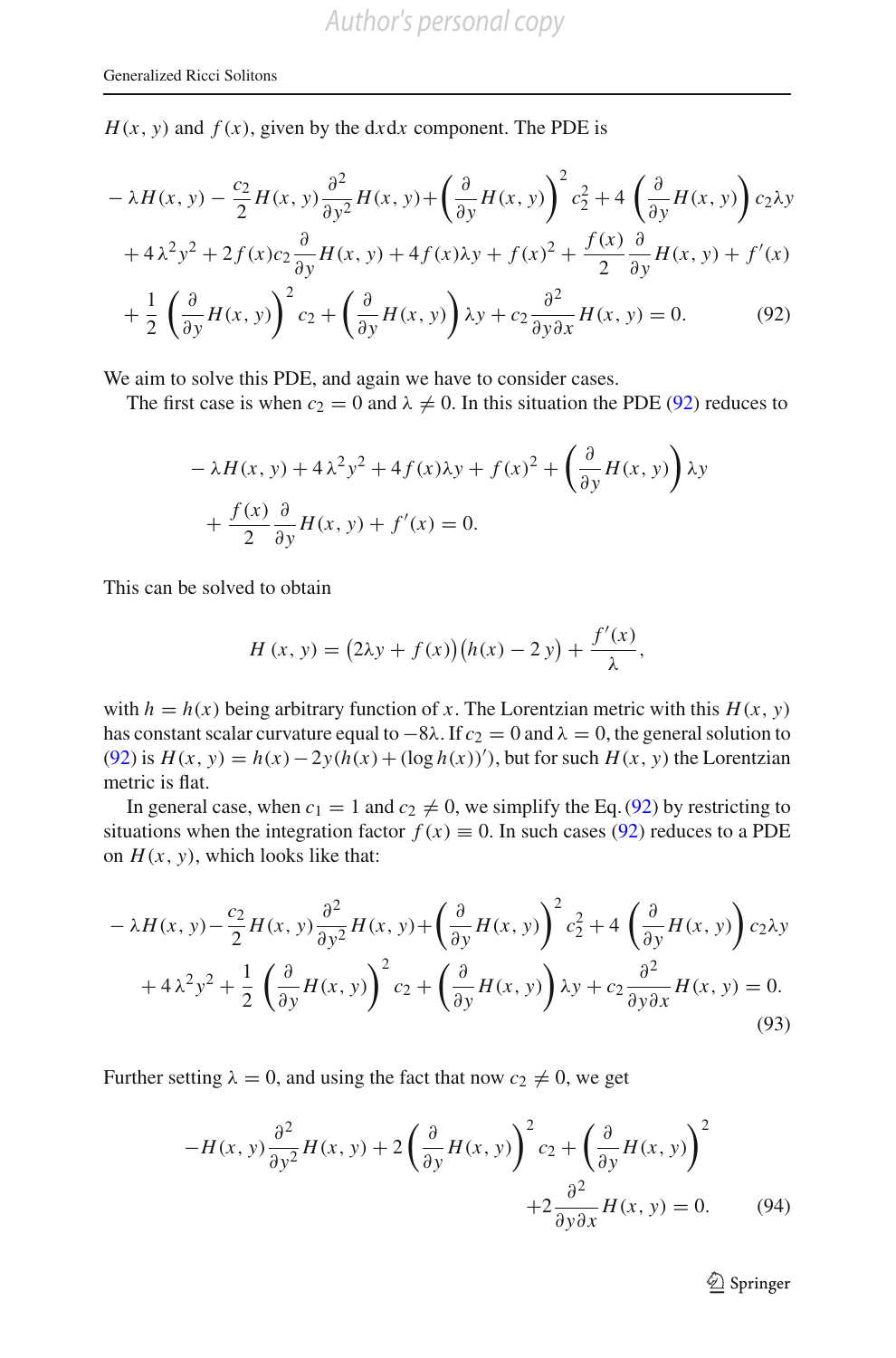While we do not know what is the general solution to the PDE [\(94\)](#page-60-1), we can find its particular solutions by separation of variables with  $H(x, y) = A(x)B(y)$ . For such an ansatz the equation [\(94\)](#page-60-1) reduces to two ODEs:

$$
A'(x) = aA(x)^{2},
$$
  
\n
$$
B''(y) = \frac{2aB'(y)}{B(y)} + (2c_{2} + 1)\frac{B'(y)^{2}}{B(y)},
$$

for some constant *a*.

The first ODE has general solution given by

$$
A(x) = \frac{1}{b - ax},
$$

<span id="page-61-0"></span>while the second ODE has either a first integral:

$$
B'(y) = \frac{B(y)^{1+2c_2} - 2as}{s(1+2c_2)},
$$
\n(95)

when  $c_2 \neq -\frac{1}{2}$ , or a first integral:

$$
B'(y) = 2a \log(B(y)) - s,
$$

when  $c_2 = -\frac{1}{2}$ . Thus, in the case of the separation  $H = AB$ , the solutions for *B* are given in terms of quadratures. In these solutions *b*, *c* and *s* are constants.

Taking the appropriate values for  $c_2$ , this gives new solutions to the pEW and near-horizon geometry equations.

*Example 8.3* (2D metric projective structures with skew-symmetric Ricci tensor and the reduced dKP equation) We now look closer at the pEW case, in which the value of the parameters are  $c_1 = 1$ ,  $c_2 = -1$ ,  $\lambda = 0$ .

One class of solutions can be obtained by specializing to the case  $c_2 = -1$  in Eq. [\(95\)](#page-61-0). If  $c_2 = -1$  the general solution to (95) is given implicitly by:

$$
2as B(y) + \log (1 - 2as B(y)) - 4a^2 sy + c = 0,
$$

with  $c =$  const. We note that such  $B(y)$  is related to the Lambert function  $W = W(z)$ , which is defined implicitly as  $z = W(z)e^{W(z)}$ . Since the function  $W \to We^W$  is not injective, one has more than one solutions to the equation  $z = W(z)e^{W(z)}$ . If *z* is real, there are two branches of the Lambert function: *W*<sub>0</sub> defined on  $[-1/e, +\infty]$ , with  $W_0 \geq -1$ , and  $W_{-1}$  defined on  $[-1/e, 0]$ , with  $W_{-1} \leq -1$ . In terms of the branches of the Lambert function  $W_{\mu}$ ,  $\mu = 0, -1$ , the solution for *B* reads:

$$
B(y) = \frac{1 + W_{\mu}(-e^{c-1}e^{4a^2sy})}{2as}.
$$

<span id="page-61-1"></span>We have:

 $\circled{2}$  Springer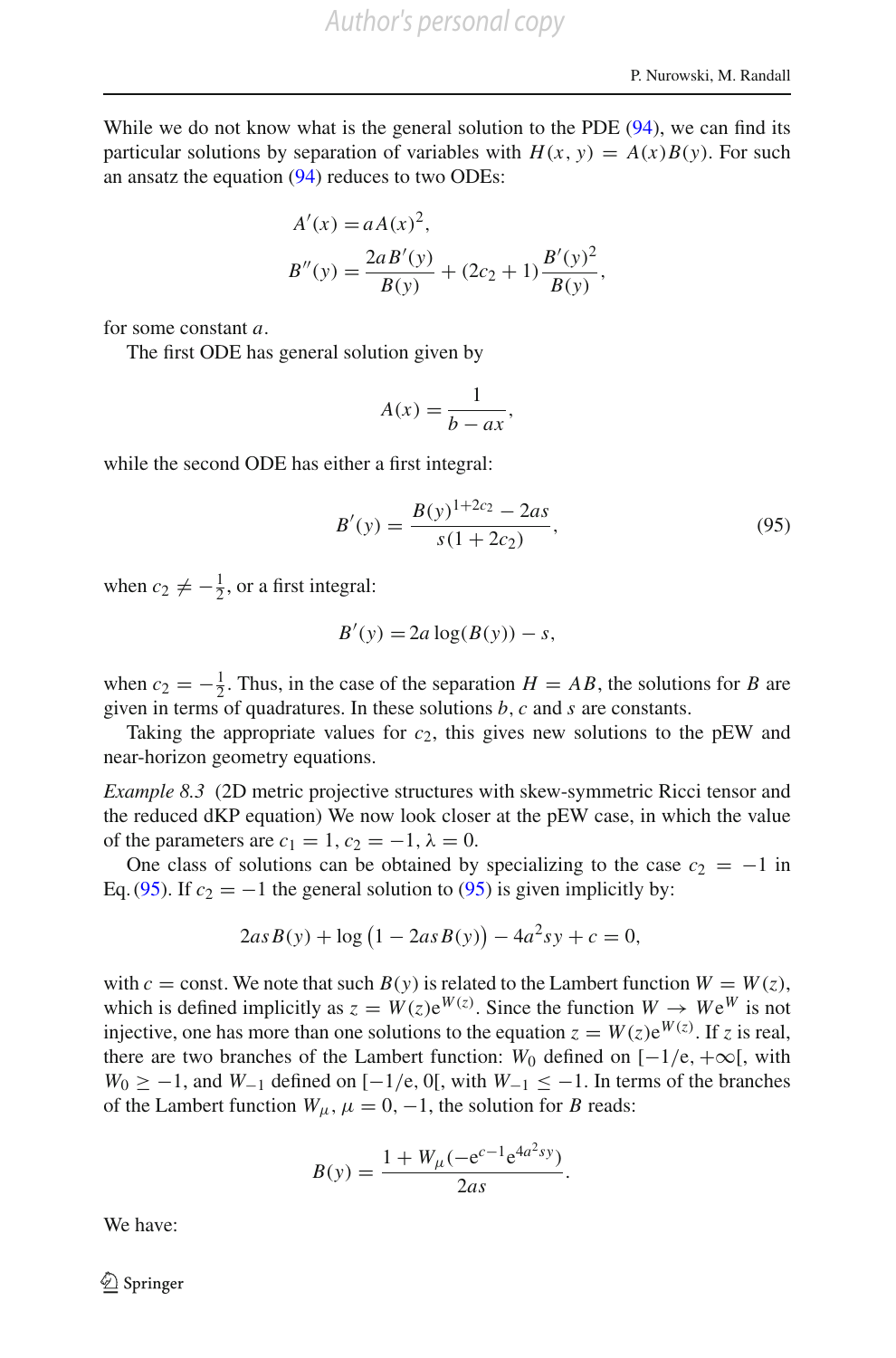**Proposition 8.4** *There are two branches,*  $\mu = 0$  *or*  $\mu = -1$ *, of 4-parameter* (*a*  $\neq$  $(0, b, c, s \neq 0)$  *Lorentzian generalized Ricci soliton pairs satisfying the pEW equations (i.e., generalized Ricci soliton equations with*  $c_1 = 1$ *,*  $c_2 = -1$ *,*  $\lambda = 0$ *) given by:* 

$$
g = 2dxdy + \frac{1 + W_{\mu}(-e^{c-1}e^{4a^2sy})}{2as(b - ax)}dx^2,
$$
  

$$
X = \frac{-2aW_{\mu}(-e^{c-1}e^{4a^2sy})}{(b - ax)(1 + W_{\mu}(-e^{c-1}e^{4a^2sy}))}dx.
$$

*These generalized Ricci solitons have*  $F \neq 0$ *.* 

The Lorentzian generalized Ricci solitons described by Proposition [8.4](#page-61-1) are partic-ular examples of solutions to [\(94\)](#page-60-1) with  $c_2 = -1$ . It turns out however, that for this particular value of  $c_2$  the general solution of  $(94)$  can be found. This is because if  $c_2 = -1$  Eq. [\(94\)](#page-60-1) becomes:

<span id="page-62-1"></span>
$$
0 = -HH_{yy} - H_y^2 + 2H_{xy} = (2H_x - HH_y)_y, \tag{96}
$$

<span id="page-62-0"></span>and as such has an integral

$$
2H_x - HH_y = h(x). \tag{97}
$$

Surprisingly, Eq. [\(96\)](#page-62-0) is the reduced dispersionless KP (dKP) equation, and its inte-gral [\(97\)](#page-62-1) with  $h(x) \equiv 0$  is the dispersionless KdV, also called as the Riemann-Hopf equation. Equation [\(96\)](#page-62-0) arises in the study of 3-dimensional Lorentzian Einstein–Weyl equation with  $S^1$  symmetry (see Sect. 3.1 of [\[8\]](#page-67-18)). General solution to [\(96\)](#page-62-0) depends implicitly on one arbitrary function of one variable, say  $G(y)$ . Using it, after making a hodographic transformation, we can write the corresponding Lorentzian pEW generalized Ricci soliton in the form:

$$
g = 4(xG(y) - 1)dxdy,
$$

where  $G(y)$  is one function of one variable, with

$$
X = \frac{2G(y)}{xG(y) - 1} dx,
$$
  
\n
$$
F = \frac{2G'}{(xG(y) - 1)^2} dx \wedge dy.
$$

We find that the Gauss curvature is

$$
K = \frac{G'}{2(xG(y) - 1)^3}.
$$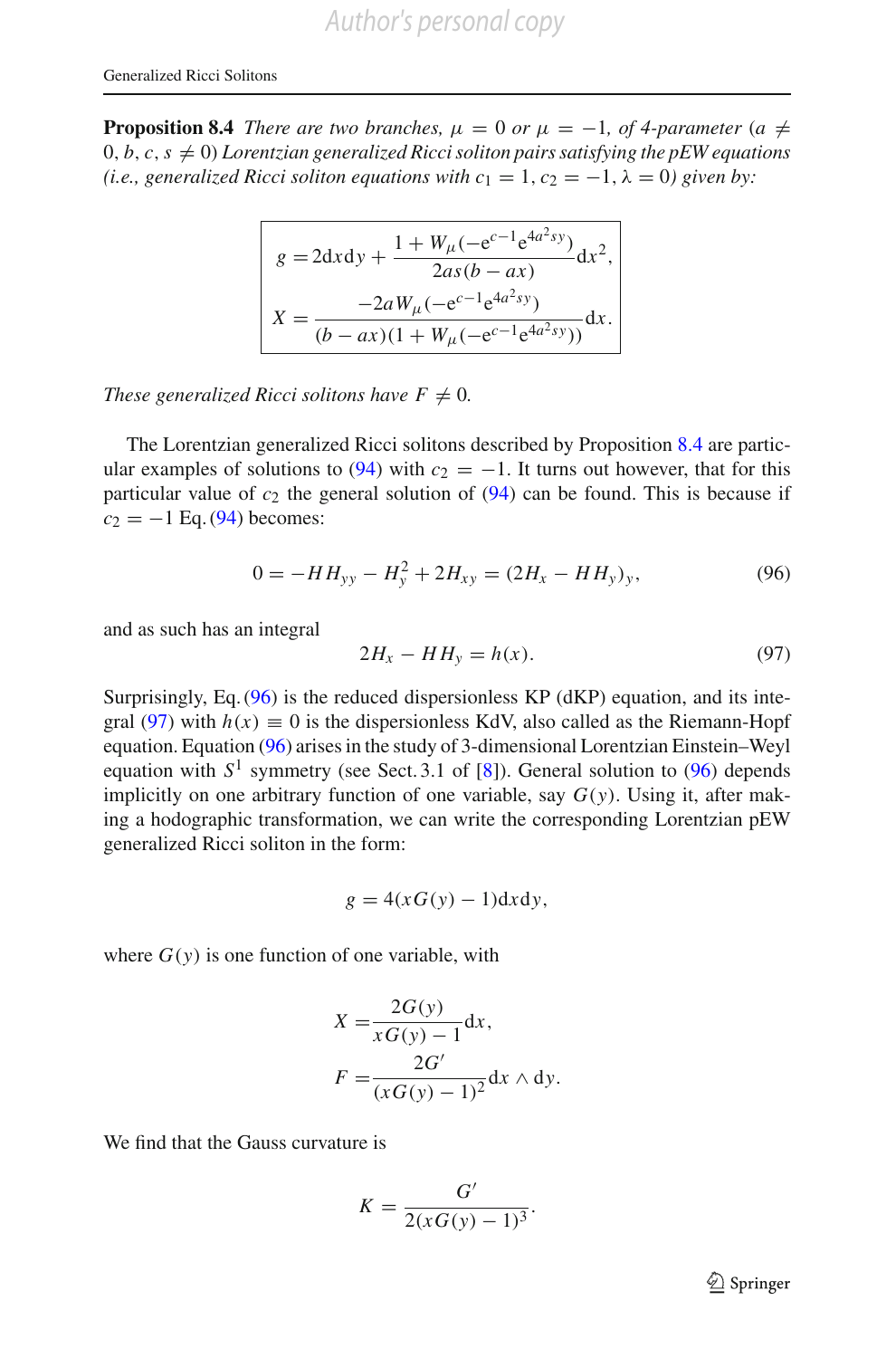In general, this metric does not admit a local isometry unless the invariants  $I_1$  and  $I_2$ vanish, which is a differential constraint on *G*:

$$
G'G^2(3G'''G'-5(G'')^2)=0.
$$

In this case solutions are given by

$$
G(y) = ay + b
$$
 or  $G(y) = \frac{3}{2}c^2 \sqrt{\frac{-6c}{y+d}} + e$ .

<span id="page-63-0"></span>Both solutions have *F* non-zero. To summarize, we have

**Proposition 8.5** *In addition to the two 4 parameter families of examples given in Proposition [8.4,](#page-61-1) there is also a family of Lorentzian generalized pEW Ricci solitons depending on one function of one variable given by:*

$$
g = 4(xG(y) - 1)dxdy,
$$
  

$$
X = \frac{2G(y)}{xG(y) - 1}dx.
$$

*Furthermore, there is a 3-parameter family of examples which admit a Killing symmetry, given by*  $G(y) = \frac{3}{2}c^2 \sqrt{\frac{-6c}{y+d}} + e$ , and another 2-parameter family of examples *which admit a Killing symmetry, given by*  $G(y) = ay + b$ .

The local obstructions to pEW generalized Ricci solitons derived in [\[21\]](#page-67-5) all vanish for these examples.

*Example 8.6* (2D near-horizon geometry equation) When  $c_2 = \frac{1}{2}$ , we obtain a 2D non-static Lorentzian solution of the vacuum near-horizon geometry equation with no Killing symmetry. They again come from the separation  $H(x, y) = A(x)B(y)$ . If  $c_2 = \frac{1}{2}$  the general solution to [\(95\)](#page-61-0) is given by:

$$
B(y) = -\sqrt{2as} \tanh\left(\frac{\sqrt{a}(y+c)}{\sqrt{2s}}\right),
$$

with  $c =$  const. This leads to the following

**Proposition 8.7** *There is a 4-parameter* (*a*, *b*, *c*,*s*) *family of Lorentzian generalized Ricci soliton pairs satisfying the vacuum near-horizon geometry equations given by:*

$$
g = 2dx dy + \frac{\sqrt{2as} \tanh\left(\frac{\sqrt{a}(y+c)}{\sqrt{2s}}\right)}{ax - b} dx^{2},
$$

$$
X = \frac{a \operatorname{sech}^{2}\left(\frac{\sqrt{a}(y+c)}{\sqrt{2s}}\right)}{2(ax - b)} dx.
$$

 $\circled{2}$  Springer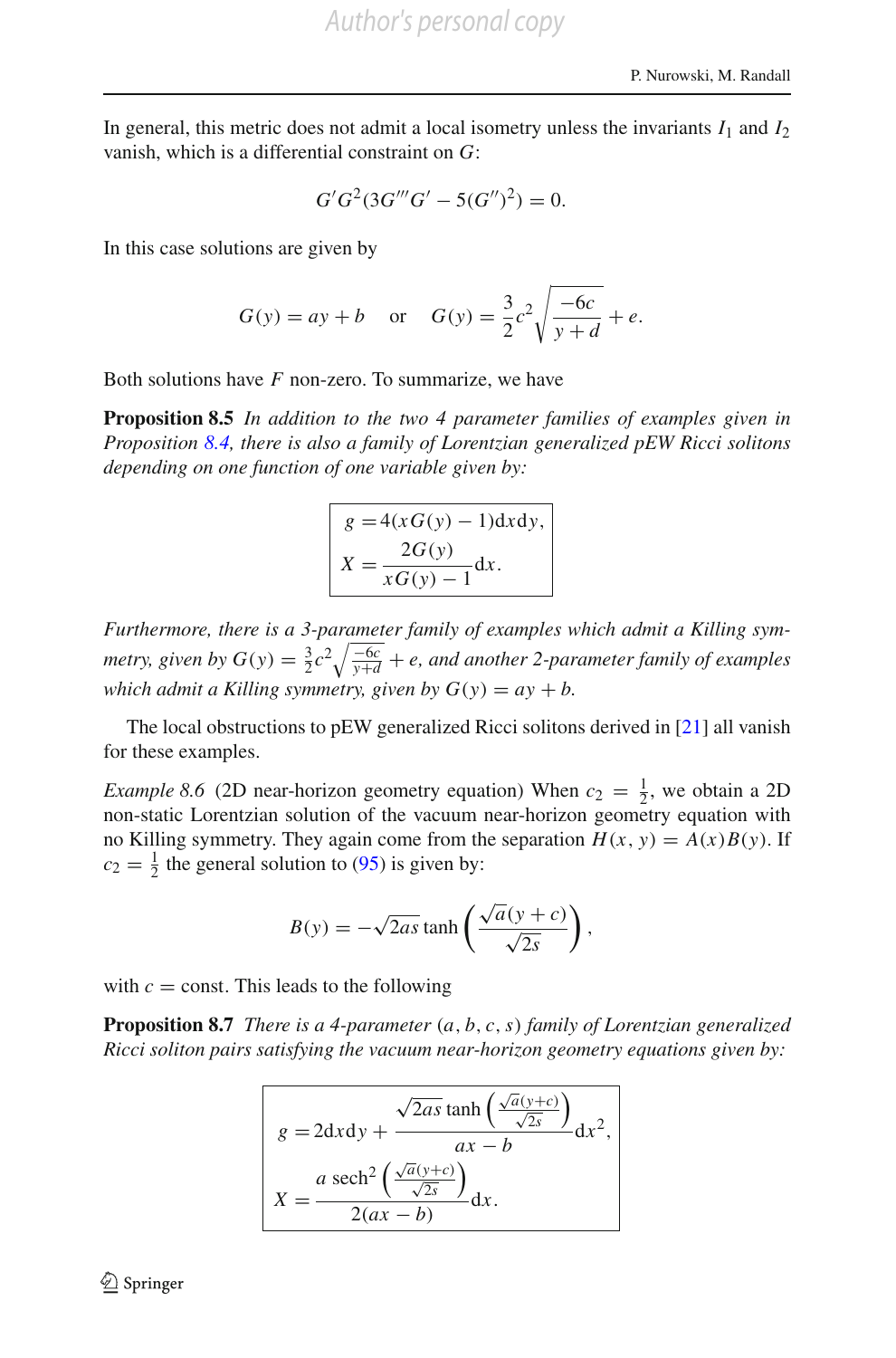*For this solutions F*  $\neq$  *0. A computation shows that the Lorentzian metric g admits no local Killing symmetry since the invariants I*<sup>1</sup> *and I*<sup>2</sup> *do not vanish.*

Finally, let us consider the case  $c_1 = 1$  and the null vector *X* given by

$$
X = \frac{1}{2}E(x, y)H(x, y)dx + E(x, y)dy.
$$

Plugging this ansatz for *X* into the  $c_1 = 1$  generalized Ricci soliton equations, we find that the d*y*d*y* component gives

$$
E_y + E^2 = 0,
$$

from which we obtain

$$
E(x, y) = \frac{1}{y + f(x)}.
$$

This gives the 1-form

$$
X = \frac{\mathrm{d}y + \frac{1}{2}H(x, y)\mathrm{d}x}{y + f(x)}.
$$

The remaining equations to solve are equivalent to the following PDE:

$$
2(c_2H_{yy}(x, y) + 2\lambda)(y + f(x))^{2} + H_{y}(x, y)f(x) + H_{y}(x, y)y + 2f'(x) - H(x, y) = 0.
$$

A solution for  $c_2 \neq 0, -\frac{1}{2}, -\frac{1}{4}$  is given by

$$
H(x, y) = -\frac{4\lambda (y + f(x))((1 + 2c_2)y - 2c_2 f(x))}{(1 + 2c_2)(1 + 4c_2)} + (y + f(x))h(x) + (y + f(x))^{-\frac{1}{2c_2}}j(x) + 2f'(x),
$$

where  $h(x)$  and  $j(x)$  are arbitrary functions. For this  $H(x, y)$ , the Gauss curvature of the Lorentzian metric is

$$
K = \frac{1}{2} \left( -\frac{8\lambda}{1+4c_2} + \frac{(1+2c_2)(y+f(x))^{-\frac{1+4c_2}{2c_2}}j(x)}{4c_2^2} \right),
$$

and the 2-form *F* is:

$$
F = \frac{1}{4} \left( \frac{8\lambda}{1 + 4c_2} + \frac{(1 + 2c_2)(y + f(x))^{-\frac{1 + 4c_2}{2c_2}} j(x)}{c_2} \right) dx \wedge dy.
$$

<sup>2</sup> Springer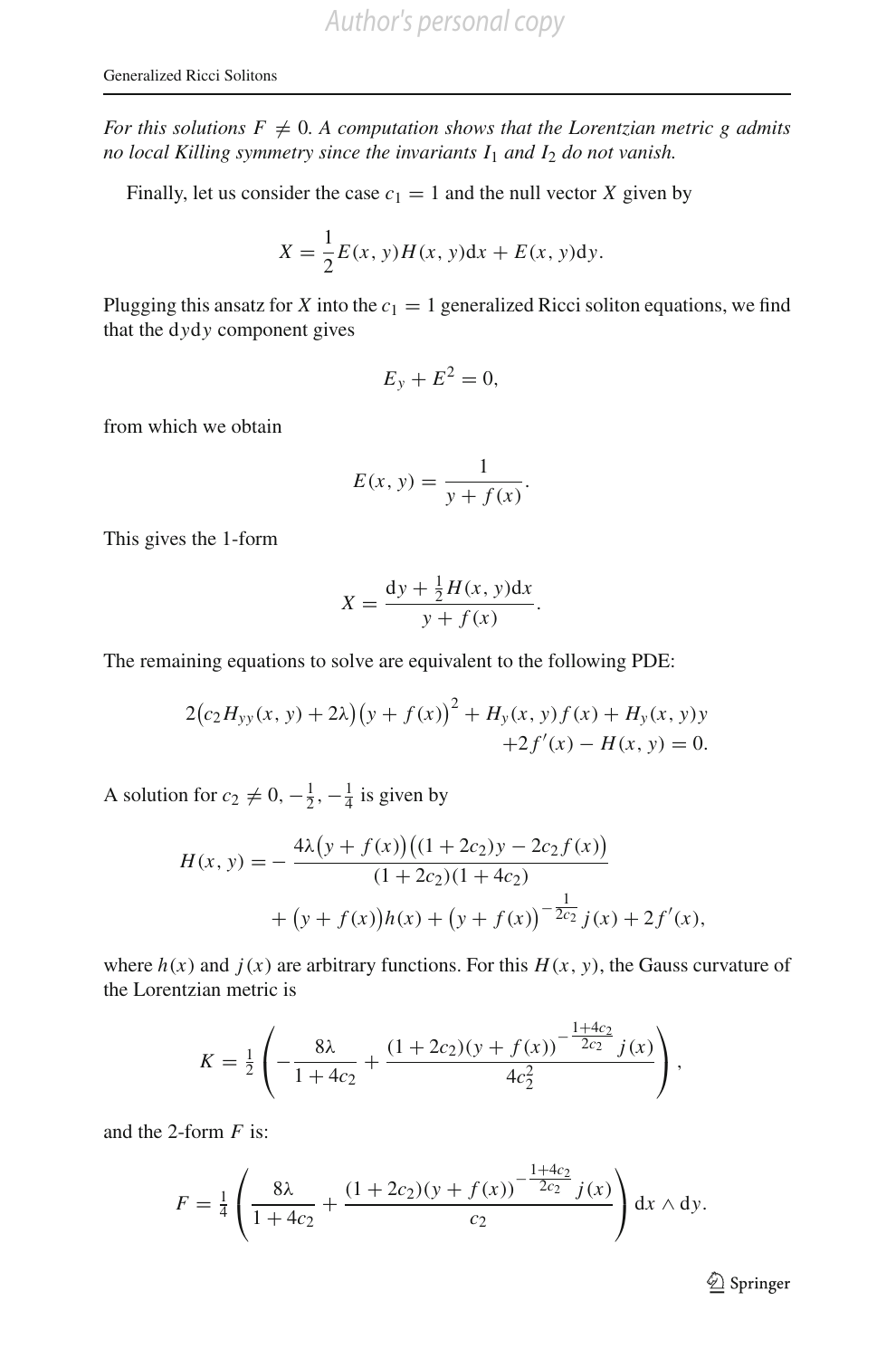When  $c_2 = 0$ , we obtain the solution

$$
H(x, y) = (y + f(x)) (h(x) - 4\lambda (y + f(x))) + 2f'(x),
$$

where  $h(x)$  is an arbitrary function. This gives a Lorentzian metric with constant Gauss curvature  $K = -4\lambda$ . Even here, if  $\lambda \neq 0$ , the corresponding generalized Ricci soliton is non-gradient as:

$$
F=2\lambda\mathrm{d}x\wedge\mathrm{d}y.
$$

When  $c_2 = -\frac{1}{2}$ , we obtain the solution

$$
H(x, y) = (y + f(x)) (4\lambda y - 4\lambda f(x) (\log(y + f(x))) - 1)
$$
  
+ h(x) + j(x) \log(y + f(x)) + 2f'(x),

where  $h(x)$  and  $j(x)$  are arbitrary functions. Here we obtain a Lorentzian metric with Gauss curvature

$$
K = 2\lambda + \frac{4\lambda y + j(x)}{2(y + f(x))},
$$

and the 2-form *F* is:

$$
F = -\frac{4\lambda y + j(x)}{2(y + f(x))} dx \wedge dy.
$$

When  $c_2 = -\frac{1}{4}$ , we obtain the solution

$$
H(x, y) = (y + f(x))
$$
  
\n
$$
\times (h(x) + y (8\lambda(\log(y + f(x)) - 1) + j(x))
$$
  
\n
$$
+ f(x) (8\lambda \log(y + f(x)) + j(x))
$$
  
\n
$$
+ 2f'(x),
$$

where  $h(x)$  and  $j(x)$  are arbitrary functions. Now the Gauss curvature of the Lorentzian metric is

$$
K = 4\lambda + 8\lambda \log(y + f(x)) + j(x),
$$

and the 2-form *F* is:

$$
F = -\frac{1}{2}(8\lambda \log(y + f(x)) + j(x))dx \wedge dy.
$$

<sup>2</sup> Springer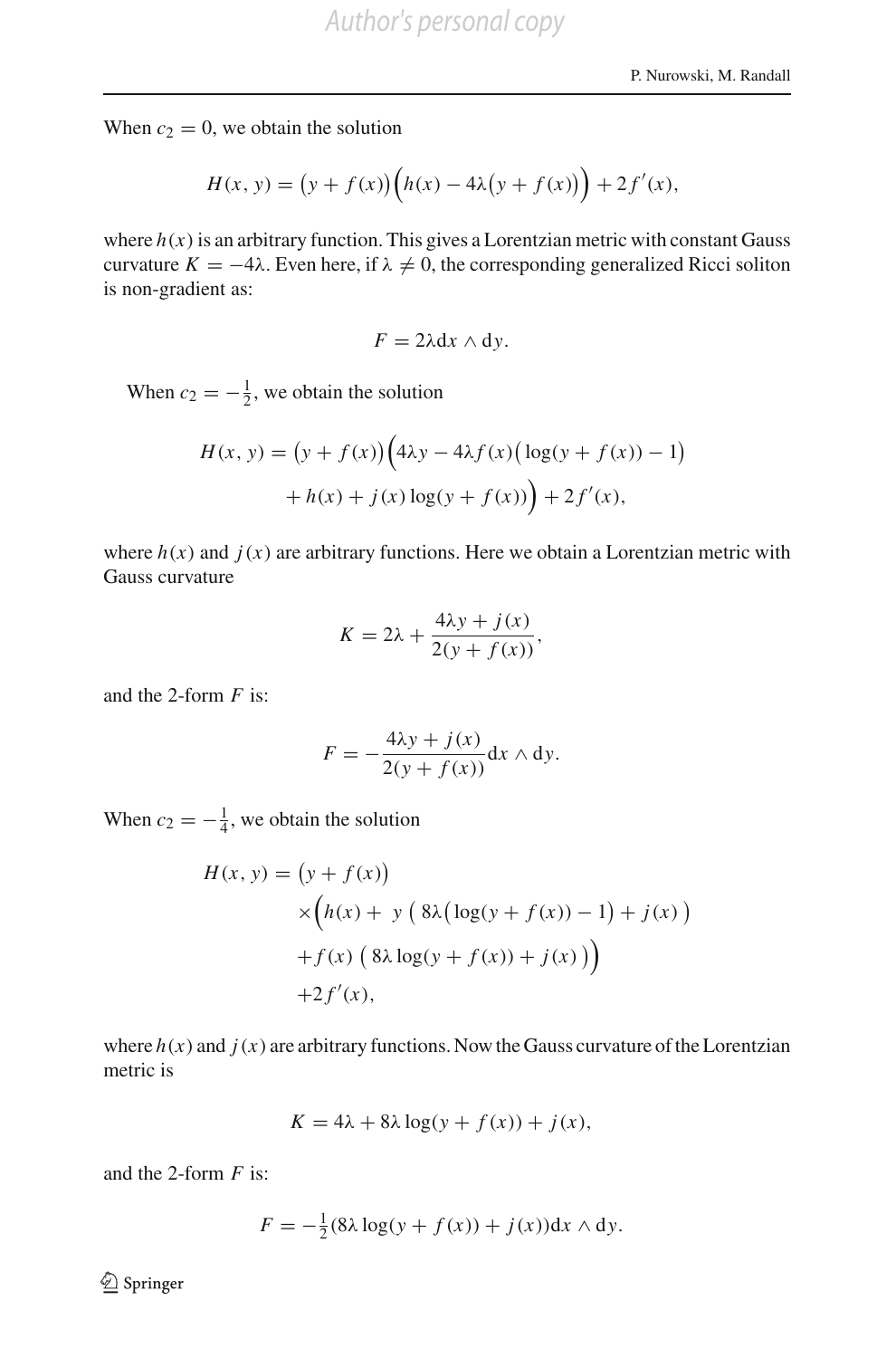To summarize, the corresponding  $c_1 = 1$  generalized Ricci solitons with the other null *X* are given by

$$
g = 2dx dy + H(x, y)dx2,
$$
  

$$
X = \frac{dy + \frac{1}{2}H(x, y)dx}{y + f(x)},
$$

where

$$
H(x, y) = -\frac{4\lambda (y + f(x))((1 + 2c_2)y - 2c_2 f(x))}{(1 + 2c_2)(1 + 4c_2)}
$$
  
+  $(y + f(x))h(x) + (y + f(x))^{-\frac{1}{2c_2}}j(x) + 2f'(x),$   
if  $c_2 \neq -\frac{1}{4}, -\frac{1}{2}, 0,$   

$$
H(x, y) = (y + f(x)) (h(x) - 4\lambda (y + f(x))) + 2f'(x), \text{ if } c_2 = 0,
$$

$$
H(x, y) = (y + f(x))
$$

$$
\times (h(x) + (8\lambda (\log(y + f(x)) - 1) + j(x))y + f(x)(8\lambda \log(y + f(x)) + j(x))
$$

$$
+ 2f'(x), \text{ if } c_2 = -\frac{1}{4},
$$

$$
H(x, y) = (y + f(x)) (4\lambda y - 4\lambda f(x) (\log(y + f(x)) - 1) + h(x) + j(x) \log(y + f(x))
$$

$$
+ 2f'(x), \text{ if } c_2 = -\frac{1}{2}.
$$

#### **9 Summary and Outlook**

Motivated by the method outlined in Sect. [6,](#page-32-0) we obtain explicit examples of generalized Ricci solitons in 2 dimensions. We also obtain explicit examples in Lorentzian signature with *X* null. The next step is to obtain higher dimensional generalized Ricci solitons. Following the work of [\[14](#page-67-15)[–17\]](#page-67-8) in constructing explicit examples of higher dimensional cohomogeneity-1 metrics satisfying the near-horizon geometry equations, we are able to get explicit generalized Ricci solitons in higher dimensions. However the presentation of this work will be left elsewhere.

**Acknowledgments** Both authors would like to acknowledge Wojciech Kryniski for organizing the workshop "Geometry of Projective Structures and Differential Equations" in Warsaw, where this work was